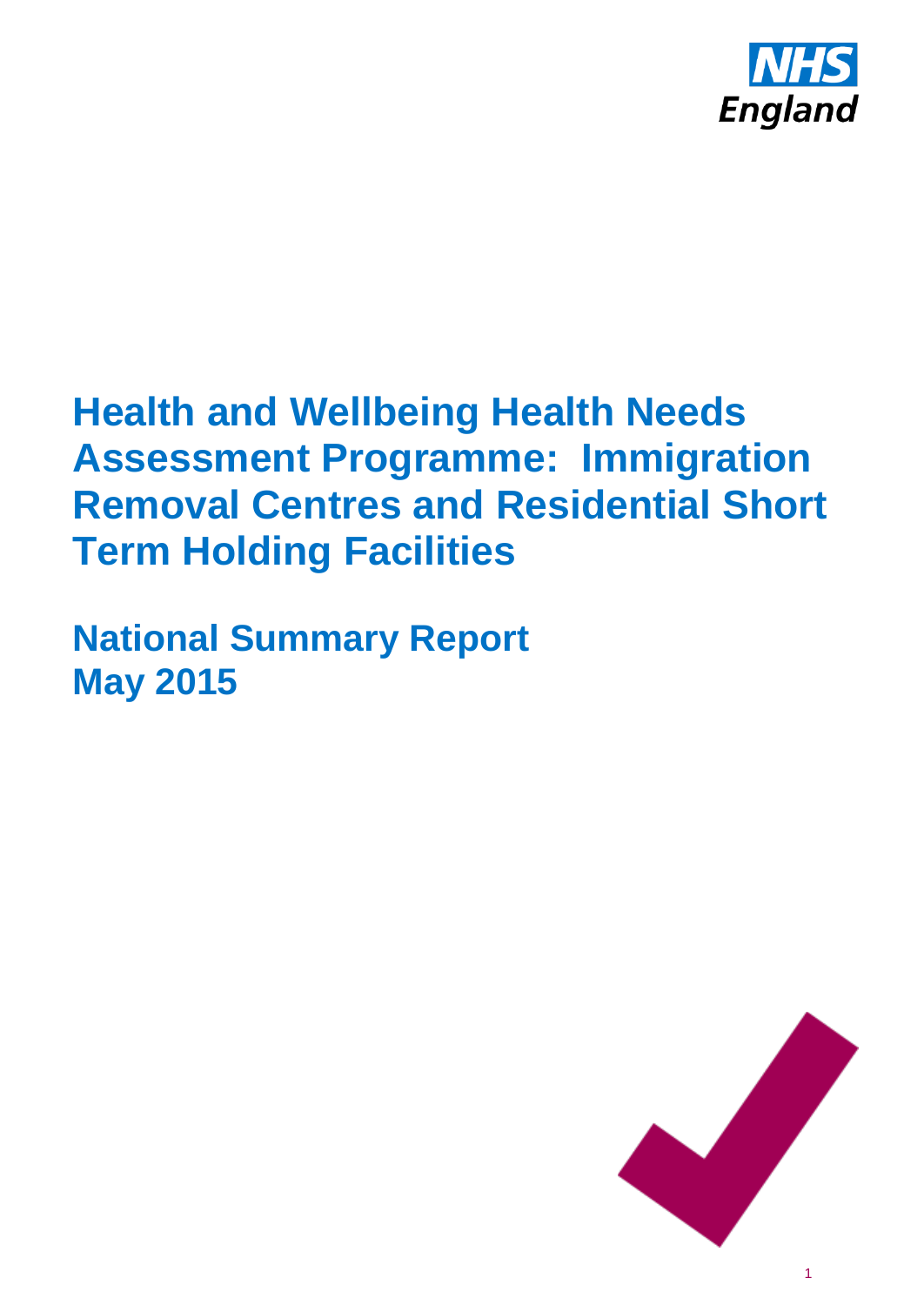#### **NHS England INFORMATION READER BOX**

# **Directorate**

# Medical **Commissioning Operations** Patients and Information<br>
Nursing Trans. & Corp. Ops. Commissioning Strategy

Commissioning Strategy

Finance

| <b>Publications Gateway Reference:</b>       | 03041                                                                                                                                                                                                                                                                                                              |
|----------------------------------------------|--------------------------------------------------------------------------------------------------------------------------------------------------------------------------------------------------------------------------------------------------------------------------------------------------------------------|
| <b>Document Purpose</b>                      | Report                                                                                                                                                                                                                                                                                                             |
| <b>Document Name</b>                         | Health and Wellbeing Health Needs Assessment Programme:<br>Immigration Removal Centres and Residential Short Term Holding<br><b>Facilities</b>                                                                                                                                                                     |
| Author                                       | <b>NHS England</b>                                                                                                                                                                                                                                                                                                 |
| <b>Publication Date</b>                      | 18 May 2015                                                                                                                                                                                                                                                                                                        |
| <b>Target Audience</b>                       | Medical Directors, Directors of PH, Directors of Nursing, NHS England<br>Regional Directors, NHS England Directors of Commissioning<br>Operations, All NHS England Employees                                                                                                                                       |
| <b>Additional Circulation</b><br>List        | CCG Clinical Leaders, CCG Accountable Officers, CSU Managing<br>Directors, Care Trust CEs, Foundation Trust CEs, Home office, Public<br>Health England, Department of Health, Ministry of Justice, Association<br>of Police and Crime Commissioners, National Offender Management<br>Service, Communications Leads |
| <b>Description</b>                           | The purpose of this report is to provide a national baseline of health and<br>wellbeing needs assessment that can be used by NHS England and the<br>Home Office to inform future service commissioning for healthcare in<br><b>IRCs</b>                                                                            |
| <b>Cross Reference</b>                       | <b>NA</b>                                                                                                                                                                                                                                                                                                          |
| <b>Superseded Docs</b><br>(if applicable)    | <b>NA</b>                                                                                                                                                                                                                                                                                                          |
| <b>Action Required</b>                       | NA.                                                                                                                                                                                                                                                                                                                |
| <b>Timing / Deadlines</b><br>(if applicable) | ΝA                                                                                                                                                                                                                                                                                                                 |
| <b>Contact Details for</b>                   | Glenda Webb                                                                                                                                                                                                                                                                                                        |
| further information                          | <b>Business Manager</b>                                                                                                                                                                                                                                                                                            |
|                                              | Skipton House,                                                                                                                                                                                                                                                                                                     |
|                                              | 80 London Road                                                                                                                                                                                                                                                                                                     |
|                                              | London                                                                                                                                                                                                                                                                                                             |
|                                              | SE <sub>16LH</sub>                                                                                                                                                                                                                                                                                                 |
|                                              |                                                                                                                                                                                                                                                                                                                    |

#### **Document Status**

This is a controlled document. Whilst this document may be printed, the electronic version posted on the intranet is the controlled copy. Any printed copies of this document are not controlled. As a controlled document, this document should not be saved onto local or network drives but should always be accessed from the intranet. NB: The NHS Commissioning Board (NHS CB) was established on 1 October 2012 as an executive non-departmental public body. Since 1 April 2013, the NHS Commissioning Board has used the name NHS England for operational purposes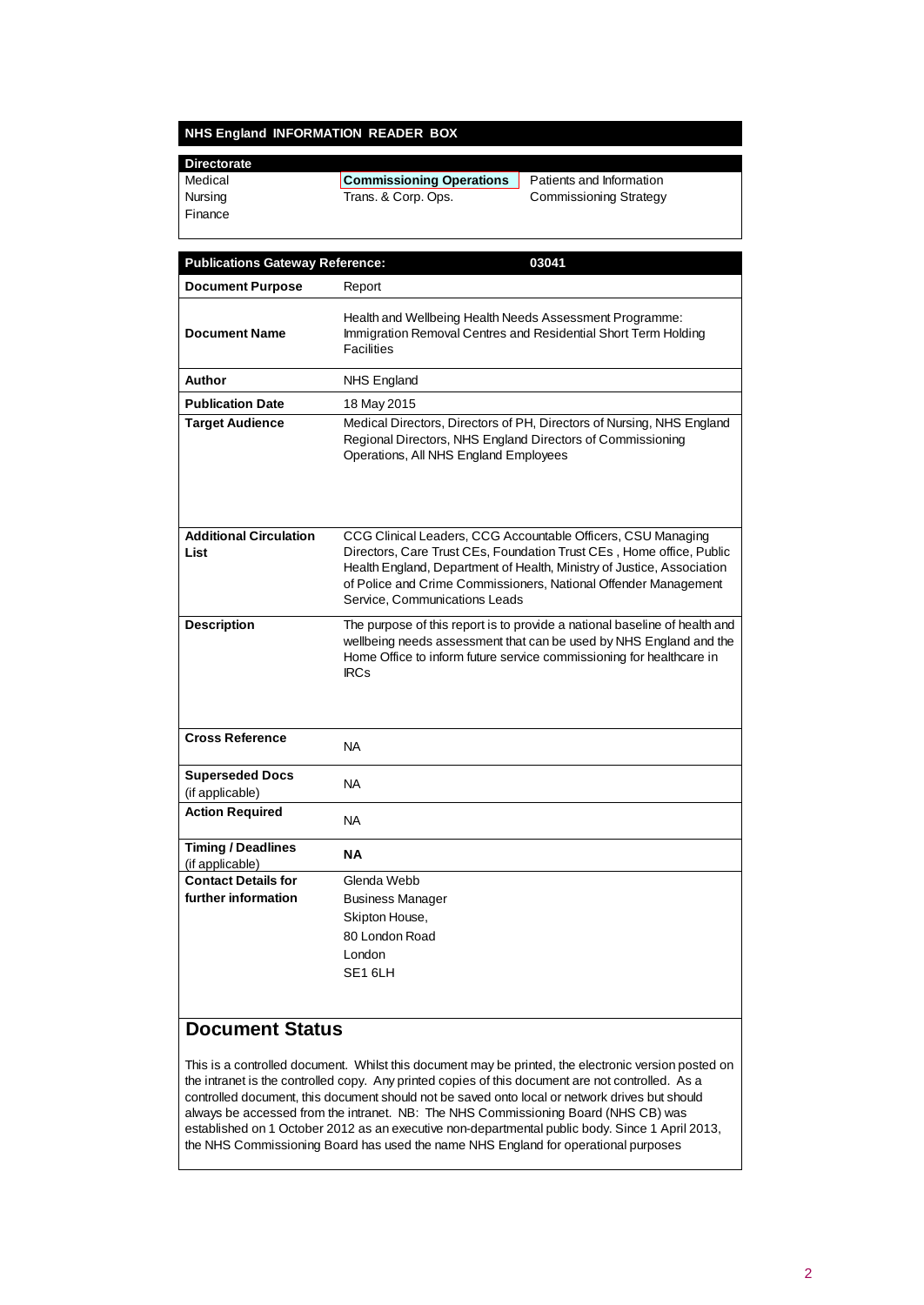# **Health and Wellbeing Needs Assessment Programme**

# **Immigration Removal Centres and Residential Short Term Holding Facilities**

# **National Summary Report**

Version number: 01

First published: May 2015

Prepared by: NHS England and Community Innovations Enterprise

Classification: OFFICIAL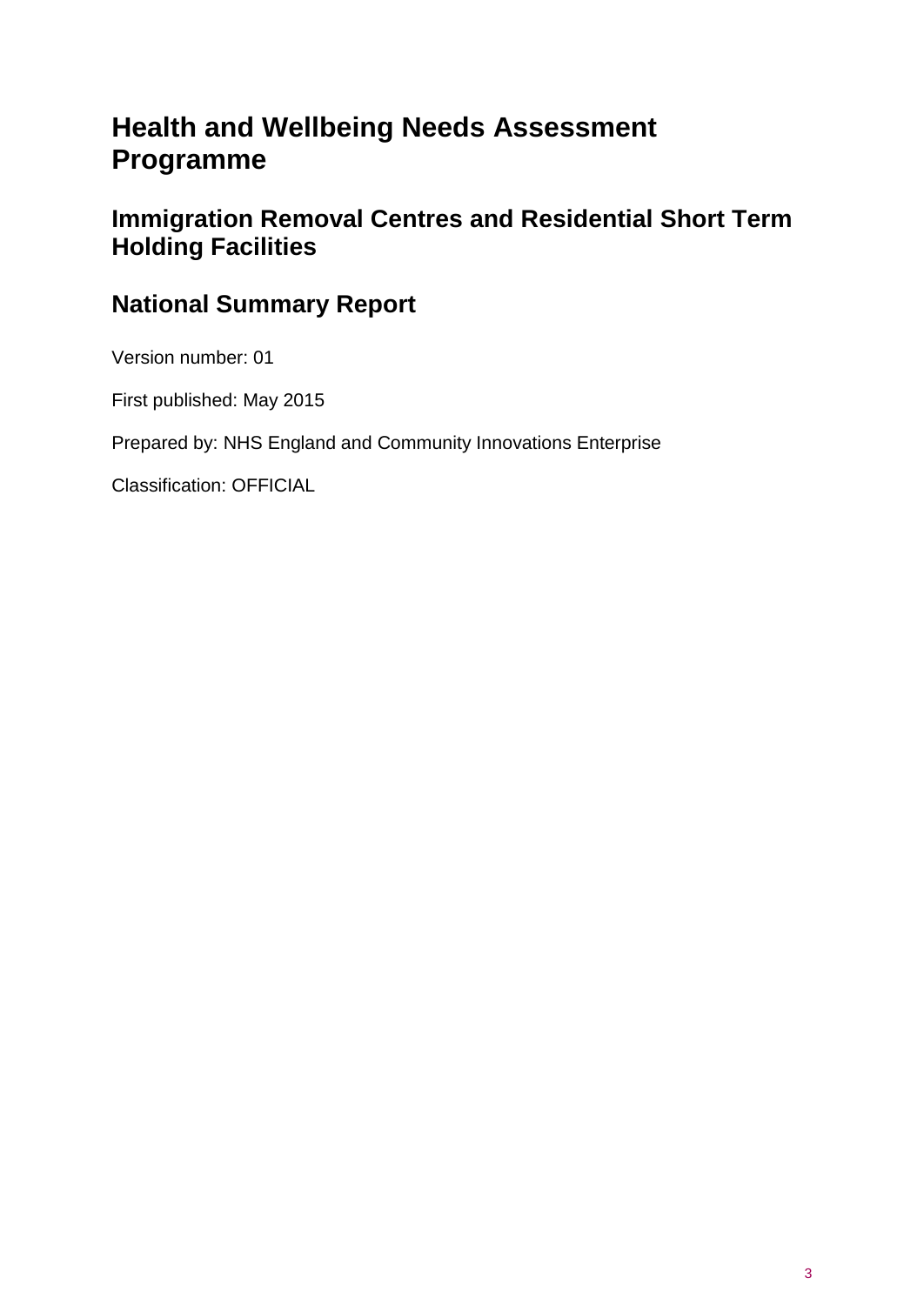| 1  |                          |  |
|----|--------------------------|--|
| 2  |                          |  |
| 3  |                          |  |
| 4  |                          |  |
| 5  |                          |  |
| 6  | 5.1                      |  |
| 7  | 6.1                      |  |
| 8  |                          |  |
| 9  |                          |  |
| 10 | 9.1<br>9.2<br>9.3<br>9.4 |  |
| 11 |                          |  |
| 12 |                          |  |
| 13 | 12.1<br>12.2<br>12.3     |  |
| 14 | 13.1<br>13.2             |  |
| 15 | 14.2<br>14.3             |  |
|    | 15.1                     |  |
| 16 |                          |  |
| 17 |                          |  |
| 18 | 17.1<br>17.2             |  |
| 19 | 18.1<br>18.2             |  |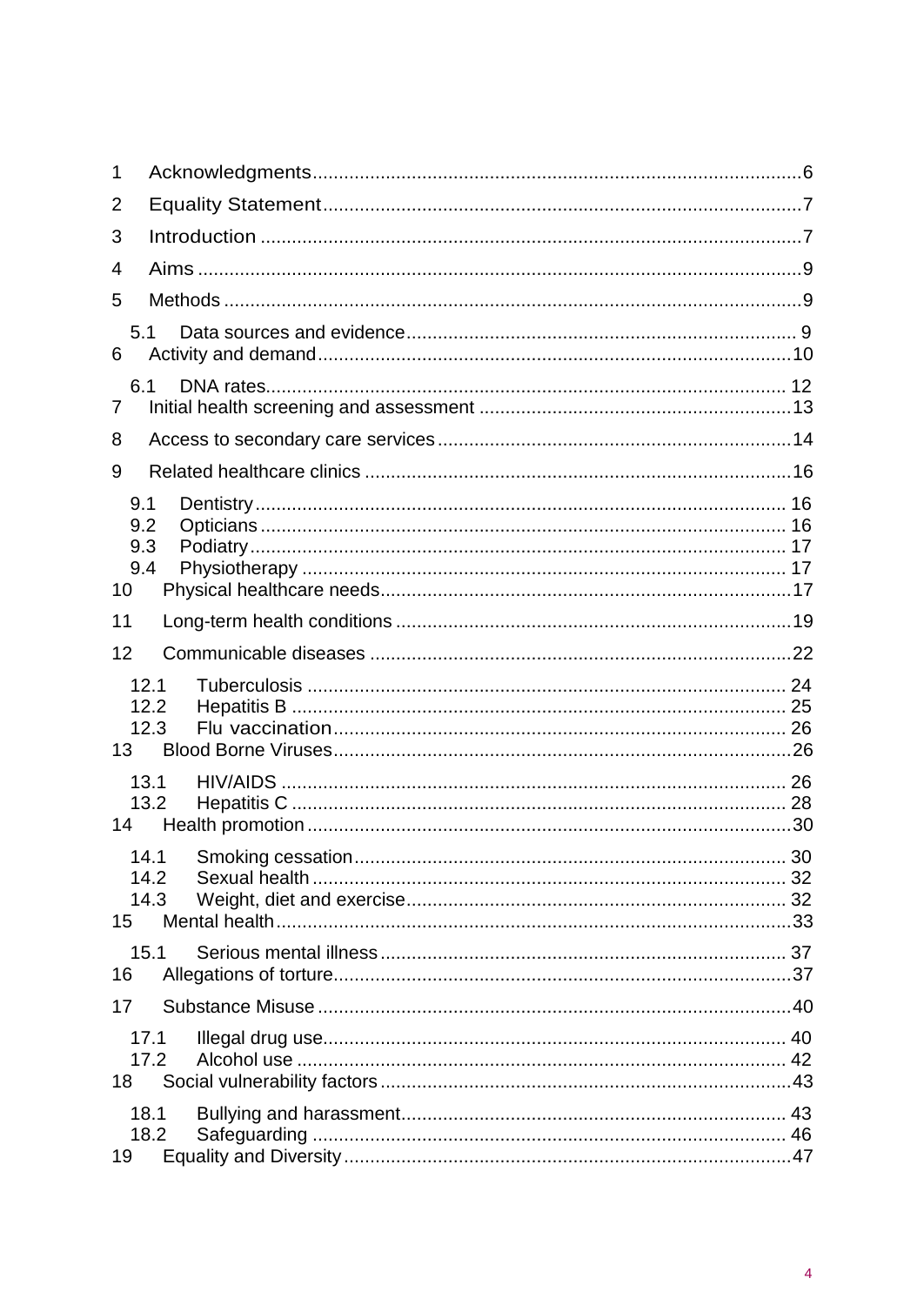| 19.1 |  |
|------|--|
| 19.2 |  |
| 19.3 |  |
| 19.4 |  |
| 19.5 |  |
| 19.6 |  |
| 19.7 |  |
| 19.8 |  |
| 19.9 |  |
| 20   |  |
| 21   |  |
| 22   |  |
|      |  |
|      |  |
|      |  |
|      |  |
|      |  |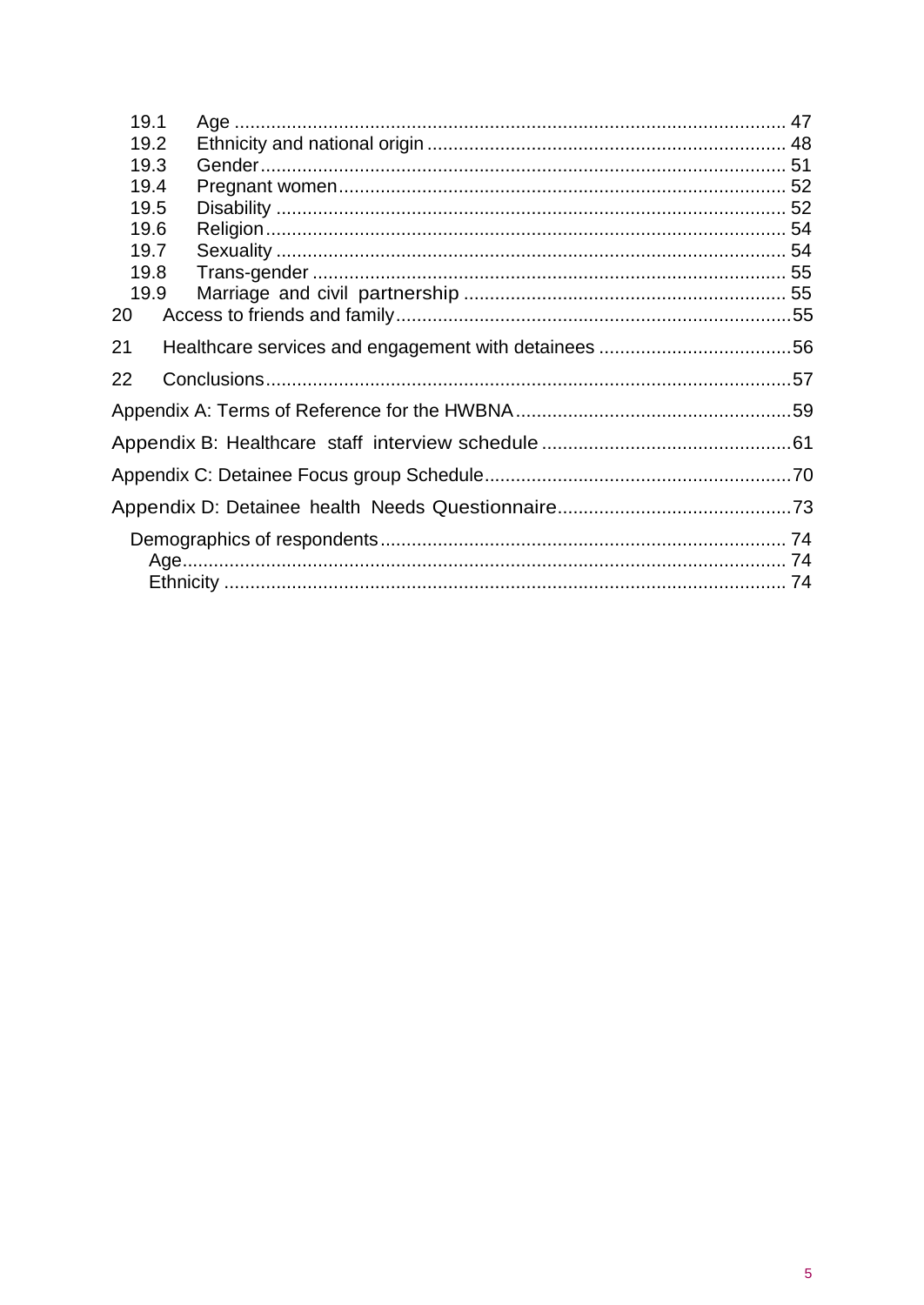# <span id="page-5-0"></span>**1 Acknowledgments**

The authors gratefully acknowledge all of the Immigration Removal Centre staff and detainees without whom this national summary report of healthcare and needs in the immigration detention estate would not have been possible. In particular we would like to thank:

- Henryk Izycki, Head of Healthcare (G4S Forensic and Medical Services (UK) Ltd.), Karen Head, the Centre Manager and Evonne Lagden, Deputy Centre Manager at IRC Morton Hall;
- Zoe McClaren (Clinical Lead Nurse), Jon Ruddock (Surrey and Hampshire Area Manager) and Jonas Willemsen (Performance and Information Officer) from Central and North West London NHS Foundation Trust and Steve Hatch (Head of Residence) at IRC Haslar;
- Sandra Calver, Health of Healthcare (G4S Forensic and Medical Services (UK) Ltd.) at Brook House, Tinsley House and Cedars IRCs;
- Elaine Grieve (Healthcare Manager) from The Practice Plc. at IRC Campsfield.
- Paul Marsh, Head of Healthcare (Integrated Care 24 (IC24)) at Dover IRC;
- Helen Adam (Healthcare Manager) from the GEO Group UK Ltd. at IRC Dungavel
- Lesley Quinn (Healthcare Contract Manager) from Serco at YarI's Wood IRC
- Kevin Coyle and Katy White from DEPMU North at Pennine House and Larne House.

We would also like to acknowledge the authors and all those staff and detainees who contributed to the Harmondsworth and Colnbrook Health Needs Assessment (2013).

In addition we acknowledge all the help and support from NHS England and the Home office in particular:

- Karen Abdel-Hady (Head of Detention Operations, Immigration Enforcement)
- Home Office
- Kate Davies OBE (Head of Public Health, Armed Forces and their Families and Health & Justice Commissioning) NHS England.
- Chris Kelly (Assistant Head of Health and Justice) NHS England
- Anthony Nichols JP, (Head of Health & Justice East Midlands) NHS England
- Sue Staddon (Head of Health and Justice Commissioning, Thames Valley) NHS England.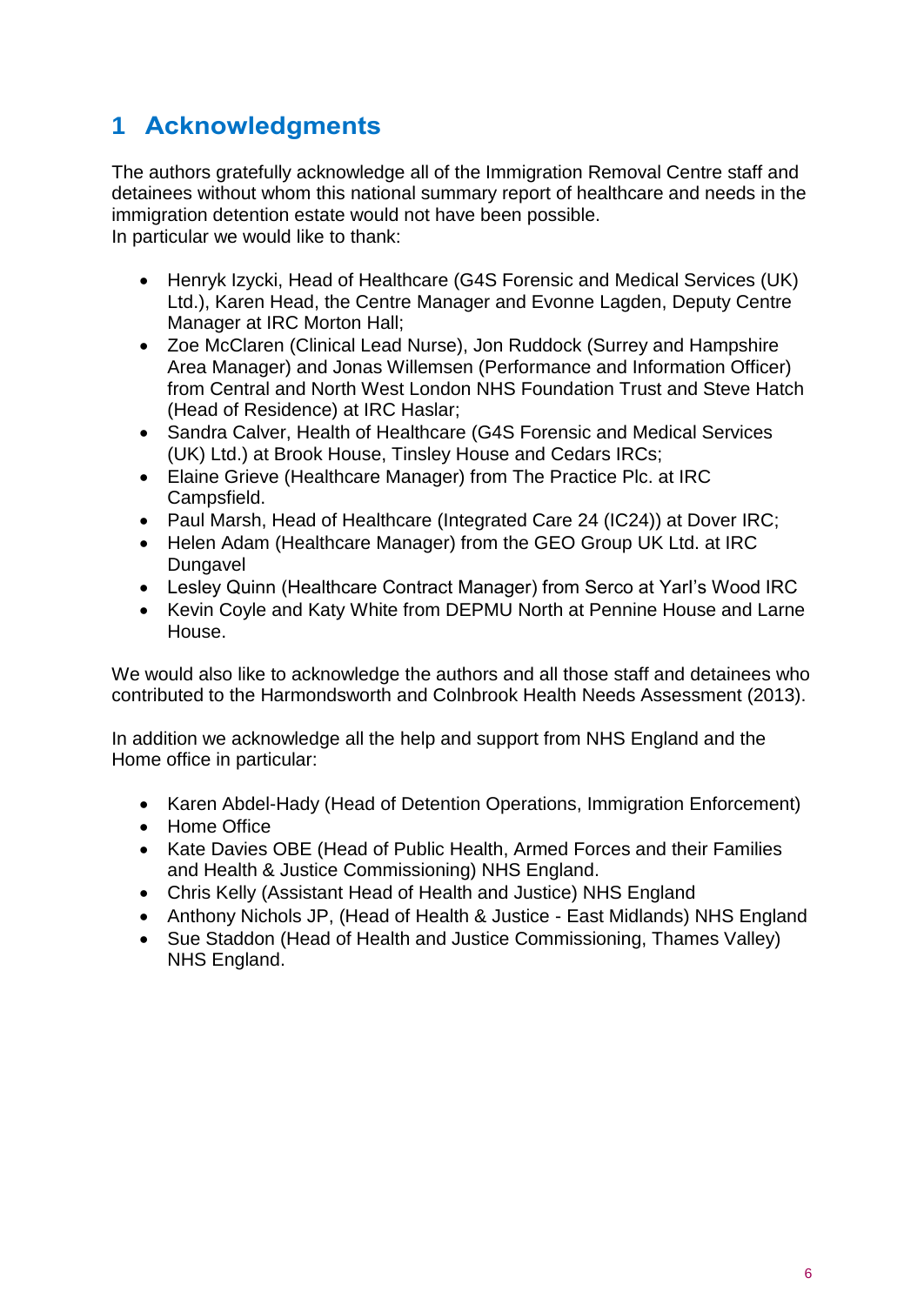# <span id="page-6-0"></span>**2 Equality Statement**

Promoting equality and addressing health inequalities are at the heart of NHS England's values. Throughout the development of the policies and processes cited in this document, we have:

- *Given due regard to the need to eliminate discrimination, harassment and victimisation, to advance equality of opportunity, and to foster good relations between people who share a relevant protected characteristic (as cited under the Equality Act 2010) and those who do not share it; and*
- *• Given regard to the need to reduce inequalities between patients in access to, and outcomes from healthcare services and to ensure services are provided in an integrated way where this might reduce health inequalities.*

## <span id="page-6-1"></span>**3 Introduction**

This report is intended to provide a national summary of the key issues identified in the programme of Health and Wellbeing Needs Assessments across the IRC estate in 2013/14. The report is based on individual health and wellbeing needs assessments (HWBNA) in the following Immigration Removal Centres (IRCs) and residential Short Term Holding Facilities (STHFs) for which NHS England has commissioning responsibilities:

- Brook House (London Gatwick Airport)
- Tinsley House (London, Gatwick Airport)
- Cedars (Pease Pottage, Crawley)
- Campsfield (Killington, Oxon)
- Dover (Western Heights, Dover)
- Dungavel (Strathaven, South Lanarkshire, Scotland)
- Harmondsworth (Harmondsworth West Drayton)
- Colnbrook (Harmondsworth West Drayton)
- Larne House STHF (Larne, Antrim, NI)
- Morton Hall (Swinderby, Lincolnshire)
- Pennine House STHF (Manchester Airport)
- Yarl's Wood (Clapham, Bedfordshire)
- Haslar (Haslar, Hampshire)

The Harmondsworth and Colnbrook Health Needs Assessment was completed separately in 2013 and undertaken by North West London NHS Foundation Trust.

The purpose of this report is to provide a national baseline of health and wellbeing needs assessment that can be used by NHS England and the Home Office to inform future service commissioning for healthcare in IRCs.

Immigration Removal Centres (IRCs) are used for temporary detention, in situations where people have no legal right to be in the UK but have refused to leave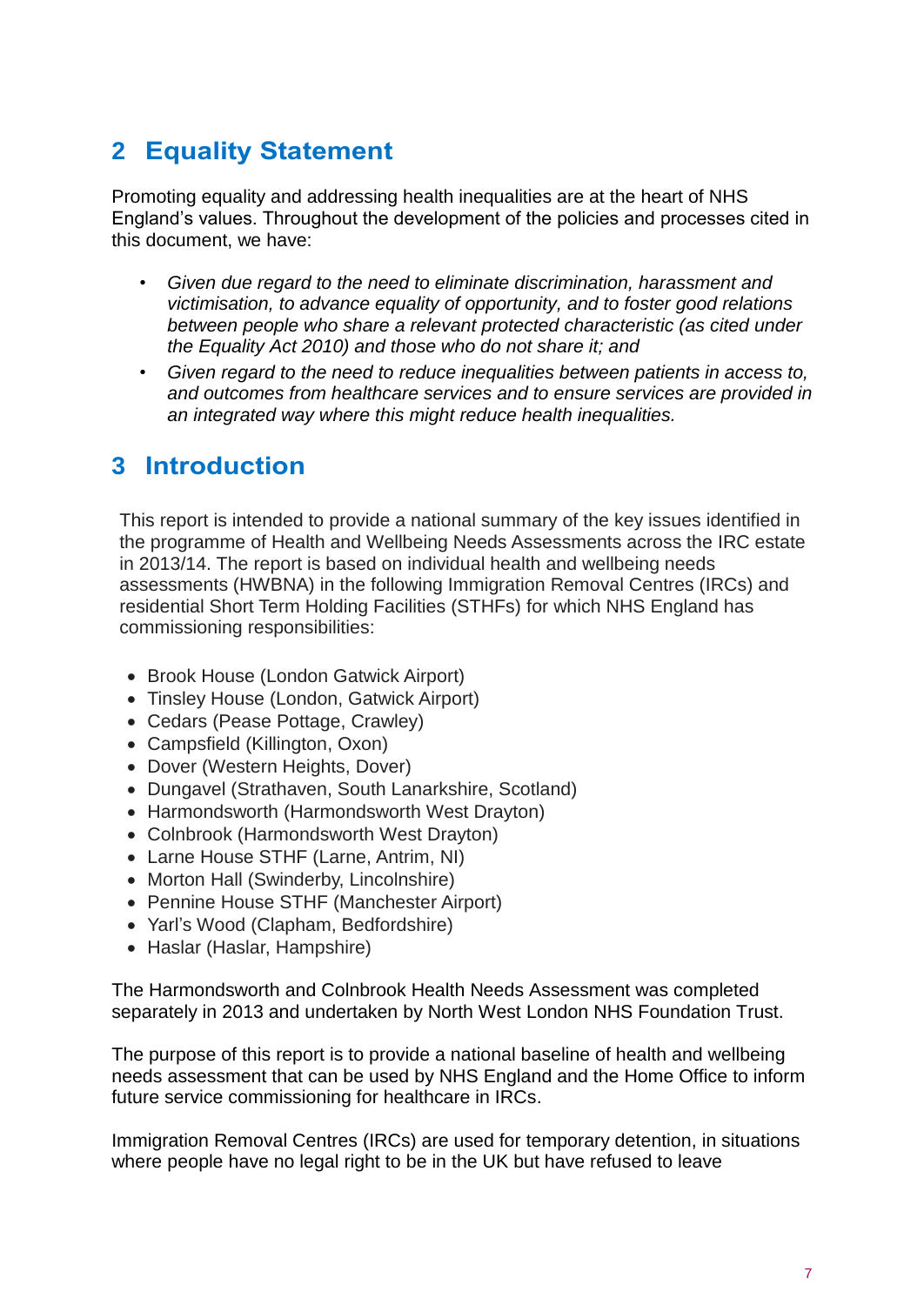voluntarily. Those detained in IRCs can leave at any time to return to their home country. Some detainees are foreign national prisoners who have completed prison terms for serious crimes, but who then refuse to comply with the law by leaving the UK.

The national operating standard for healthcare in IRCs states that "All detainees must have available to them the same range and quality of services as the general public receives from the National Health Service". In addition, the operating standard states that IRCs must:

*"…develop needs based health services in partnership with their local Primary Care Trust and NHS providers. This should be done through Health Needs Analysis and a Health Improvement Plan, which is time based and which identifies who is responsible for delivery. This must be reviewed annually."*

The National Institute for Health and Clinical Excellence (NICE) defines a Health Needs Assessment as:

*"A systematic method for reviewing the health issues facing a population, leading to agreed priorities and resource allocation that will improve health and reduce inequalities"<sup>1</sup>*

In order to better reflect current drivers on integration for health and social care, including the establishment of Health and Wellbeing Boards as part of the local commissioning structures the term Health and Wellbeing Needs Assessment (HWBNA) has been adopted (Department of Health. 2012. HWBNA toolkit).

HWBNAs are conducted so that Commissioners and Providers can make plans for healthcare and related services based on a sound understanding of current service provision and people's health and wellbeing needs.

The World Health Organisation defines health as a state of complete physical, mental and social wellbeing and not merely the absence of disease or infirmity.

The HWBNA reports health refers to both physical and emotional/mental health, and to the impact of substance misuse. There is also a focus on wellbeing. For vulnerable adults and young people wellbeing is about strengthening the protective factors in their life and improving their resilience to the risk factors and setbacks that feature in their lives and may have a continuing adverse impact on their long-term development.

The Government is seeking to increase local accountability, public engagement and value for money in the commissioning and delivery of services. Accordingly, the Government has introduced a series of reforms and new structures across the health, social care and criminal justice sectors, including via the Health and Social Care Act 2012. The Government believes that the new structures and systems will give local areas more control over how they commission and deliver services, allowing them to focus on the needs and priorities of their local population.

<u>.</u>

 $1<sup>1</sup>$  Health needs assessment: a practical guide (2005) NICE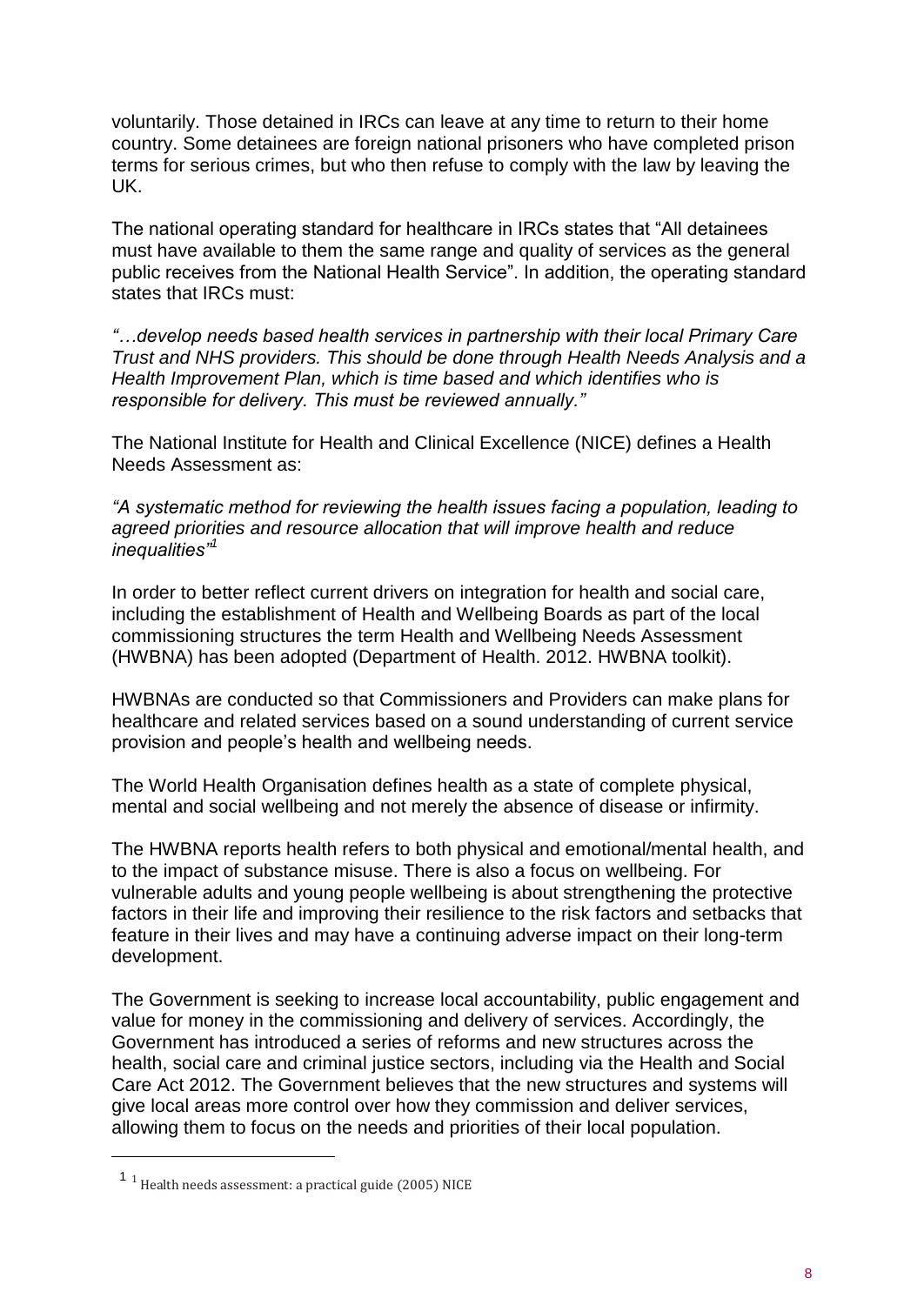In regards to the commissioning of healthcare in a custodial setting, from April 2013 NHS England has taken over responsibility for overseeing the commissioning of all health services delivered in prisons and other forms of prescribed detention. This makes it an appropriate time to use a health needs assessment process to collate baseline information.

# <span id="page-8-0"></span>**4 Aims**

The aim of the IRC HWBNA Programme is to provide a sound understanding of current service provision and detainees' health and wellbeing needs as part of establishing a national baseline for meeting health needs in these services.

The specific benefits expected to come from this approach are:

- more informed and improved identification of the full range of health and wellbeing needs of detainees;
- improved understanding about the ways in which integrated pathways between the immigration removal system and the wider health and social care agencies impact on the delivery of safe and effective health care services;
- information that can inform staff learning and development;
- better understanding about the equality impacts of meeting health needs;
- increased understanding about current service configurations and areas for improvement;
- in meeting health and wellbeing needs and also identification of areas of good practice.

# <span id="page-8-1"></span>**5 Methods**

#### <span id="page-8-2"></span>**5.1 Data sources and evidence**

This report uses the findings from each of the individual health and wellbeing needs assessments to present a national picture of health need and activity. A variety of data sources have been used in the individual HWBNAs including: previous health needs assessments; Her Majesty's Inspectorate of Prisons (HMIP) Reports; Independent Monitoring Board Reports and healthcare monitoring data from the individual IRCs and STHFs. In addition, each HWBNA involved interviews with staff, focus groups with detainees and the use of a Detainee Health Needs Questionnaire.

The collective responses include:

- Semi-structured interviews with 73 Healthcare and IRC staff around strengths, weaknesses and suggestions for change;
- 19 focus groups involving 92 detainees.
- A Health Needs Questionnaire with responses were obtained from 403 detainees

This report also draws on the Health Needs Assessment undertaken for Harmondsworth and Colnbrook IRCs by Central and North West London NHS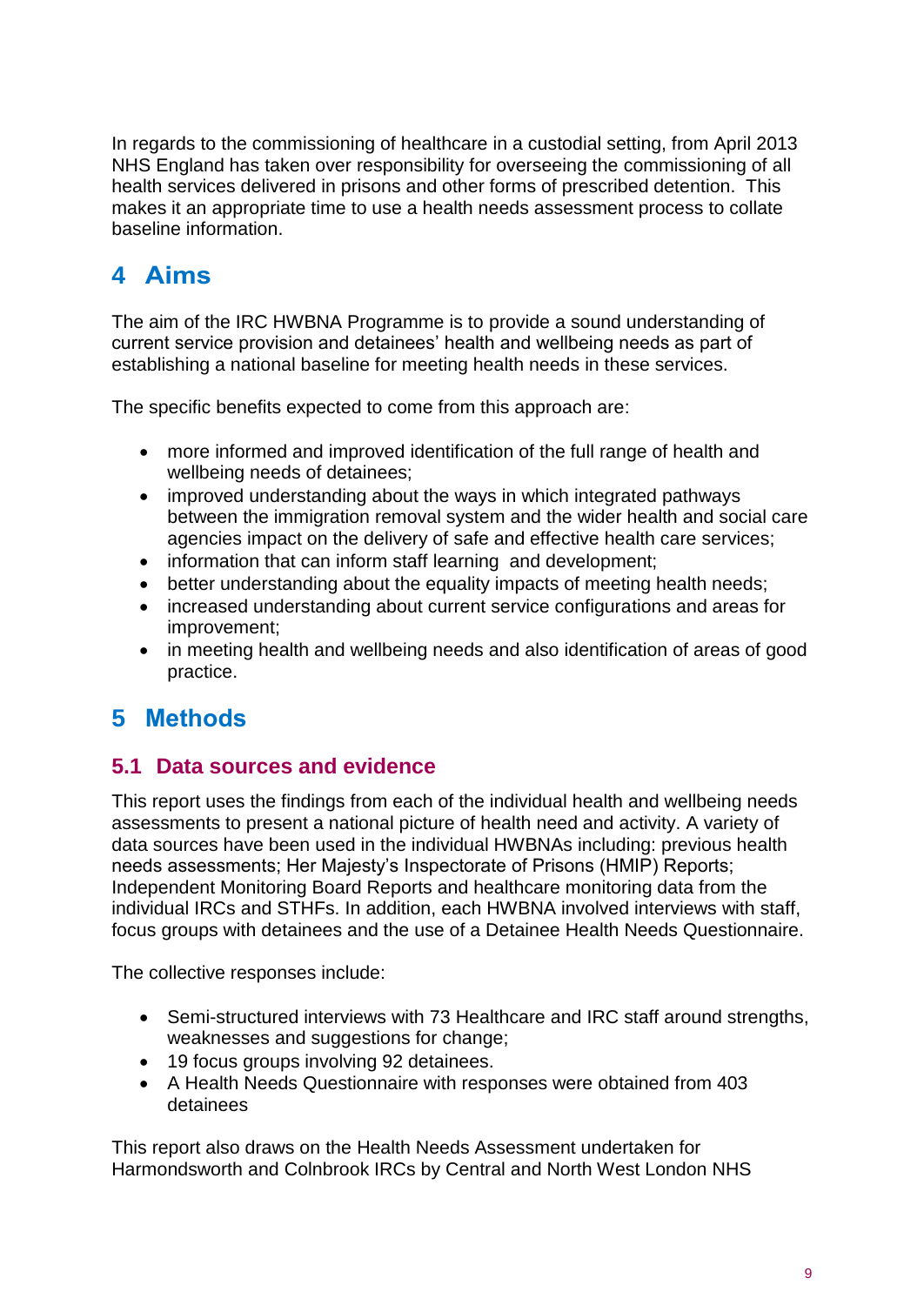Foundation Trust, which involved at least 179 staff questionnaires and interviews and 120 questionnaires with detainees in addition to various focus groups.

The individual HWBNAs were carried out using the three main methods of epidemiological, corporate and comparative health needs assessment that will be familiar to NHS commissioners:

- The epidemiological needs assessment this includes of a review of clinical activity and services and a literature review for evidence of effectiveness.
- The corporate needs assessment this consists of consultations with key stakeholders, healthcare staff, other service providers and detainees<sup>2</sup>
- The comparative needs assessment this includes comparing existing services and need against current healthcare standards and priorities.

The Terms of Reference for the individual HWBNAs can be found at Appendix A. The staff interview schedule can be found at Appendix B. The detainee focus group schedule can be found at Appendix C. The Detainee Health Needs Questionnaire can be found at Appendix D.

Resource constraints for the HWBNA meant that only detainees with sufficient command of English were able to participate in focus group and completing questionnaires.

# <span id="page-9-0"></span>**6 Activity and demand**

Each of the IRCs and the STHFs has a primary healthcare service provided on site. These mostly consist of general medical and nursing services although there is variety in staffing configurations, physical resources and types of service available. (The medical and qualified nursing configurations at the time of the HWBNAs are listed in the table below).

All figures are over a 12 month period (2013 - 2014)

The range of healthcare provision typically available includes:

- Initial health screening and risk assessment, including an induction to healthcare. (Written information on a variety of healthcare issues is also provided in a range of languages)
- Routine treatment of disease and infection
- Immunisation services

1

- Sexual health screening if indicated by the initial assessment
- Care management and support for of physical disabilities

<sup>&</sup>lt;sup>2</sup> Resource constraints for the HWBNA meant that only detainees with sufficient command of English could participate in focus group and completing questionnaires.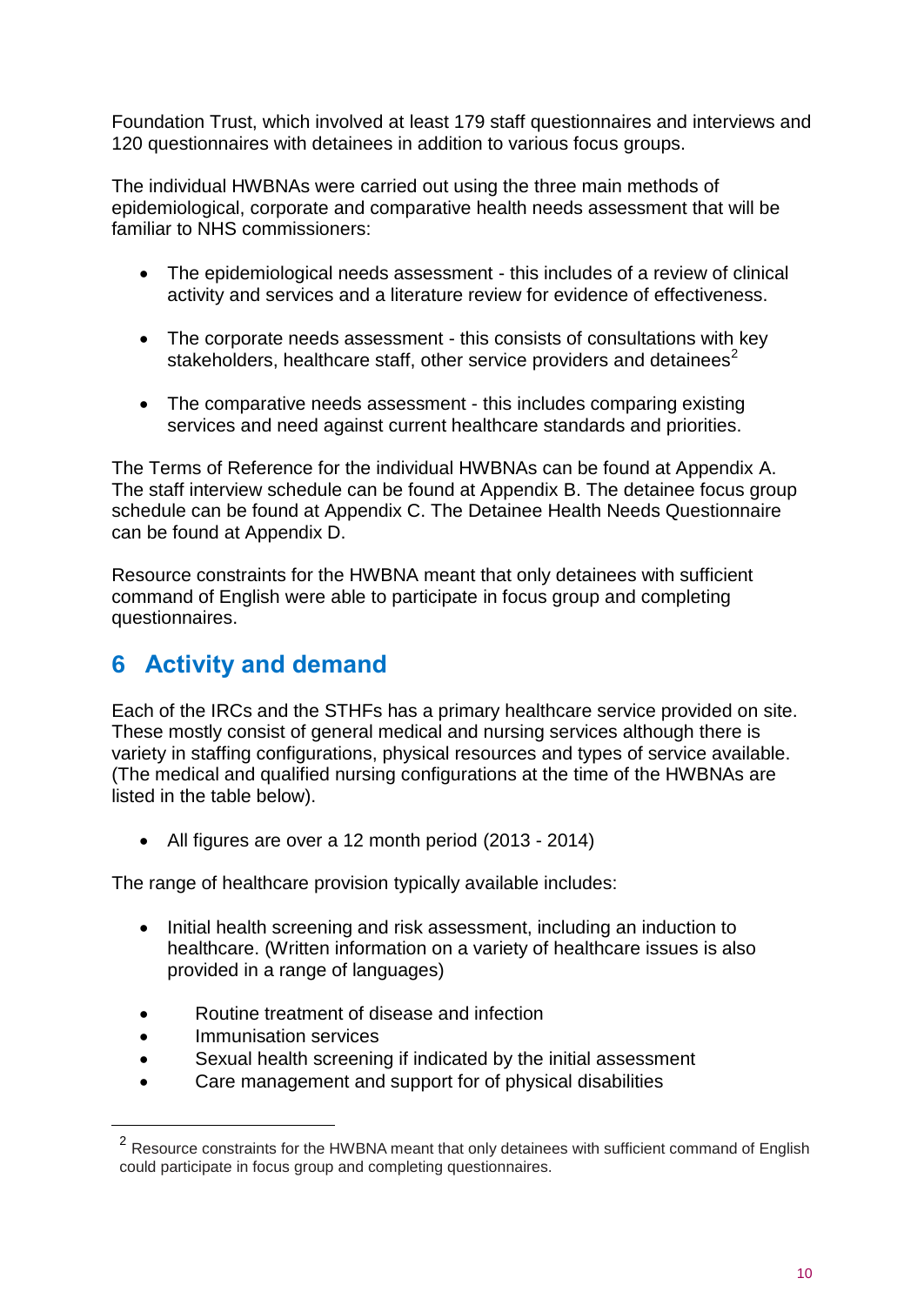- Treatment of injuries
- Management of long-term conditions, such as asthma
- Dental diagnosis and treatment
- Optician
- Identification and management of mental health conditions
- Support for substance misuse dependency
- Pharmacy services

The exact configurations of the above differ across IRCs depending on the individual circumstances and commissioning history.

#### **Nursing and medical configurations**

| <b>IRC</b>                      | Provider                                             | <b>Medical cover</b> | <b>Nursing staff</b>  | <b>Certified Normal</b><br>Accommodation        |
|---------------------------------|------------------------------------------------------|----------------------|-----------------------|-------------------------------------------------|
| Haslar                          | Central and North West<br>London NHS Foundation      | 4 GPs                | 5 RGNs<br>1 RMN       | 170                                             |
| <b>Morton Hall</b>              | <b>G4S Forensic and Medical</b><br>Services (UK) Ltd | 2 GPs                | 10 RGNs<br>2 RMN      | 392                                             |
| Brook,<br>Tinsley and<br>Cedars | <b>G4S Forensic and Medical</b><br>Services (UK) Ltd | 7 GPs                | 14 RGNs<br>2 RMNs     | $B$ rook $-385$<br>Tinsley – 111<br>Cedars - 18 |
| Dover                           | IC24                                                 | 1 GP                 | 5 RGNs                | 300                                             |
| Campsfield                      | The Practice PLC                                     | 2 GPs                | 6 RGNs                | 276                                             |
| Dungavel                        | Primecare                                            | 3 GPs                | 6 RGN<br>2 RMN        | 249                                             |
| lYarl's Wood                    | Serco Health                                         | 7 GPs                | 12<br><b>RGN/RMNs</b> | 406                                             |
| Colnbrook                       | lSerco                                               | 3 GPs                | 9 RGNs<br>5 RMNs      | 409                                             |
| Harmonds-<br><b>worth</b>       | Primecare                                            | 3 GPs                | 8 RGN<br>2 RMN        | 615                                             |
| Pennine<br>House                | <b>Tascor Medical</b><br>Services                    | 1 GP                 | 4 RGN<br>2 RMN        | 32                                              |
|                                 | Larne House Tascor Medical<br>Services               | 1 GP                 | 3 RGN                 | 19                                              |

The medical cover for GPs is sessional and does not reflect actual sessional time allocated in each establishment. The nursing posts include both full and part time staff.

In addition to the core GP cover there are separate arrangements for out of hours.

The table above also does not include managers, many of whom are qualified nurses. In addition to the above each of the IRCs has a variety of health care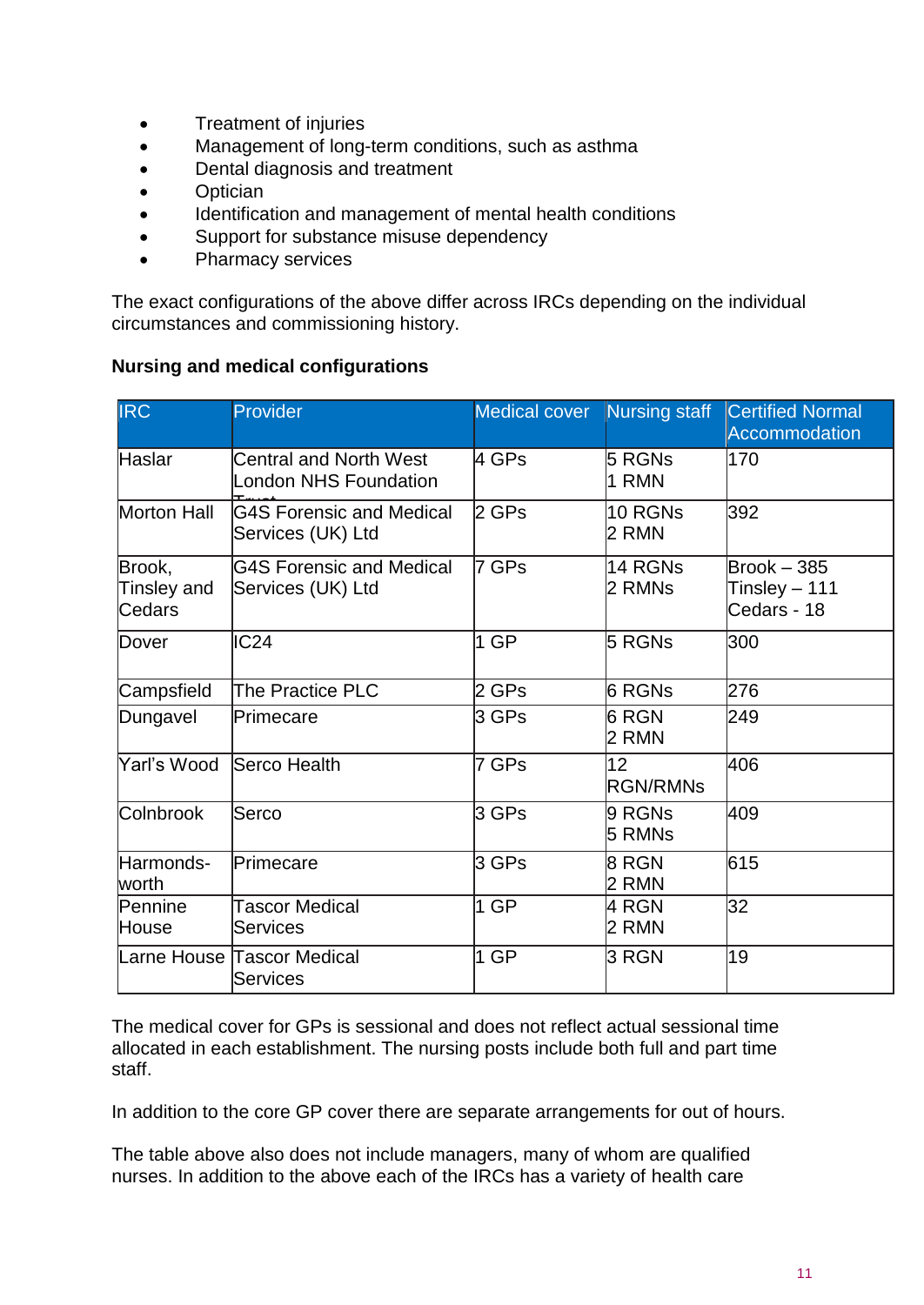assistants, assistant nurse practitioners, technicians including pharmacy and emergency medical, counsellors, administration staff and bank staff.

#### **Activity and demand for general medical and nursing healthcare**

| <b>IRC</b>           | <b>GP Appointments Nursing</b><br><b>Appointments</b> |             |                    |        | <b>Population for</b><br>period |
|----------------------|-------------------------------------------------------|-------------|--------------------|--------|---------------------------------|
|                      | <b>Booked</b>                                         | <b>Seen</b> | <b>Booked</b>      | Seen   |                                 |
| Haslar (5 months)    | 411                                                   | 337         | 296                | 264    | 870                             |
| <b>Morton Hall</b>   | 4,512                                                 | 3,888       | 5,621              | 4,345  | 4,817                           |
| <b>Brook</b>         | 7,586                                                 | 6,483       |                    | 3,914  | 7,966                           |
| Tinsley              | 1,837                                                 | 1,477       |                    | 894    | 1,746                           |
| Campsfield           | 5,284                                                 | 4,164       | 23,834             | 477    | 3,000                           |
| Dungavel (10 months) | 1,976                                                 | 1,682       | 10,743             | 10,157 | 2,109                           |
| Yarl's Wood          | 10,400                                                | 8,882       | Data not available |        | 5,8,808                         |
| Harmondsworth        | 11,700                                                | 9,360       | 6,552              | 4,325  | 6,429                           |

The following table shows the differences in activity and demand for general medical and nursing healthcare across each of the Centres.

This data was not available for Dover, Colnbrook, Cedars, Pennine and Larne House.

There are some significant differences between the IRCs in activity and demand for general medical and primary nursing services. For example:

- activity and demand at IRC Haslar appears significantly lower for both GPs and nurses. However, it should be noted that these data are based on 5 months;
- demand for and access to GPs is significantly higher for IRC Campsfield, Yarl's Wood and Harmondsworth but this also reflects different recording approaches e.g. including drop-ins;
- demand for and access to nurses at IRC Dungavel is significantly higher than any other IRC.

The did not attend (DNA) rates and attendance for appointments differ across IRCs and between GP and Nursing services:

# **IRC GP DNA rate Nursing DNA rate** Haslar (5 months) 18% 18% 11% Morton Hall 23% 23% Brook | 15% | -Tinsley 20% |-Campsfield 27% |-

#### <span id="page-11-0"></span>**6.1 DNA rates**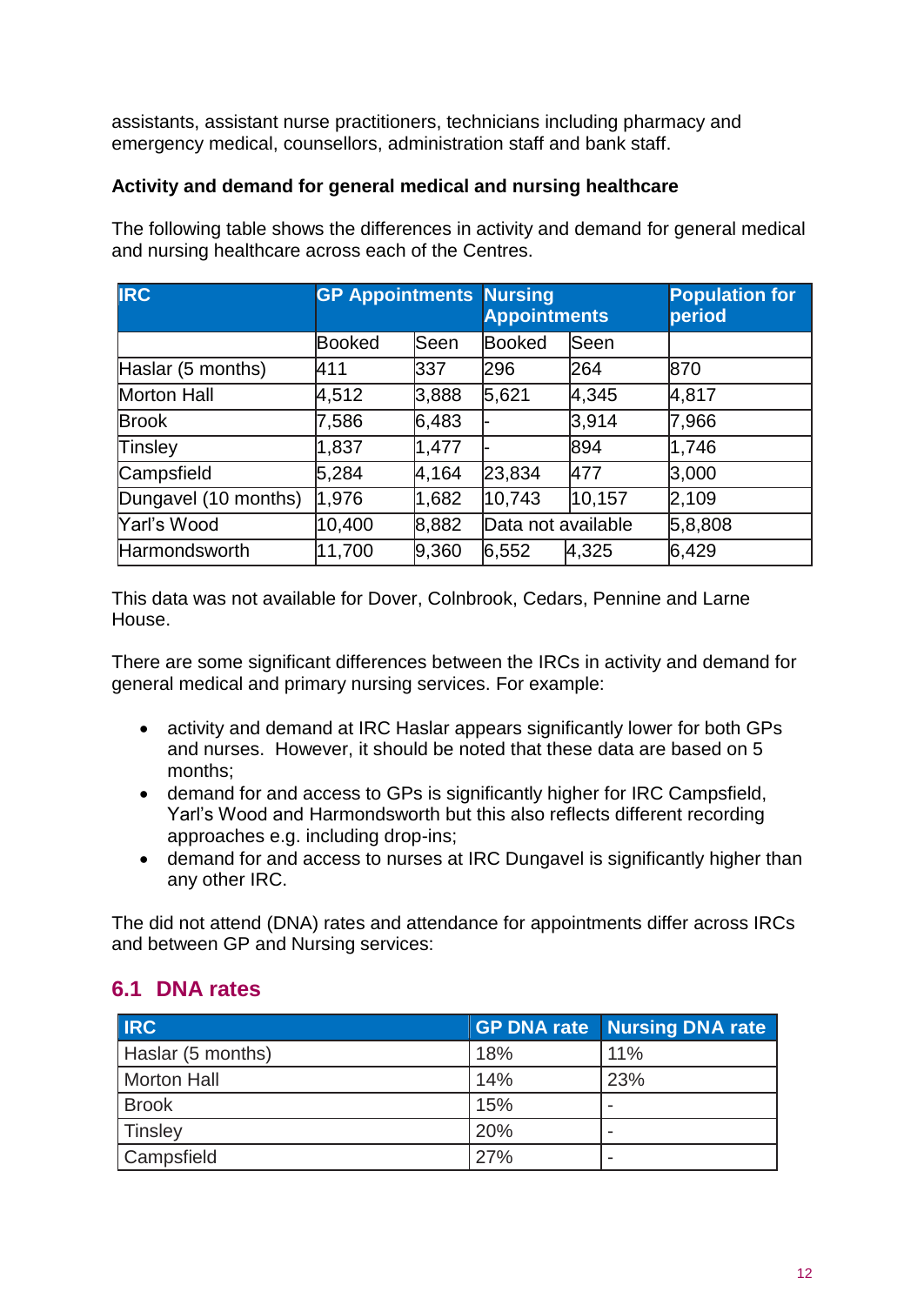| Dungavel (10 months) | 15% | 5%  |
|----------------------|-----|-----|
| Yarl's Wood          | 15% |     |
| <b>Harmondsworth</b> | 20% | 34% |

The DNA rate for GPs varies from 14% to 27% while the DNA rate for nurse appointments varies from 5% to 34%. These wide variations in DNA rates represent potential capacity in the system. Learning from the best could enable those IRCs with much higher DNA rates to better manage demand and improve access to both GP and primary nursing services.

# <span id="page-12-0"></span>**7 Initial health screening and assessment**

IRCs currently operate under the Detention Service Order (DSO) targets for initial healthcare screening and assessment:

- to be seen by a nurse for an initial health assessment within 2 hours of admission;
- to be seen by a GP within 24 hours of admission.

As this is one of the main historical performance targets for healthcare services it is mostly met. However, not all detainees need to see a GP and a thorough and competent nursing assessment would determine this.

The target for being seen by a GP may also be creating unnecessary demand for GP appointments and restricting access for detainees with more urgent needs. There are no standard health screening and assessment tools for detainee populations. Most healthcare services in IRCs are using their own assessment templates. Some include validated screening tools such as the PHQ 9 for assessing depression and some use a two-step assessment process whereby a fuller health needs assessment is undertaken on a follow-up appointment.

The lack of a standard assessment tool for all IRCs creates challenges in determining common health needs across the population. Over time we would want to consider solutions over how this can be resolved. The volume of admissions can be seen in the table below:

| <b>IRC</b>         | <b>Admissions 2012/13</b> |
|--------------------|---------------------------|
| Haslar             | 1,740                     |
| <b>Morton Hall</b> | 4,796                     |
| <b>Brook</b>       | 7,693                     |
| Tinsley            | 2,309                     |
| Cedars             | 153                       |
| Dover              | 3,360                     |
| Campsfield         | 2,896                     |
| Dungavel           | 2,531                     |
| Yarl's Wood        | 5,004                     |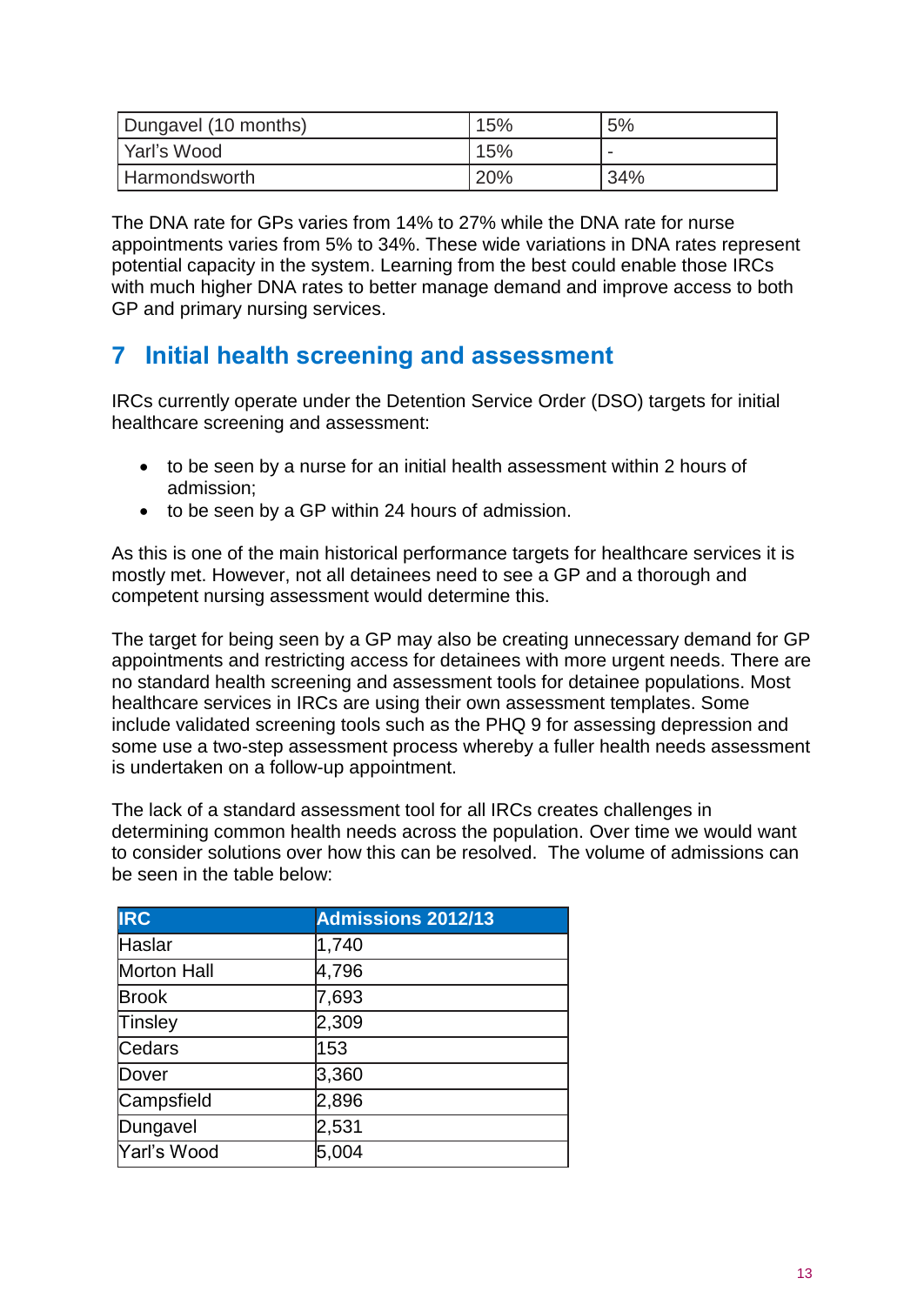| Harmondsworth        | 5,856  |
|----------------------|--------|
| <b>Colnbrook</b>     | 10,224 |
| <b>Pennine House</b> | 3,857  |
| Larne House          | 485    |
| <b>ITOTAL</b>        | 50,904 |

A standard assessment tool would also be useful for transfer as many detainees move frequently between different IRCs and undergo a new assessment each time. For example, the actual number of people entering detention in 2013 was 30,423 (Source: Home Office, Immigration Statistics October to December 2013).

Assuming the above figures for admissions represent an average annual turnover there are approximately 20,000 detainees moving round the IRC system (40% of all admissions).

When detainees are transferred within the IRC system their health notes travel with them. The use of standard assessment and screening tools would greatly help IRC healthcare staff identify health needs at the point of entry and enable more effective continuity of care if this is required.

## <span id="page-13-0"></span>**8 Access to secondary care services**

| <b>IRC</b>         | A&E | Other clinic       |      | <b>Total</b><br>hospital | $\%$<br>Pop |
|--------------------|-----|--------------------|------|--------------------------|-------------|
| Haslar             |     | 24                 | 5.5% | 25                       | 2.8%        |
| <b>Morton Hall</b> | 21  | 144                | 3%   | 165                      | 3.4%        |
| Brook              | 47  | 559                | 7%   | 606                      | 7.6%        |
| Tinsley            | 21  | 206                | 9%   | 227                      | 13%         |
| Cedars             |     | n                  | 10   | 1                        | 0.7%        |
| Dover              |     | Data not available |      |                          |             |
| Campsfield         | 23  | 50                 | 2%   | 73                       | 2.4%        |
| Dungavel           |     |                    |      | 161                      | 7.6%        |
| Yarl's Wood        |     | 73                 | 6%   | 84                       | 1.4%        |
| Colnbrook          |     | Data not available |      |                          |             |
| Harmondsworth      | 8   | 244                | 4%   | 280                      | 4.3%        |
| Pennine            |     | Data not available |      |                          |             |
| Larne              |     | Data not available |      |                          |             |
| TOTAL              | 123 | 1,300              |      | 1,622                    | 5%          |

Detainees are able to access secondary care hospital services e.g. Accident and Emergency and specialist clinics:

Rates of access and transfer to local hospital services vary significantly across IRCS from less than 3% of the detainee population to more than 10%.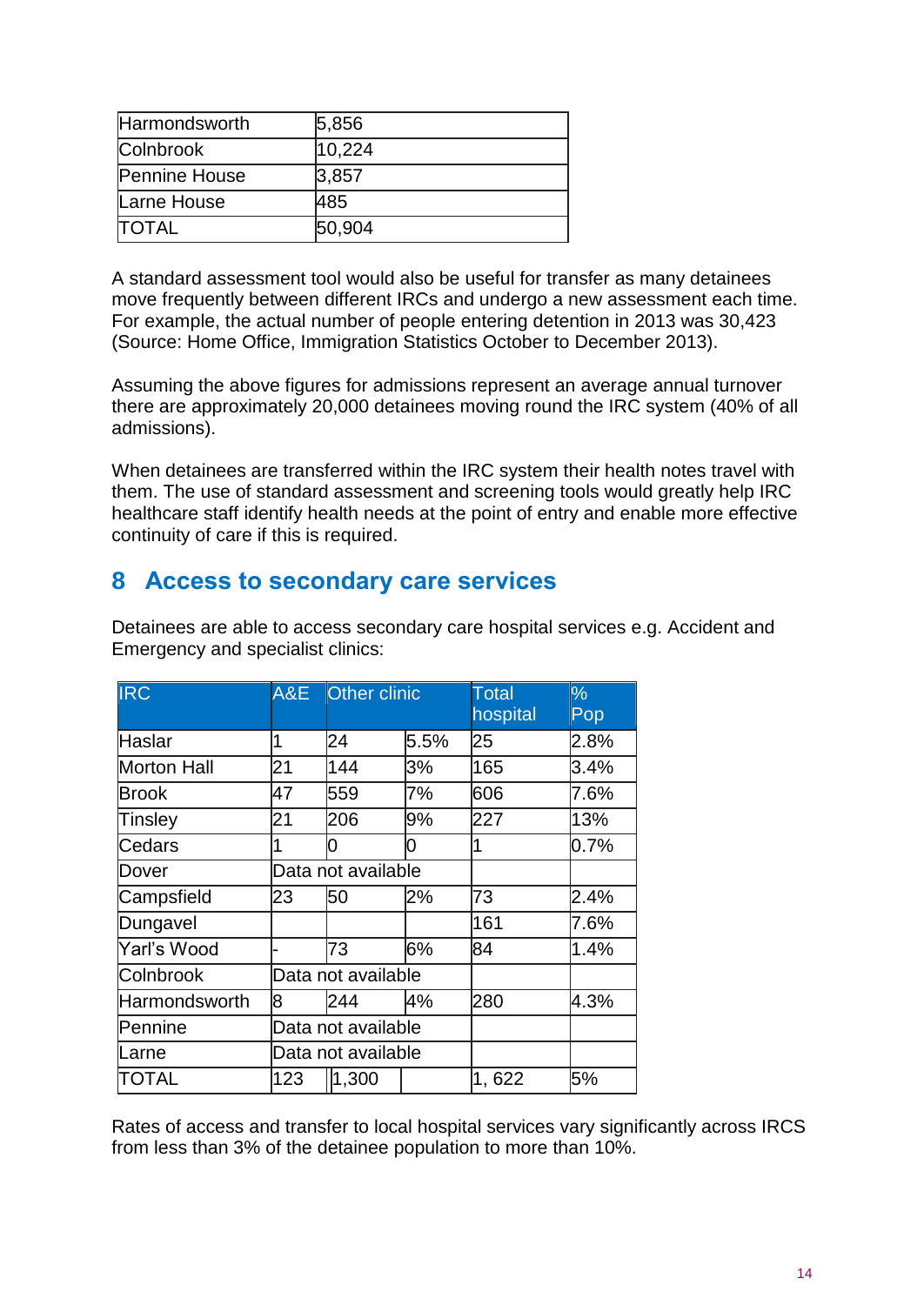There are some significant data gaps and it is also likely that some IRCs combine data on specific specialties e.g. A&E and/or X-ray referrals may be included in other clinic reporting.

The average referral and use rate for secondary hospital services is approximately 5% of the total detainee population.

Detainees are escorted to hospital appointments, commonly under restraints. These has been raised as an issue in several HMIP reports:

*"Detainees were handcuffed routinely on escorts to external appointments regardless of the risk they presented, and some had been accompanied into consultation rooms during external appointments for dental treatment and optician appointments."* (HMIP Unannounced Inspection Report IRC Haslar. February 2014. 1.35. Page 24.)

*"Nominal risk assessments were carried out for every detainee being escorted to outside appointments, mainly to hospitals. However, they were all handcuffed unless there was evidence to suggest that this was unnecessary, rather than handcuffed only if there was good reason to do so. The outcome was that almost all detainees were handcuffed during such visits".* (HMIP Unannounced Inspection Report IRC Morton Hall. March 2013. 1.6. Page 17.)

*"Handcuffs were routinely applied during escorts to external appointments, irrespective of risk, sometimes with weak justifications".* (HMIP Unannounced Inspection Report IRC Brook House. June 2013.1.5. Page 19)

*Nominal risk assessments were carried out for every detainee being escorted to hospital but there was an inappropriate presumption that all should be handcuffed unless there was evidence to the contrary, which meant that almost all detainees were handcuffed at these times".* (HMIP Unannounced Inspection Report IRC Dover. June 2013. 1.62. Page 26)

Anecdotal evidence from healthcare staff for the HWBNAs suggests that detainees may refuse hospital treatment because they do not want to attend under restraints:

*"Detainees have to attend hospital appointments in handcuffs, some refuse to go on this basis."* (Healthcare staff member, IRC Haslar)

*"Some detainees will refuse hospital care rather than go in handcuffs."*  (Healthcare staff member, IRC Morton Hall)

The IRCs undertake a risk assessment for each detainee due to attend an outside hospital appointment. This is an independent assessment and provides the basis on whether or not to use restraints for the hospital visit.

*"A number of factors may contribute to the decision to use handcuffs and healthcare staff may not always be aware of the intelligence available to security staff that would inform these decisions".* (Centre Management, IRC Morton Hall Report)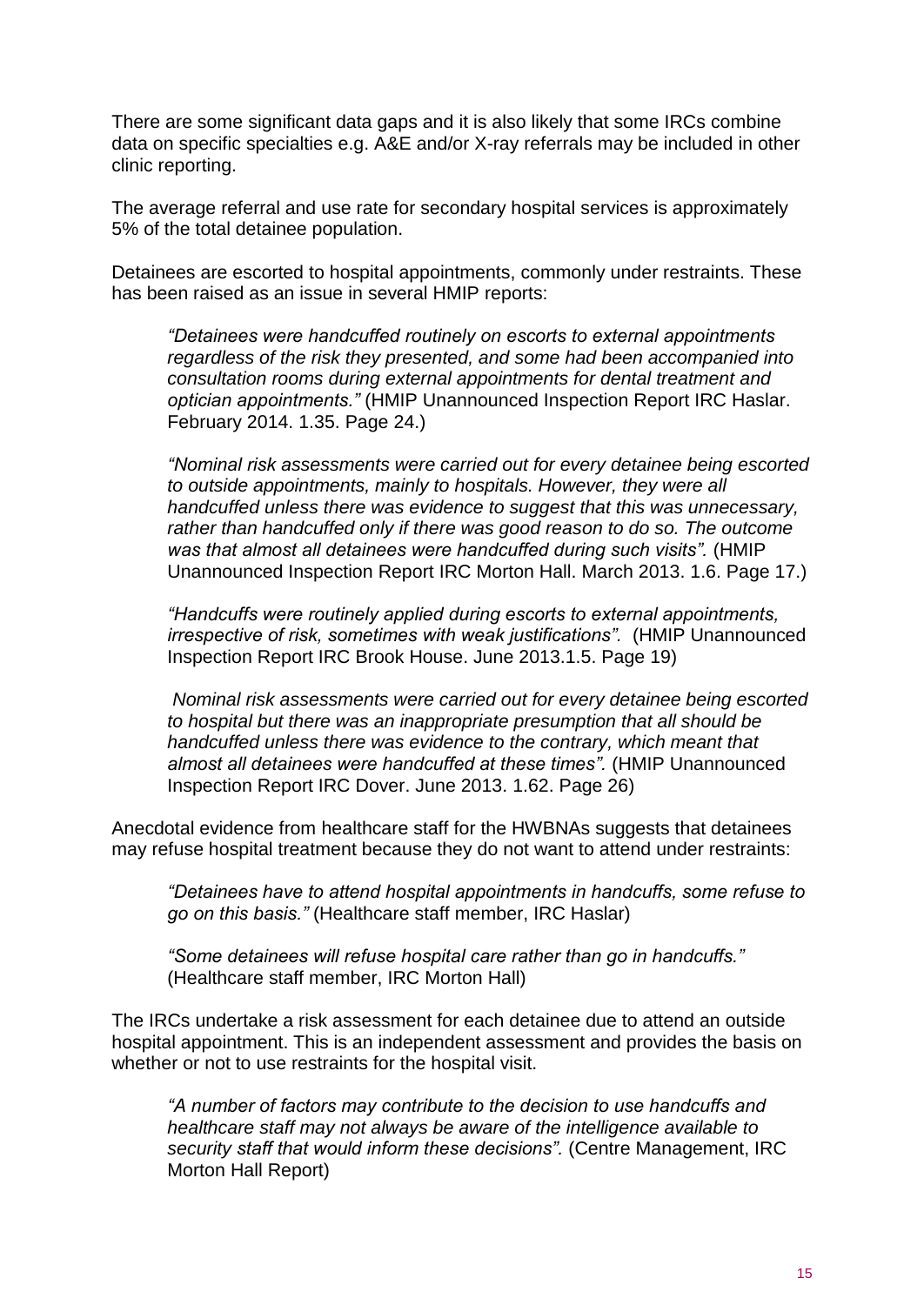Some IRCs have managed to greatly reduce the use of handcuffs for escorts:

"*At the time of the HWBNA this situation had greatly improved with less than 25% of escorts involving the use of handcuffs. In February 2014 there were nine appointments and only 2 resulted in the use of handcuffs. In March 2014 out of 13 appointments handcuffs were used only three times".* (HWBNA Report, IRC Haslar)

## <span id="page-15-0"></span>**9 Related healthcare clinics**

#### <span id="page-15-1"></span>**9.1 Dentistry**

Provisions of dentistry services varies across the IRC estate with most Centres holding a sub- contract with a local dentistry service which detainees can visit under escort. IRC Morton Hall and IRC Dungavel have their own fully equipped dentistry suites. Some IRCs including the STHFs only offer emergency dental services while others are able to offer a wider range of services e.g. routine dental care and hygiene.

| <b>IRC</b>           | No booked for<br>dentist | % Population<br>booked | No seen               | % Population<br>seen |
|----------------------|--------------------------|------------------------|-----------------------|----------------------|
| Haslar               | 33                       | 4.5%                   | 28                    | 4%                   |
| <b>Morton Hall</b>   | 1,314                    | 27%                    | 1,090                 | 23%                  |
| <b>Brook</b>         | 383                      | 5%                     | 271                   | 3.5%                 |
| <b>Tinsley</b>       | 44                       | 2%                     | 37                    | 1.6%                 |
| Cedars               | 0                        |                        | $\overline{0}$        |                      |
| Dover                | Data not available       |                        | Data not<br>available |                      |
| Campsfield           | 88                       | 4%                     | Data not<br>available |                      |
| Dungavel             | Data not available       | $\overline{a}$         | 503                   | 20%                  |
| Yarl's Wood          | Data not available       |                        | 108                   | 2%                   |
| Harmondsworth        | 116                      | 7%                     | 82                    | 5%                   |
| Colnbrook            | 199                      | 2%                     | 179                   | 1.7%                 |
| <b>Pennine House</b> | Data not available       |                        | Data not<br>available |                      |
| Larne House          | Data not available       |                        | Data not<br>available |                      |

The average demand for dentistry excluding IRC Morton Hall and Dungavel is between 2% and 7% of detainees. IRC Morton Hall (27%) and IRC Dungavel (20% seen) have significantly higher use of dentistry. This is most likely due to IRC Morton Hall and IRC Dungavel both having their own dental suite and thus providing a wider range of dental services.

#### <span id="page-15-2"></span>**9.2 Opticians**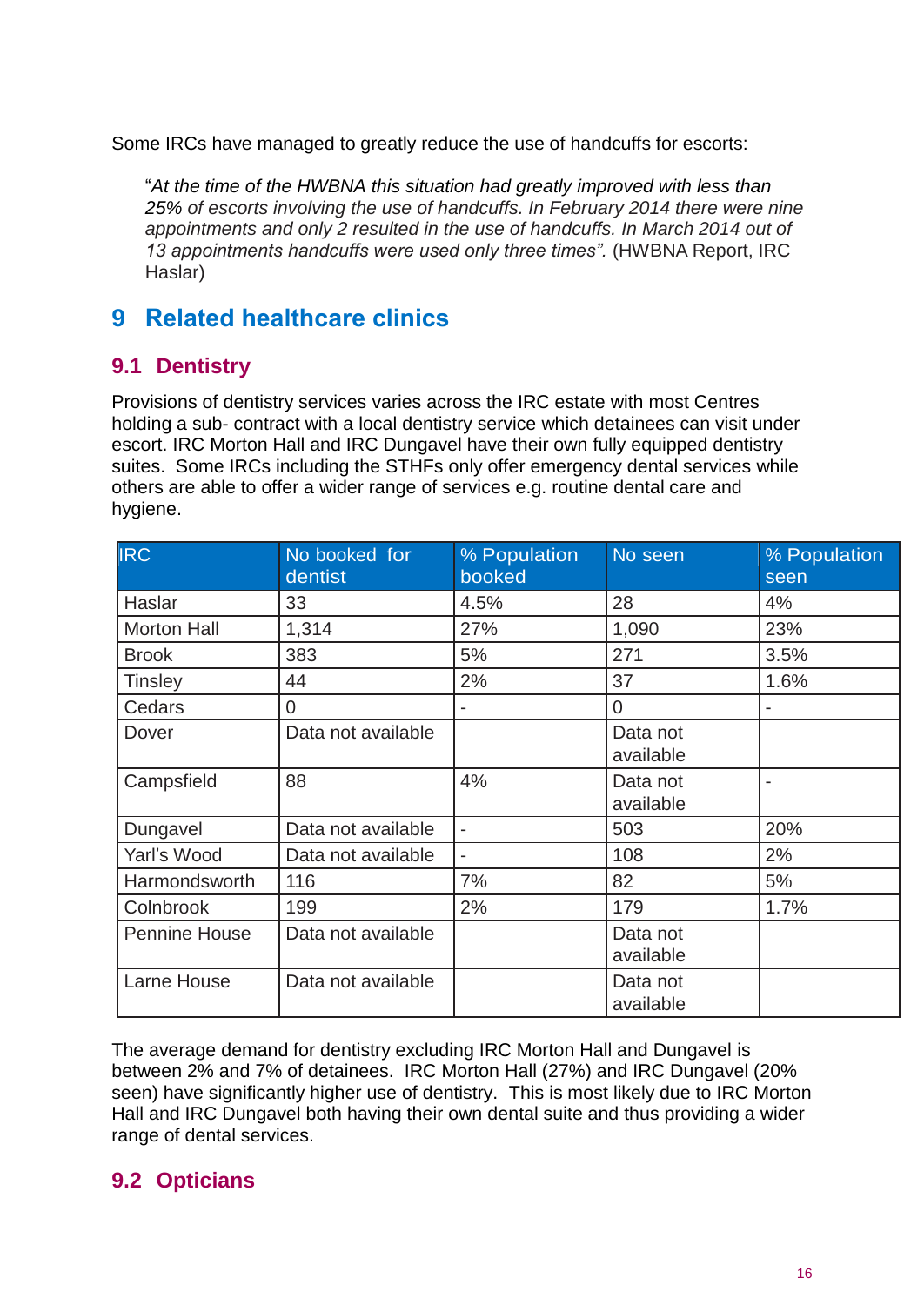Optician's services are provided under sub-contract with some IRCs having a visiting optician and others requiring detainees to visit and outside service under escort.

| <b>IRC</b>           | No booked for<br>optician | % Population No seen<br>booked |                    | % Population<br>seen     |
|----------------------|---------------------------|--------------------------------|--------------------|--------------------------|
| Haslar               | 9                         | 1.2%                           | 19                 | 1.2%                     |
| Morton Hall          | 170                       | 3.5%                           | 147                | 3%                       |
| <b>Brook</b>         | 172                       | 2.2%                           | 137                | 1.8%                     |
| Tinsley              | 17                        | 0.7%                           | 17                 | 0.7%                     |
| Cedars               | Ŋ                         |                                |                    |                          |
| Dover                | Data not available        |                                | Data not available |                          |
| Campsfield           | 44                        | 2%                             | Data not available |                          |
| Dungavel             | 80                        | 3%                             | 72                 | 2.8%                     |
| Yarl's Wood          | Data not available        |                                | 108                | 2%                       |
| Harmondsworth        | 46                        | 1.4%                           | 39                 | 1.2%                     |
| Colnbrook            | 63                        | $1\%$                          | 30                 | 0.5%                     |
| <b>Pennine House</b> | Data not available        | $\overline{\phantom{a}}$       | Data not available | $\overline{\phantom{0}}$ |
| Larne House          | Data not available        | $\qquad \qquad \blacksquare$   | Data not available | $\overline{a}$           |

Demand for opticians is fairly consistent varying from 1% to 3.5% with rates of those seen from 0.5% to 3% of the population. There are some significant differences in DNA rates e.g. none at IRC Haslar compared to 54% at Colnbrook.

#### <span id="page-16-0"></span>**9.3 Podiatry**

There is very little data available on the provision of podiatry services:

| <b>IRC</b>           | podiatry              | No booked for % Population No seen<br>booked |    | % Population<br>seen |
|----------------------|-----------------------|----------------------------------------------|----|----------------------|
| Haslar               |                       |                                              |    |                      |
| Morton Hall          | l60                   | 1%                                           | 56 | 1%                   |
| Dungavel             | Data not<br>available |                                              | 45 | 1.7%                 |
| <b>Harmondsworth</b> | Data not<br>available |                                              |    | 0.1%                 |

#### <span id="page-16-1"></span>**9.4 Physiotherapy**

IRC Dungavel is the only IRC able to report on numbers of detainees seen by a physiotherapist (4 detainees, 0.1% of population)

## <span id="page-16-2"></span>**10 Physical healthcare needs**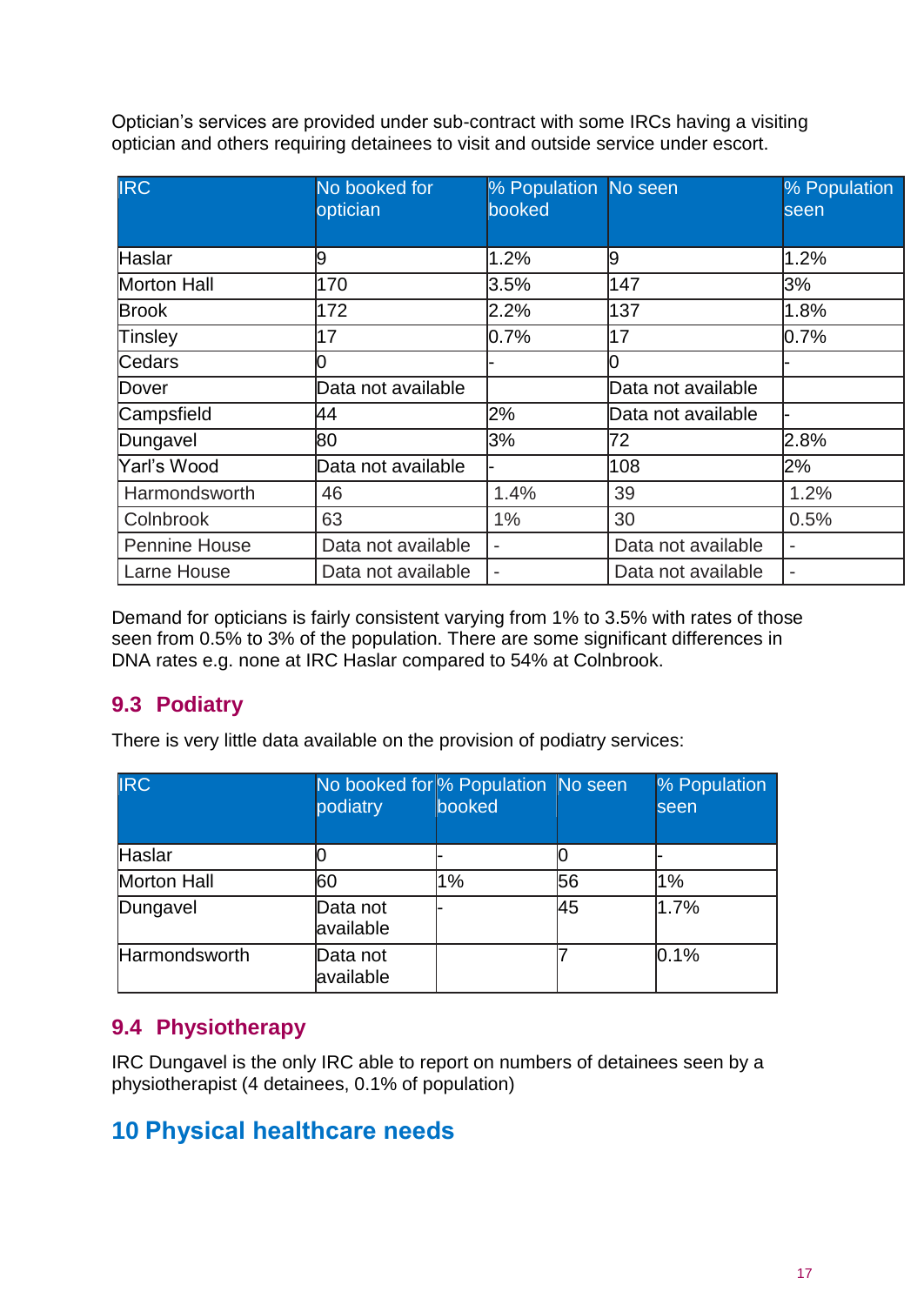Most detainees responding to the Detainee Health Needs Questionnaire perceive their physical health to be OK, Good or Very Good (85%). 62 detainees (15%) perceived their physical health to be bad or very bad:

| Physical Health $(N = 403)$ |                                          |          |             |         |            |
|-----------------------------|------------------------------------------|----------|-------------|---------|------------|
| Rating                      | $ 1 \text{ Very good }  2 \text{ Good }$ |          | <b>3 OK</b> | 4 Bad   | 5 Very bad |
| Number of<br>Detainees      | 86(21.5%)                                | 116(29%) | 139(34.5%)  | 37 (9%) | 25(6%)     |

The majority of detainees report being asked about their physical health when they first entered the IRC:

| When you first entered this IRC did anyone ask you about<br>your Physical Health? ( $N = 403$ ) |              |       |  |  |  |
|-------------------------------------------------------------------------------------------------|--------------|-------|--|--|--|
| Yes                                                                                             | 340<br>84.5% |       |  |  |  |
| <b>No</b>                                                                                       | 59           | 14.5% |  |  |  |
| Not answered                                                                                    | 1%           |       |  |  |  |

A little over half of detainees reported having seen a doctor at the IRC about a physical health problem:

| Since being at this IRC have you seen a Doctor about any<br>Physical Health problems? ( $N = 403$ ) |             |     |  |  |  |
|-----------------------------------------------------------------------------------------------------|-------------|-----|--|--|--|
| Yes                                                                                                 | 220<br>55%  |     |  |  |  |
| <b>No</b>                                                                                           | 177         | 44% |  |  |  |
| Not answered                                                                                        | $1\%$<br>16 |     |  |  |  |

Amongst those who said that they had seen the doctor 151 detainees (67%) answered the question about waiting times. Most (73%) report having to wait a short time e.g. less than two days to see the doctor:

| How long did you have to wait to see the doctor? ( $N = 151$ ) |    |           |  |
|----------------------------------------------------------------|----|-----------|--|
| Less than 24 hours                                             | 63 | (42%)     |  |
| Between 1 and 2 days 47                                        |    | (31%)     |  |
| Between 3 and 7 days 28                                        |    | (18.5%)   |  |
| 2 weeks or more                                                | 10 | $(6.5\%)$ |  |
| More than 1 month                                              |    | (2%)      |  |

228 detainees (57%) report having seen a nurse about a physical problem:

| Since being at this IRC have you seen a Nurse about any<br>Physical Health problems? $(N = 403)$ |            |       |  |  |
|--------------------------------------------------------------------------------------------------|------------|-------|--|--|
| <b>Yes</b>                                                                                       | <b>228</b> | (57%) |  |  |
| $\overline{\mathsf{No}}$<br>(41%)<br>166                                                         |            |       |  |  |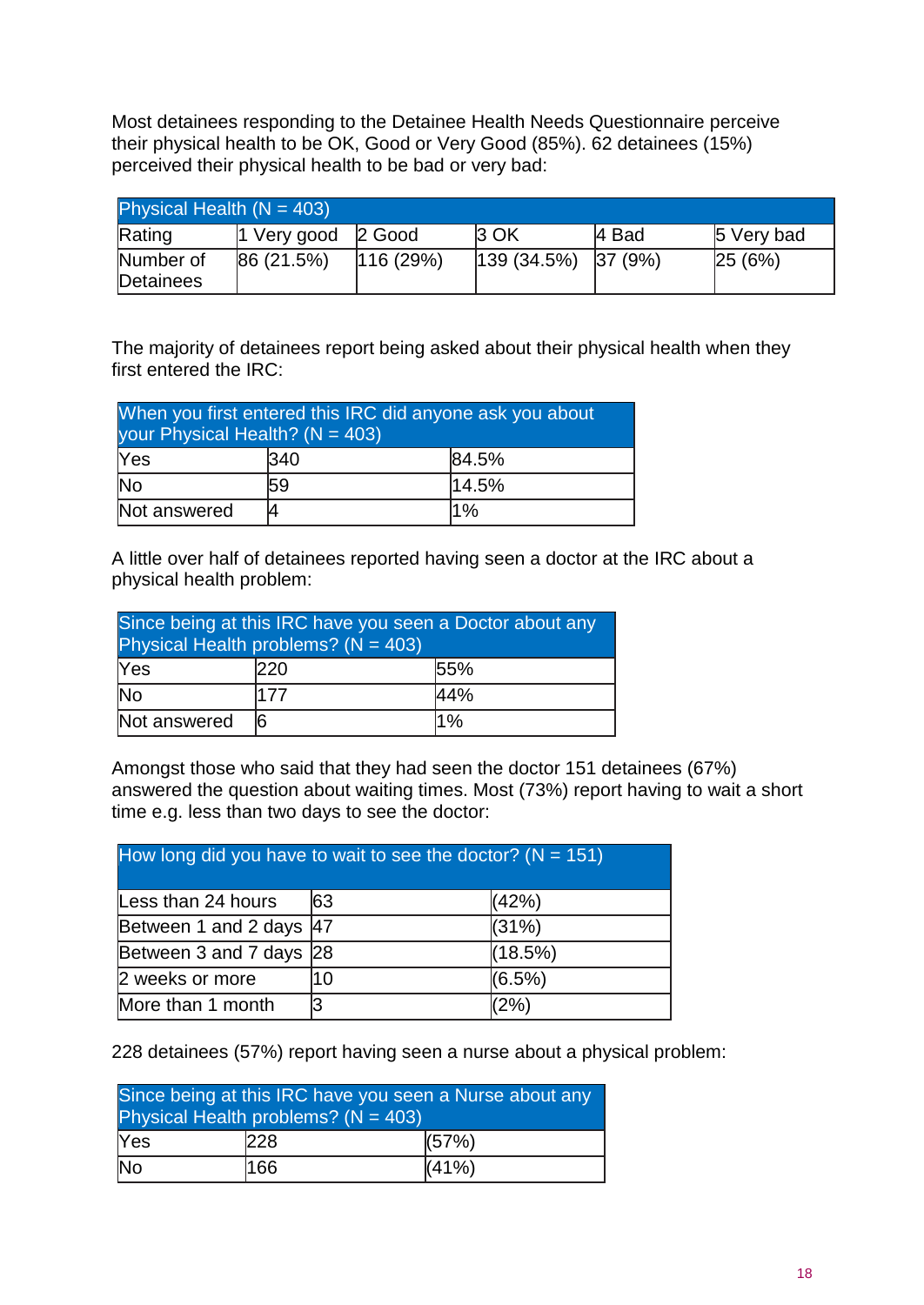| Not answered 9 |  | $'2\%$ |
|----------------|--|--------|
|----------------|--|--------|

155 detainees (68%) responded to the question about waiting times to see the nurse. The majority (83%) report the waiting times was less than two days:

| How long did you have to wait to see the nurse? ( $N = 155$ ) |    |       |  |  |
|---------------------------------------------------------------|----|-------|--|--|
| Less than 24 hours                                            | 96 | (62%) |  |  |
| Between 1 and 2 days                                          | 33 | (21%) |  |  |
| Between 3 and 7 days                                          | 24 | (15%) |  |  |
| 2 weeks or more                                               |    | (1%)  |  |  |
| More than 1 month                                             |    |       |  |  |

Detainees were asked a variety of questions about their physical healthcare:

| Since being at this IRC have you had any of the following? ( $N = 403$ ) |          |
|--------------------------------------------------------------------------|----------|
| Someone to check if you have problems with your eyes                     | 69 (17%) |
| Someone to check if you have problems with your ears                     | 33(8%)   |
| Someone to check if you have problems with your teeth                    | 88 (22%) |
| Someone to check if you have problems with your feet                     | 29 (7%)  |
| Someone to check if you have problems with your muscles                  | 36(9%)   |

These answers are encouraging as the rates are generally higher than the percentage population assumptions from actual booked and seen appointments with dentistry, opticians and podiatry. However, this may also indicate that there is unmet need amongst the detainee population for these types of service.

## <span id="page-18-0"></span>**11 Long-term health conditions**

There is no national data on the prevalence of long-term health conditions amongst detainees. The detainee population is a relatively healthy and young population, however, some ethic groups are known to have higher prevalence rates of certain chronic conditions e.g. Diabetes.

Diabetes Mellitus is found twice as often amongst Caribbean and South Asian communities in the UK compared to the British population as a whole (Cruickshank, 1989). Also some ethnic groups are known to have higher rates of cardiovascular disease e.g. people from South Asia are more susceptible to coronary heart disease (McKeigue et al, 1993; McKeigue and Sevak, 1994).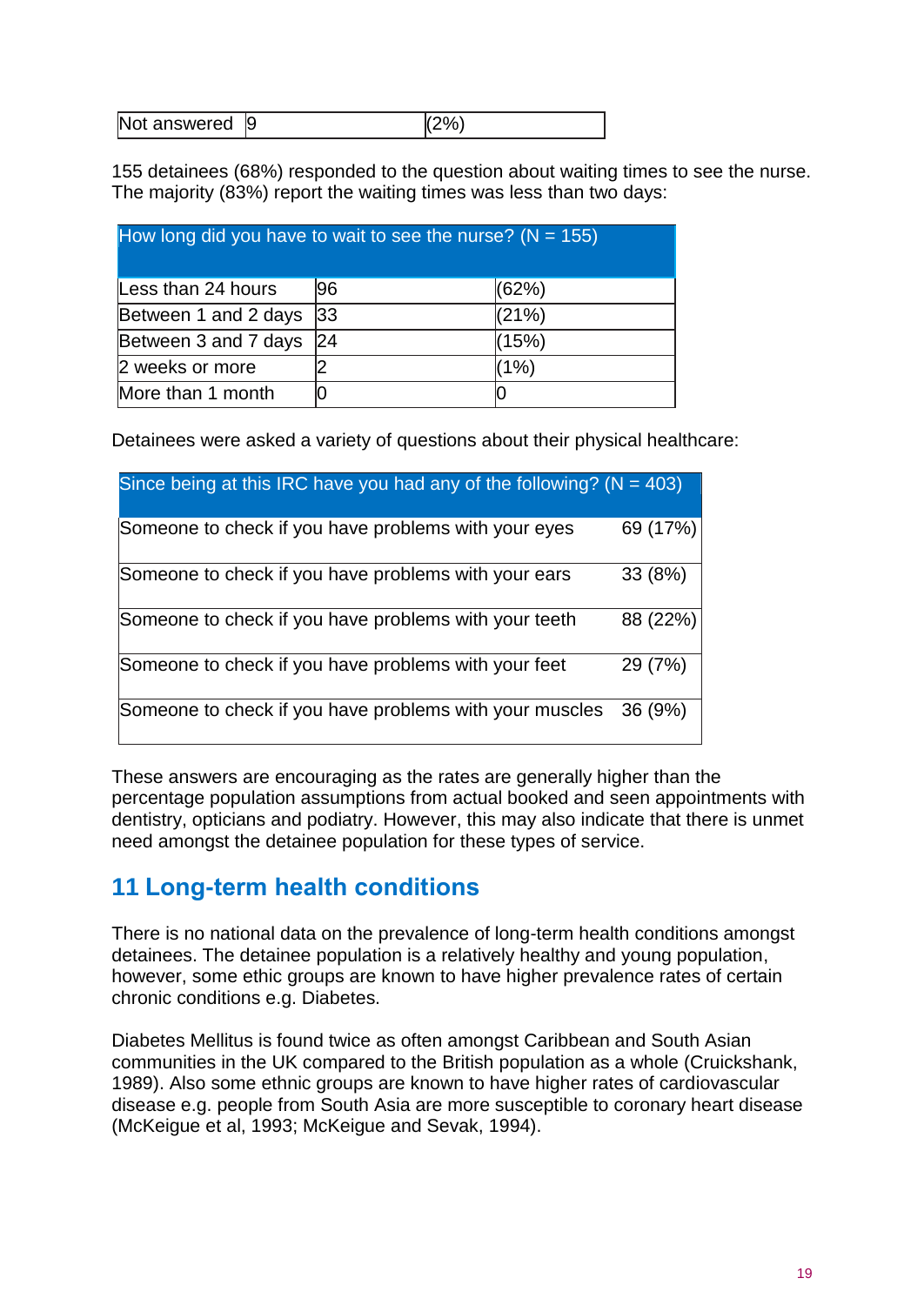In the UK data on stroke incidence has shown ethnic variations e.g. significantly higher rates of stroke are shown amongst people of Caribbean origin (Balajaran, 1991). 70 detainees (17%) report having used a nurse clinic e.g. for diabetes or asthma.

| Have you used any nurse clinics for example, for<br>Asthma or Diabetes? $(N = 403)$ |     |           |  |  |
|-------------------------------------------------------------------------------------|-----|-----------|--|--|
|                                                                                     |     |           |  |  |
| <b>Yes</b>                                                                          | 70  | (17%)     |  |  |
| <b>No</b>                                                                           | 327 | (81.5%)   |  |  |
| Not answered                                                                        | Ⴌ   | $(1.5\%)$ |  |  |

Each of the health and wellbeing assessments asked for data on long-term health conditions. The quality of these data varies as not all IRC operate a long-term health conditions register, however based on the data gathered the following assumptions about prevalence have been made.

| <b>LTC</b>      | prevalence   | Estimated detainee No of detainees based on National UK<br>population entering<br>system in 2013 | prevalence        |
|-----------------|--------------|--------------------------------------------------------------------------------------------------|-------------------|
| Diabetes        | 1% - 3%      | $304 - 912$ detainees                                                                            | 4.6%4             |
| <b>Asthma</b>   | $1\% - 2\%$  | $ 304 - 608 $                                                                                    | 5.9%5             |
| <b>CVD</b>      | $0.5\%$ - 1% | 152 – 304                                                                                        | 3% - 5%6          |
| Epilepsy        | $0.5\%$ - 1% | 152 – 304                                                                                        | 1%7               |
| Hypertension    | 2% - 4%      | $608 - 1,217$                                                                                    | 28% - 31%8        |
| Hyperthyroidism | 0.3%         | 191                                                                                              | 1% - 2%9          |
| Stroke          | $0.5\%$      | 152                                                                                              | 2% - 3%10         |
| Cancer          | $0.2\%$      | 61                                                                                               | 1 in 3 lifetime11 |
| Kidney disease  | $1\%$        | 304                                                                                              | 4%                |

Caution must be exercised when making comparisons with general population data on prevalence for long-term health conditions because the detainee population has a number of factors that would influence this.

Factors that will impact on differential prevalence figures amongst detainees include

- Age the detainee population is on average younger i.e. under 30 years of age.
- Gender the detainee population is mostly male.
- Ethnicity the detainee population is widely divergent by ethnicity with the largest population groups being South Asian and Black African.

However, even given these differential factors it is likely that the incidence of longterm conditions amongst the detainee population is being underestimated:

*"Local data accessed indicates that the actual numbers of detainees diagnosed with specific health conditions (including Asthma, Diabetes, Epilepsy and Learning Disabilities) is well below that of the community based*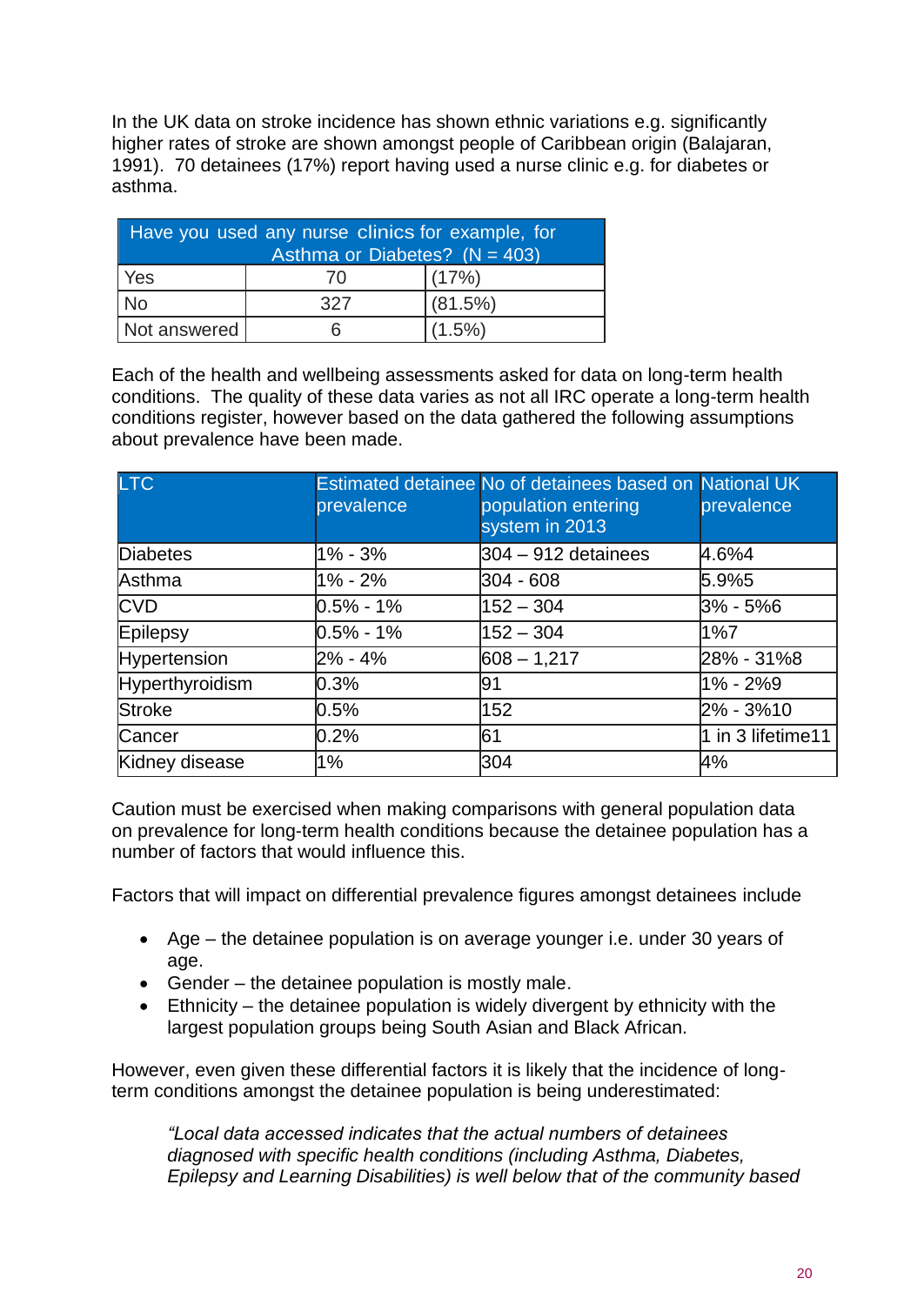*population and the rates picked up are below estimated prevalence figures highlighted in national research projects. This may indicate that health conditions are not being picked up at reception and may lead to health deteriorating while in detention".* (Harmondsworth and Colnbrook HNA. Page 6)

For example, it is known that there is much higher prevalence of diabetes amongst South Asian and Afro-Caribbean populations:

*"The UK prevalence of diabetes is approximately 4%<sup>3</sup> . There are no figures for the prevalence of diabetes within the IRC populations. It is known that diabetes is more prevalent amongst Asian and Afro-Caribbean populations and given that there are significant numbers of detainees from this group, it is likely that diabetes would be over-represented in the detainee population.*

*Type 2 diabetes is up to six times more common in people of South Asian descent and up to three times more common among people of African and African-Caribbean origin4<sup>4</sup> . Among women, diabetes is more than five times as likely among Pakistani women, at least three times as likely in Bangladeshi and Black Caribbean women, and two-and-a-half times as likely in Indian women, compared with women in the general population"<sup>5</sup> <sup>6</sup> .* (Harmondsworth and Colnbrook HNA. Page 109)

The management and care of detainees with long-term health conditions in IRCs differs considerably. For example, some IRCs have lead nurses and clinics for specific conditions while others lack these specific skills and competencies.

Most IRCs have care plan procedures in place but there are a number of factors that can compromise continuity of care for detainees with long-term health conditions:

- rapid turnover of detainees means that care plans may be interrupted;
- detainees may be returning to countries that have very poor or no healthcare provisions for specific conditions;
- if detainees need to access secondary healthcare services this is usually done under escort and may involve the use of restraints. There are anecdotal reports of some detainees refusing this level of care as a result of being required to go under restraints.

The lack of consistent recording of long-term health conditions across IRCs means that there is insufficient data extrapolated across the population for commissioners to assess health need and determine appropriate resources. A national template for

 3 <http://www.diabetes.org.uk/Documents/Reports/Diabetes-in-the-UK-2012.pdf>

<sup>&</sup>lt;sup>4</sup> Department of Health (2001). National service framework for diabetes

[www.dh.gov.uk/en/Publicationsandstatistics/Publicat](http://www.dh.gov.uk/en/Publicationsandstatistics/Publica-)ions/PublicationsPolicyAndGuidance/Browsable/DH\_4096 591

<sup>&</sup>lt;sup>5</sup> The Information Centre (2006). Health Survey for England 2004[:](http://www.ic.nhs.uk/statistics-and-data-collections/health-and-lifestyles-related-surveys/health-surveyforengland/) health of ethnic minorities:

[www.ic.nhs.uk/statistics-and-data-collections/health-and-lifestyles-related-surveys/health-surveyforengland/](http://www.ic.nhs.uk/statistics-and-data-collections/health-and-lifestyles-related-surveys/health-surveyforengland/) health-survey-for-england-2004:-health-of-ethnic-minorities--full-report

<sup>&</sup>lt;sup>6</sup> Health Protection Agency. Migrant Health: Infectious diseases in non-UK born populations in the UK. An update to the baseline report – 2011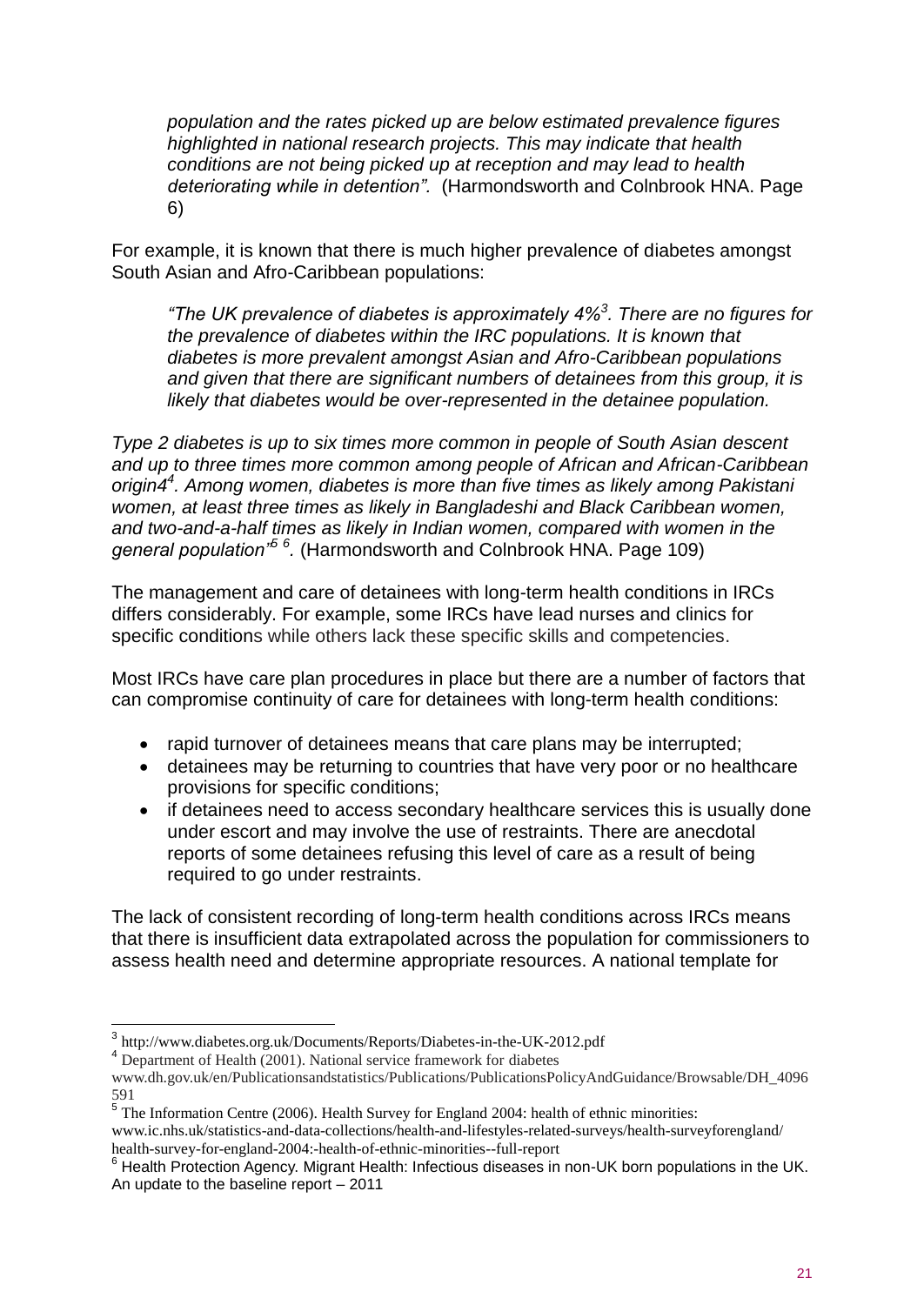use by all IRCs could be introduced to ensure greater consistency and accuracy in reporting.

# <span id="page-21-0"></span>**12 Communicable diseases**

Detainee populations are more likely to be susceptible to certain outbreaks of infectious diseases due to lack of immunisation in their home countries when children. Outbreaks of infectious diseases, such as chicken pox, do sometimes occur. Guidance from the Health Protection Agency in 2012 points out the higher susceptibility of prisoner and other detainee populations to chicken pox:

*"Higher susceptibility to chickenpox among foreign-born prisoners and detainee populations because:*

- *1. Persons from rural tropical and subtropical regions are less likely than those from temperate zones to be infected as children, resulting in susceptibility in adulthood (6-fold higher susceptibility than Western European adults4);*
- *2. Infants and children, the group most likely to be infected with chickenpox, are located in some prisons and places of detention;*
- 3. *Increased prevalence of vulnerability to serious illness resulting from chickenpox in some detention populations (e.g. people living with HIV or AIDS, pregnant women, immuno-suppressed people)"* (DH HPA, 2012)

In common with prisons and other places of prescribed detention IRCs can be vulnerable to outbreaks of infectious diseases. Some of the particular risks that can result in the transmission of infections include:

- the nature of the environment e.g. many IRCs were previously prisons and they vary in their age, design, construction and healthcare facilities. It is also common for detainees to share rooms and there are varying levels of staff awareness and skills in identifying and managing infectious diseases;
- the nature of the population e.g. about 2,500 people are detained in IRCs at any one time. Throughput and turnover are very high and involve large numbers of detainees rapidly moving from one Centre to another. Some of the detainee population come directly from police cells or the community and may have entered the country illegally or through hazardous and clandestine routes. Also, many detainees have a poor record of engagement with health services due to their illegal status and fear of contact with authorities;
- the prevalence of disease: detainees come from very mixed ethnic and national groups many of whom are known to be vulnerable to particular diseases either through prevalence in their home countries and/or lack of childhood immunisations in their home countries.

Doctors are required to notify the local Consultant in Communicable Disease Control (CCDC) of any case of a serious infectious disease. The CCDC is responsible for managing infectious disease incidents including those occurring in prisons and other detention settings. The benefits to an IRC in involving the local CCDC includes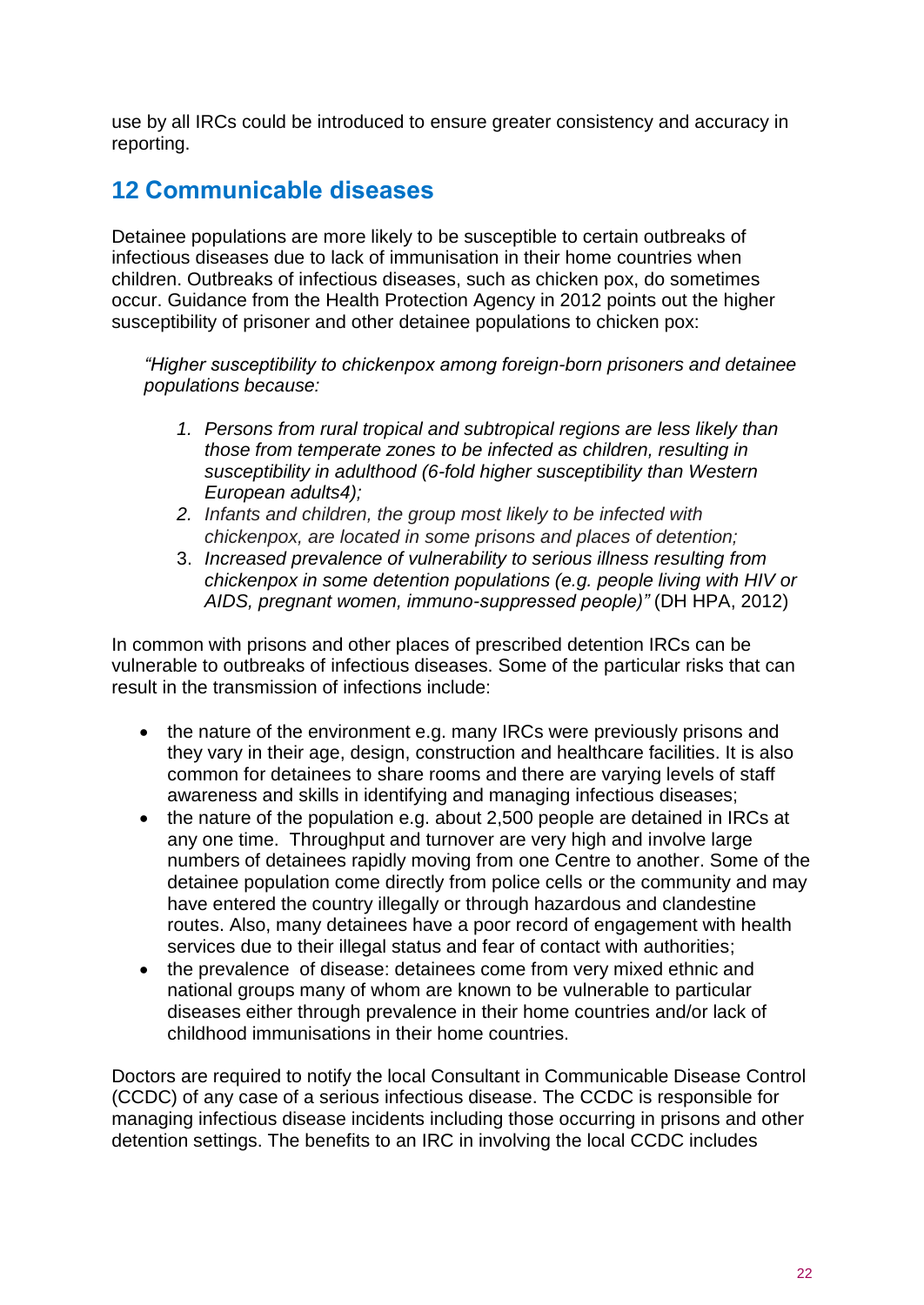expert advice on infection prevention and control and facilitating outside laboratory testing and hospitalisation, where necessary.

The Public Health in Prisons (PHiPs) team is part of the national Health and Justice team within Public Health England (PHE). Previously part of the HPA, the PHiPs team's original title was Prison Infection Prevention (PIP) team but this has been updated to reflect the extension of the team's remit relating to public health work in prisons and other places of detention. However, it is unclear to what degree IRCs are complying fully with the PHiPs team's operating procedures.

The standard operating procedure for Health Protection Teams reporting to the Public Health in Prisons Team (Health & Justice, December 2013) includes templates for minimum dataset reporting. This includes outbreaks in addition to single infections. The minimum reporting on outbreaks should include:

- Acute respiratory infection (viral, including influenza, and bacterial agents)
- Gastrointestinal infection (GI), i.e. diarrhoea and/or vomiting, including norovirus and other viral, bacterial, preformed bacterial toxin and parasitic agents and non-biological substances;
- Unexplained skin rashes

Gastrointestinal complaints and skin rashes are common amongst detainees and in some cases account for more than 15% of all presentations to the GPs. However, these are not classified as outbreaks and do not form part of the health protection reporting.

The full list of reportable single Infections for prisons includes:

- Escherichia coli of serogroup known to be toxin-producing, e.g. E. coli 0157
- Food poisoning
- Hepatitis A (acute)
- Hepatitis B (acute and chronic)
- Hepatitis C (acute and chronic)
- Herpes zoster
- Infectious bloody diarrhoea (shigellosis)
- Invasive group A streptococcus disease (IGAS)
- Legionnaires' disease (Legionella sp.)
- Listeriosis (Listeria monocytogenes)
- Measles (measles virus)
- Meningitis (bacterial, viral and other)
- Meningococcal septicaemia (without meningitis)
- Mumps (mumps virus)
- Pertussis/whooping cough (Bordetella pertussis)
- Salmonellosis (Salmonella enterica)
- Scarlet fever
- Staphylococcus aureus, Panton-Valentine leukocidin (PVL)-producing
- Tuberculosis (Mycobacterium tuberculosis complex)
- Typhoid (Salmonella Typhi and Salmonella Paratyphi, causing paratyphoid)
- Varicella (chickenpox)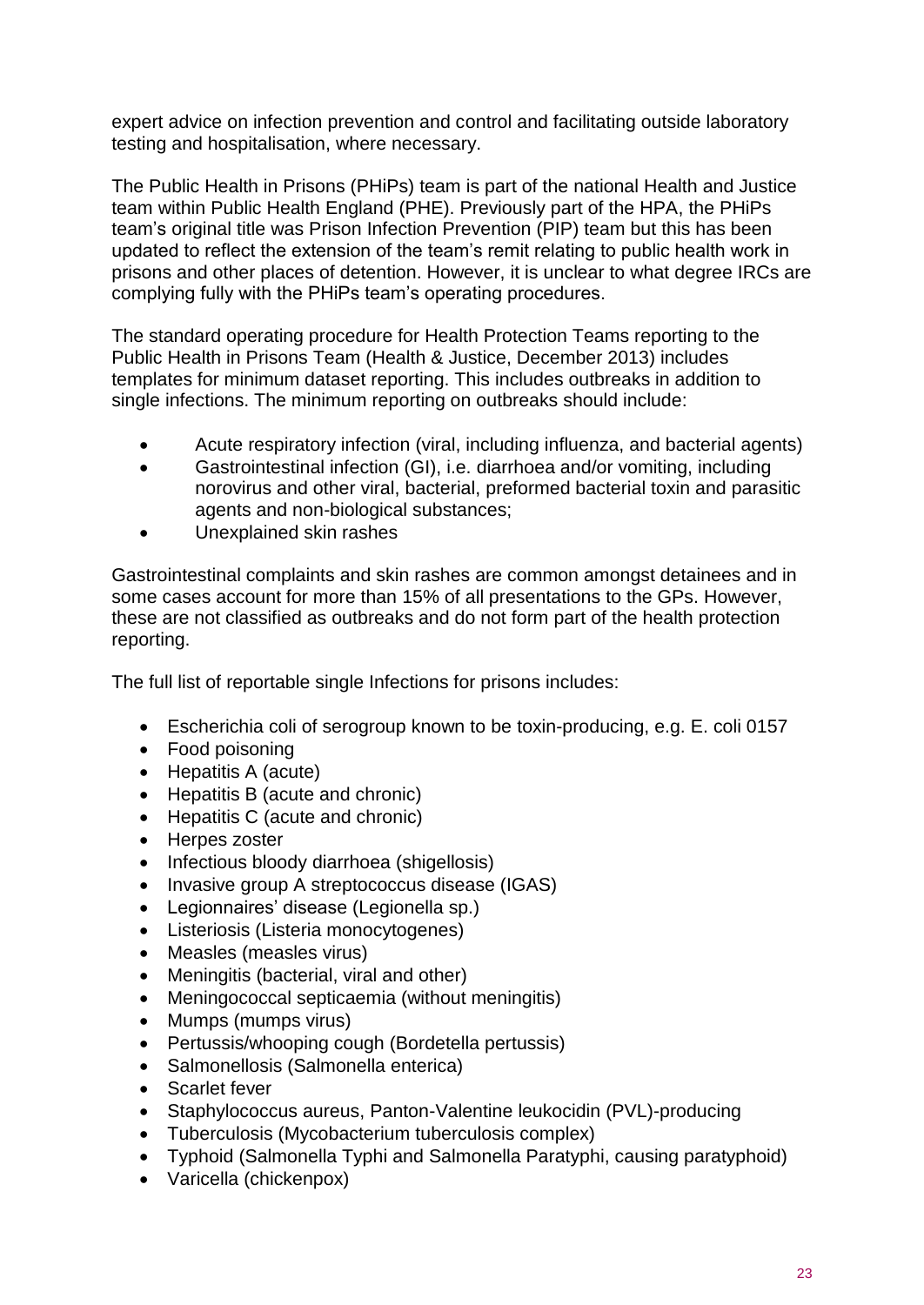Any other major infectious diseases:

- Acute encephalitis
- Acute poliomyelitis
- Acute infectious gastroenteritis/food poisoning
- Anthrax
- Botulism (Clostridium botulinum)
- Brucellosis
- Cholera (Vibrio cholerae)
- Diphtheria (Corynebacterium diphtheriae)
- Haemolytic uraemic syndrome (HUS)
- Leprosy
- Malaria (Plasmodium falciparum, vivax, ovale, malariae)
- Plaque (Yersinia pestis)
- Rabies (rabies virus)
- Rubella (rubella virus)
- Severe Acute Respiratory Syndrome (SARS-associated coronavirus and
- Middle East respiratory syndrome coronavirus virus, MERS-CoV)
- Smallpox (variola virus)
- Tetanus (Clostridium tetani)
- Typhus (Rickettsia prowazekii)
- Viral haemorrhagic fevers (Lassa virus, Marburg virus, Ebola virus, Crimean-Congo haemorrhagic fever virus)
- Yellow fever (yellow fever virus)

It is important that IRCs are given clear instructions nationally on reporting for communicable diseases. These data should be managed and collated separately to prisons to enable a clear national picture of incidence of infectious diseases and outbreaks in the IRC system.

#### <span id="page-23-0"></span>**12.1Tuberculosis**

While the rate of TB infections across the detention estate is not known a number of countries in the European Union have reported rises in TB infections as a result of migration. For example, Denmark reported a rise in foreign-born cases of TB from 18% in 1986 to 60% in 1996 (Prinsze, 1997).

The last national survey of Tuberculosis for England and Wales estimated that 40% of all TB cases occur amongst people arriving from the Indian sub-continent (Karmi, 1997). Similar research from other European countries showed that migrants were between three and six times more likely to diagnosed with TB than non-migrants (Huismann et al, 1997; Gliber 1997). Research from Canada in the early 1990s showed that Tuberculosis and Hepatitis B were becoming more important from an epidemiological perspective as a result in shifting migration patterns (Statistics Canada, 1993).

The reported incidence of TB in the detainee population is quite low: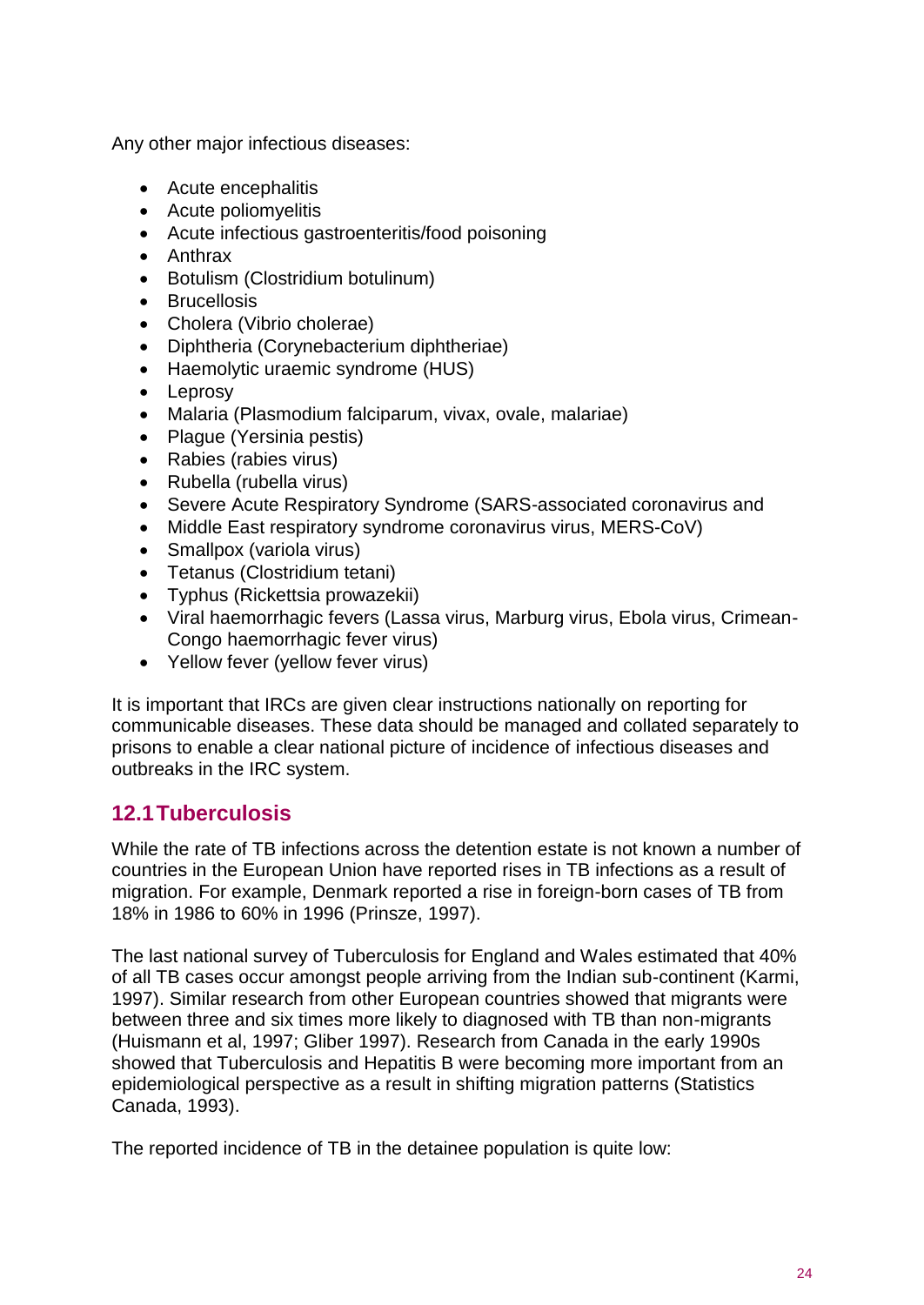| <b>IRC</b>           | Number of detainees<br>suspected of having TB | No of detainees receiving<br><b>TB</b> immunisation |
|----------------------|-----------------------------------------------|-----------------------------------------------------|
| Haslar               | 0                                             | 0                                                   |
| <b>Morton Hall</b>   | 8                                             | $\overline{2}$                                      |
| <b>Brook</b>         | 12                                            | 0                                                   |
| <b>Tinsley</b>       | 0                                             | 0                                                   |
| Cedars               | $\overline{0}$                                | 0                                                   |
| Dover                | Data not available                            | Data not available                                  |
| Campsfield           | 4                                             | 0                                                   |
| Dungavel             | 21                                            | 0                                                   |
| Yarl's Wood          | $\overline{2}$                                | 0                                                   |
| Harmondsworth        | 11                                            | 0                                                   |
| Colnbrook            | Data not available                            | Data not available                                  |
| <b>Pennine House</b> | Data not available                            | Data not available                                  |
| Larne House          | Data not available                            | Data not available                                  |
| TOTAL                | 58                                            | $\overline{2}$                                      |

Although there are significant data gaps it is highly likely that there are much lower numbers of detainees receiving immunisation for TB than those suspected as having the disease. However, data on the exact number of positive results from screening was not routinely monitored.

#### <span id="page-24-0"></span>**12.2Hepatitis B**

The common policy in IRCs regarding Hepatitis B is that if a detainee enters the Centre part way through a course of vaccination for Hepatitis B this will be continued but healthcare staff will not initiate this type of vaccination.

The rapid turnover and short duration of detainees in the IRC system can make the provision of immunisations and vaccinations challenging. For example, Hepatitis B immunisations involve a course of treatment over a period of time and this can inhibit healthcare staff from wanting to initiate this kind of immunisation.

| <b>IRC</b>         | No of detainees<br>testing positive | % Pop | Numbers of<br>detainees<br>provided with<br><b>Hepatitis B</b><br>immunisation | % of detainees<br>testing<br>positive given<br>immunisation |
|--------------------|-------------------------------------|-------|--------------------------------------------------------------------------------|-------------------------------------------------------------|
|                    |                                     |       |                                                                                |                                                             |
| Haslar             |                                     | 0.1%  | 0                                                                              |                                                             |
| <b>Morton Hall</b> | 37                                  | 0.8%  | 11                                                                             | 30%                                                         |
| Cedars             | 2                                   | 1.3%  | $\overline{0}$                                                                 |                                                             |
| Dungavel           | 9                                   | 0.3%  | $\overline{0}$                                                                 |                                                             |
| Harmondsworth      | 11                                  | 0.32% | 0                                                                              |                                                             |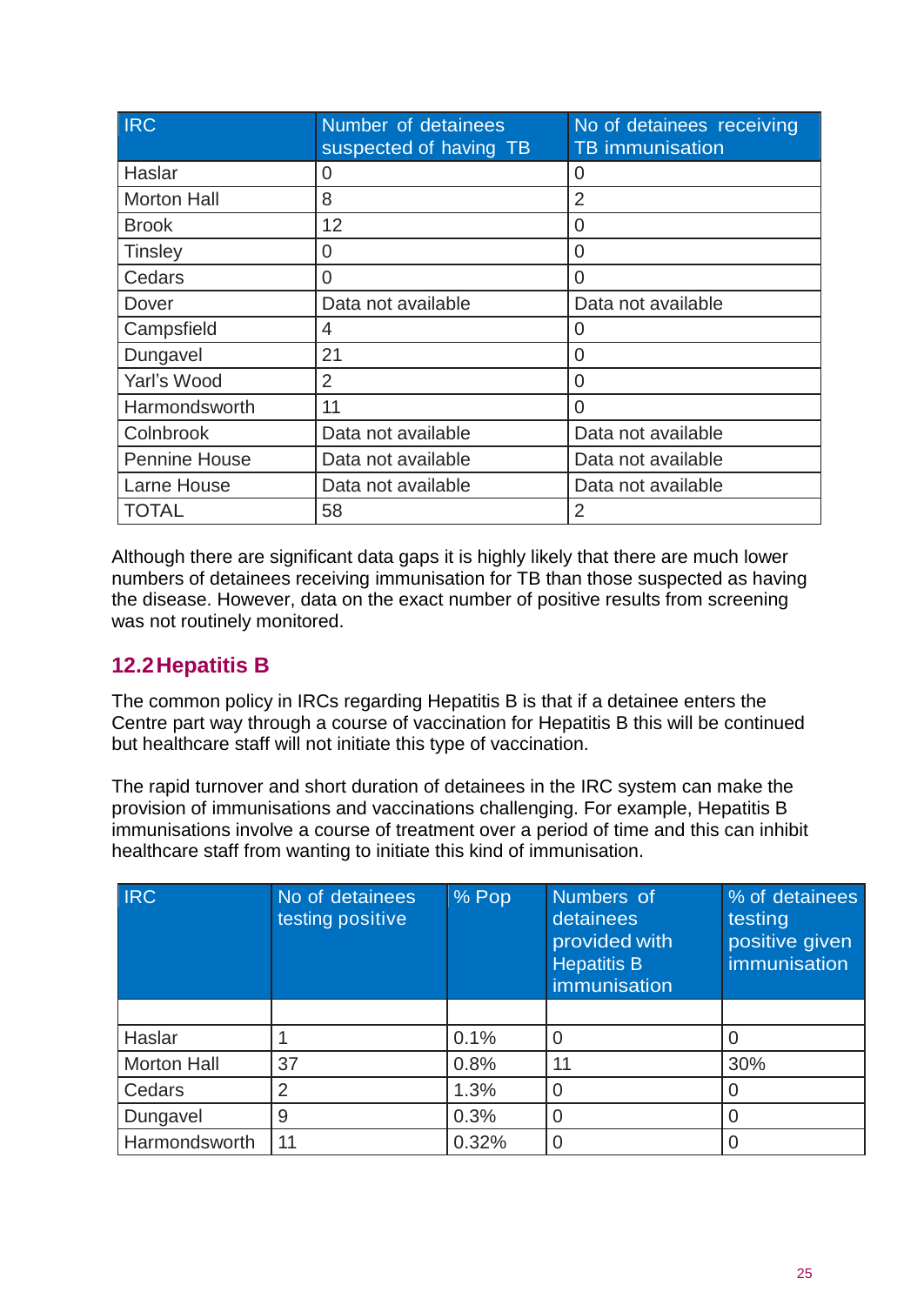#### <span id="page-25-0"></span>**12.3Flu vaccination**

The Department of Health target for uptake of the Flu vaccination in 2013/14 was 75% in the community. The key months for Flu vaccinations are from September to January. The number of detainees in IRCs aged over 65 years is very low, less than 1% at any given time. Most IRCs offer the Flu vaccination to detainees aged over 55 years of age alongside any detainees with at risk conditions.

It is challenging to determine the population rates for older detainees and those at risk due to particular conditions but it likely to be between 2% and 5% of the detainee population. Data on flu vaccinations was only available for three IRCs:

| <b>IRC</b>         | Numbers of detainees<br>provided with Flu vaccination | Coverage<br>using 2% at<br>risk estimates risk estimates | Coverage<br>using 5% at |
|--------------------|-------------------------------------------------------|----------------------------------------------------------|-------------------------|
|                    |                                                       |                                                          |                         |
| Haslar             |                                                       | 62%                                                      | 25%                     |
| <b>Morton Hall</b> | 28                                                    | 72%                                                      | 28.5%                   |
| Dungavel           | 16                                                    | 76%                                                      | 30%                     |

As can be seen from the above three examples even using the low estimate of 2% population at risk there are between one quarter and one third of detainees at risk not receiving the Flu vaccination.

## <span id="page-25-1"></span>**13 Blood Borne Viruses**

#### <span id="page-25-2"></span>**13.1HIV/AIDS**

There is mixed evidence on the prevalence rates of HIV amongst migrant populations compared to the host population with some research showing lower prevalence rates amongst migrant groups (Muynck, 1997; Carchedi & Picciolini, 1997). However, some European countries have identified significantly higher rates of HIV infection and AIDs amongst migrant populations.

For example, in Germany 14% of all AIDS cases were from migrants (Huismann et al, 1997) and in Sweden rates of HIV and other sexually transmitted diseases exceeded national rates, especially from African migrants (Janson et al, 1997). Following anecdotal reports that people living with HIV were not receiving the quality of care they needed while in immigration detention, the National Aids Trust (NAT) surveyed IRC healthcare teams in 2005 about the HIV treatment and care they were providing<sup>7</sup>.

The survey revealed a number of gaps and pressure points in IRC healthcare processes, which were leading to treatment interruption and poor continuity of care

 7 http:// www.nat.org.uk/Media%20library/Files/PDF%20documents/Immigration-Removal-Centre-Discussion-Paper-(May-2007)-FINAL.pdf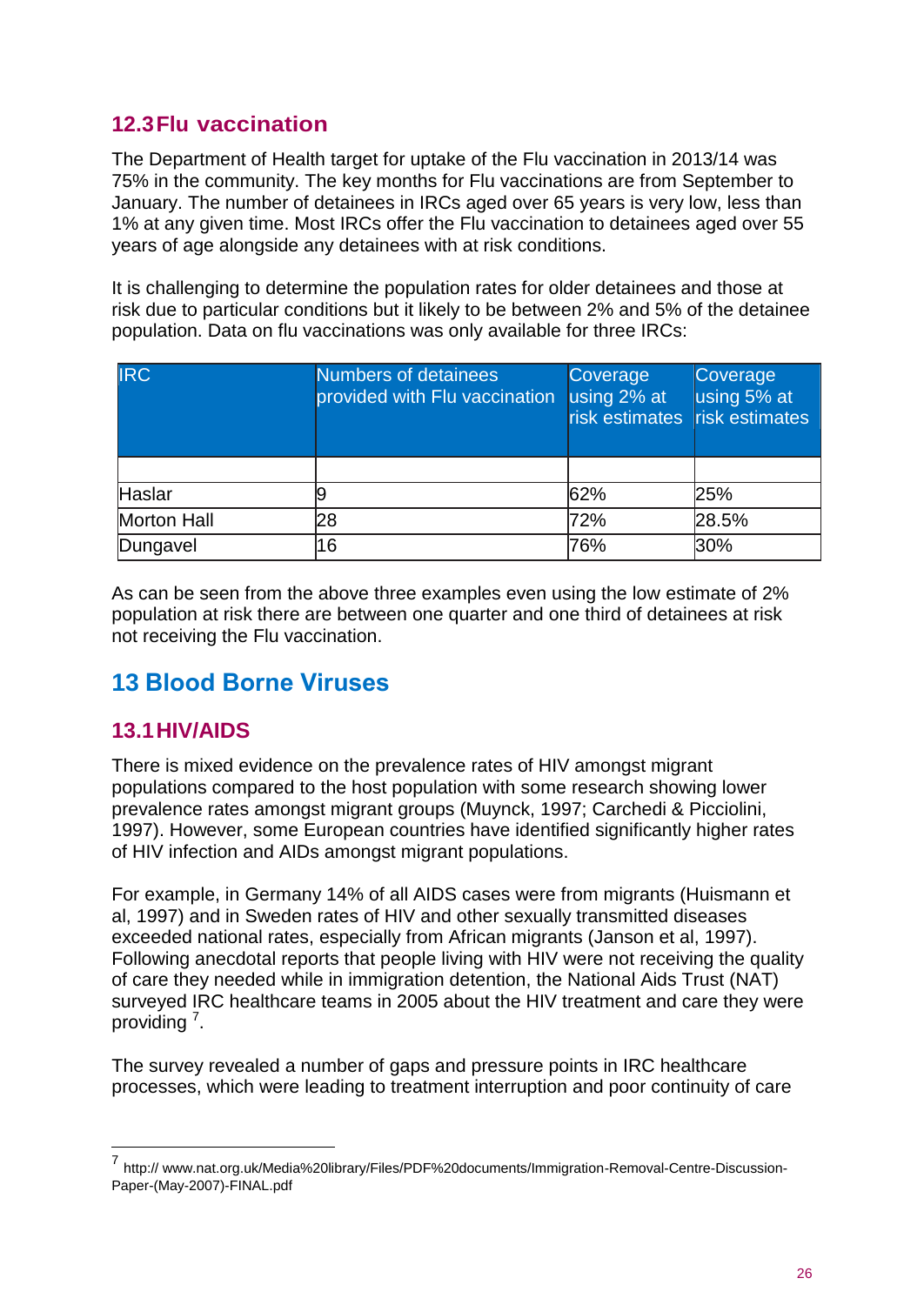for people living with HIV who were taken into immigration detention and/or removed from the UK.

The survey focused on finding out how many people living with HIV were in IRCs and what policies IRCs had in place to ensure care was provided to a quality equivalent to community NHS services.

In 2011-12, NAT conducted a second survey of HIV care in IRCs. This time data was sought both from IRC healthcare teams and from the NHS HIV clinics that see patients from their local IRC $<sup>8</sup>$ . 95 cases of detainees with HIV were identified in the</sup> 10 IRCs during the 12 month period. As there is movement between IRCs, this represents fewer than 95 individual detainees.

Based on the number of transferred patients reported by IRCs, NAT estimates that there were between 60 and 70 individual patients moving through the detention estate during this time period. 67% of the reported cases were in the three largest IRCs (Harmondsworth, Yarl's Wood and Colnbrook).

| <b>IRC</b>         | Number of detainees HIV+ | $%$ of<br>population | No of<br>detainees on<br>treatment |
|--------------------|--------------------------|----------------------|------------------------------------|
| Haslar             | 14                       | 0.5%                 |                                    |
| <b>Morton Hall</b> | 19                       | 0.4%                 | 12                                 |
| <b>Brook</b>       | 26                       | 0.3%                 | 0                                  |
| Tinsley            |                          |                      |                                    |
| Cedars             |                          |                      | U                                  |
| Dover              | Data not available       |                      |                                    |
| Campsfield         | Data not available       |                      |                                    |
| Dungavel           | 11                       | 0.4%                 | 0                                  |
| Yarl's Wood        | 14                       | 1%                   | 0                                  |
| Harmondsworth      | 13                       | 0.2%                 | 0                                  |
| <b>Colnbrook</b>   | Data not available       |                      |                                    |
| Pennine House      | Data not available       |                      |                                    |
| Larne House        | Data not available       |                      |                                    |

The health and wellbeing assessments for the national programme reveal low levels of detected HIV infection:

Where data has been made available it is fairly consistent with rates of identified HIV infection varying between 0.2% and 0.5%. Yarl's Wood has the highest rate at 1% and as this is a women only Centre this much higher rate may be indicative of higher rates of infection amongst women from certain ethnic and national groups. These data are also broadly consistent with the NAT survey estimates that there are between 60 and 70 individuals in the IRC estate at any one time who are known to be HIV+.

1

<sup>8</sup> [http://www.nat.org.uk/media/Files/Publications/Dec\\_13\\_IRC%20report\\_final.pdf](http://www.nat.org.uk/media/Files/Publications/Dec_13_IRC%20report_final.pdf)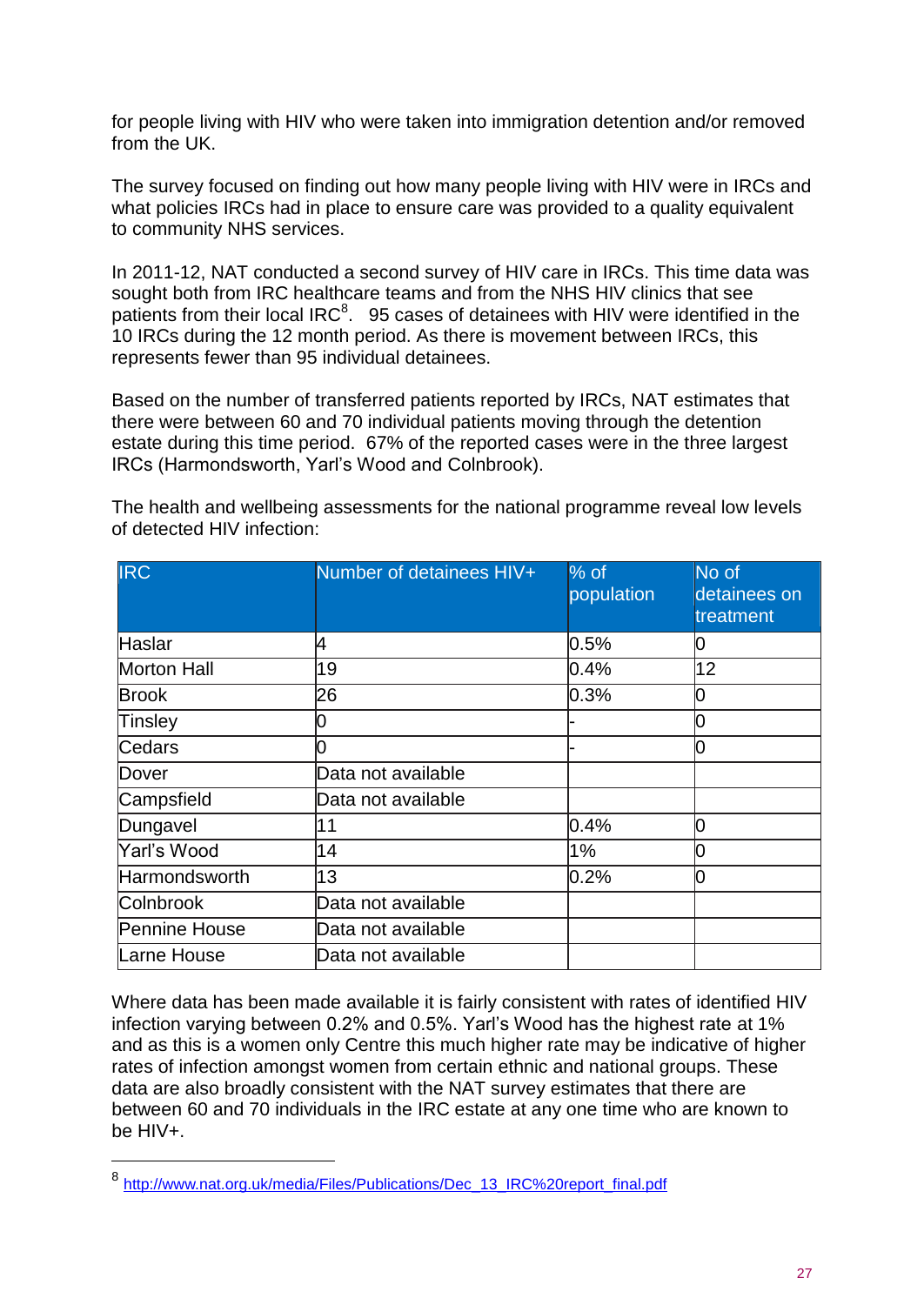The very low numbers of detainees who are on medication e.g. 14% of those known to be HIV+ may be a cause for concern. NAT identified a number of issues for detainees on medication:

- Interruption in supply of medication during transfer to an IRC from the community
- Speed of response in providing medication when there has been an interruption;
- Lack of clear protocols and suitable arrangements with local HIV/AIDS services;
- Detainees not being able to manage or hold their medication [\(http://www.nat.org.uk/media/Files/Publications/Dec\\_13\\_IRC%20report\\_final.p](http://www.nat.org.uk/media/Files/Publications/Dec_13_IRC%20report_final.pdf) [df\)](http://www.nat.org.uk/media/Files/Publications/Dec_13_IRC%20report_final.pdf)

In approximately 10% of cases the patient arrived at the IRC without a supply of their antiretroviral medication. Of this group, only one patient was reported to have received a supply of the necessary medication within 24 hours, as recommended in the NAT/BHIVA advice.

The NAT/BHIVA advice makes clear that a protocol should be in place between the IRC and their local clinic to ensure this prompt access to Anti-Retroviral Therapy (ART). Eight of the IRCs reported that they had a protocol for the management of newly arrived patients with HIV (in two cases, the IRC stated they used the NAT/BHIVA advice as their protocol).

Around 5% of patients were diagnosed in the IRC. Seven of the IRCs reported they had a protocol for HIV testing. In one case this protocol was to not routinely offer tests. Another reported that they used NICE testing guidance for their protocol.

Most IRCs reported that patients were able to hold their own medication, as is recommended in the NAT/ BHIVA advice. There were only three cases reported where the detainee had been given their medication dose by dose. The survey did not ask the reason for this approach, but it may have been following an individual risk assessment.

*"Tudor Wing Clinic (Harmondsworth/ Colnbrook) and The Gate Clinic (Dover) reported that they instruct IRC healthcare teams to allow patients to hold their medication themselves to reduce the likelihood of treatment interruption. Although the clinic reports represent only six IRCs (excluding one of the largest, Yarl's Wood), their responses indicate that more than four patients experienced interruption".* (NAT. 2013. HIV care in Immigration Removal Centres. Survey Report December 2013.)

There are also reported incidents from the HWBNAs of detainees' HIV status being written on the front of IS91 forms. This may not accord with the detainees' rights to confidentiality and may also feed resistance amongst detainees to being identified or screened for HIV.

#### <span id="page-27-0"></span>**13.2Hepatitis C**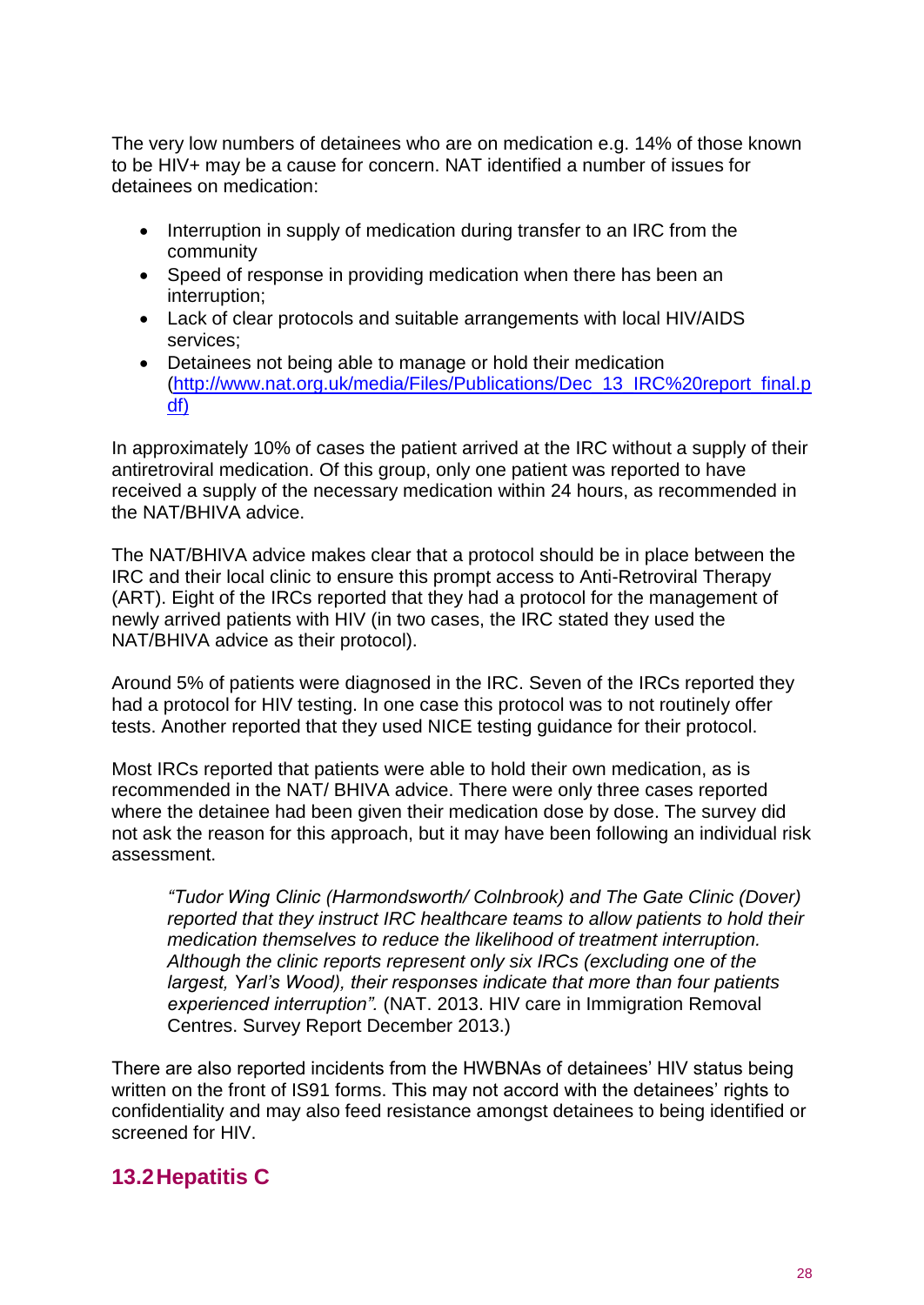Liver disease is the only major cause of mortality and morbidity which is rising in England whilst decreasing in Europe<sup>9</sup>.

*"There was a 25% increase in liver disease deaths between 2001 and 2009<sup>10</sup> . The most recent national estimates suggest that around 216,000 individuals are chronically infected with the hepatitis C virus (HCV) in the UK, but only approximately 3% are treated each year <sup>11</sup> .*

(Hepatitis C Trust. May 2013. Addressing hepatitis C in prisons and other places of detention: Recommendations to NHS England).

The Hepatitis C Trust goes on to estimate that by the year 2020, over 15,000 people in England are expected to be living with cirrhosis or liver cancer caused by hepatitis C, unless they are diagnosed and treated.

*"The most seriously affected will require liver transplants<sup>12</sup>. Direct healthcare costs of hepatitis C are currently in excess of £0.5bn per annum and rising by 10% per year. Both hospital admissions and deaths from HCV-related end stage liver disease (ESLD) and hepato-cellular carcinoma (HCC) are continuing to rise in the UK. Hepatitis C is the only cause of liver disease amendable to intervention. It is also preventable1"<sup>13</sup> .* (Ibid)

The numbers of detainees at risk of Hepatitis C is not known. Nationally, there are very few reported cases of Hepatitis C in IRCs.

| <b>IRC</b>         | Numbers of detainees<br><b>Hepatitis C</b> | $\frac{0}{0}$<br>Population |
|--------------------|--------------------------------------------|-----------------------------|
|                    |                                            |                             |
| Haslar             |                                            | 0.1%                        |
| <b>Morton Hall</b> | 8                                          | 0.2%                        |
| Dungavel           | 10                                         | 0.4%                        |
| Harmondsworth      |                                            | 0.1%                        |

<sup>&</sup>lt;sup>9</sup> Department of Health, Annual Report of the Chief Medical Officer 2011: Volume One 'On the state of the public's [health', November 2012: https://www.](http://www.gov.uk/government/publications/cmo-annual-report-2011-volume-one-on-the-)go[v.uk/government/publications/cmo-annual-report-](http://www.gov.uk/government/publications/cmo-annual-report-2011-volume-one-on-the-)[2011-volume-one-on-the-](http://www.gov.uk/government/publications/cmo-annual-report-2011-volume-one-on-the-) state-of-the public-s-health

 $\overline{a}$ 

[intelligence.org.uk/resources/publications/deaths\\_from\\_liver\\_disease](http://www.endoflifecare-intelligence.org.uk/resources/publications/deaths_from_liver_disease)

[www.ons.gov.uk/ons/publications/re-reference-tables.html?edition=tcm%3A77-262418](http://www.ons.gov.uk/ons/publications/re-reference-tables.html?edition=tcm%3A77-262418)

<sup>&</sup>lt;sup>10</sup> National End of Life Care Intelligence Network, Deaths from liver disease: Implications for end of life care in England, March 2012: http://www.endoflifecare-

intelligence.org.uk/resources/publications/deaths\_from\_liver\_disease

<sup>&</sup>lt;sup>11</sup> National End of Life Care Intelligence Network, Deaths from liver disease: Implications for end of life care in England, March [2012: http://www.endoflifecare-](http://www.endoflifecare-intelligence.org.uk/resources/publications/deaths_from_liver_disease)

<sup>&</sup>lt;sup>12</sup> Health Protection Agency, Press Release: 'Four thousand people in England may need liver transplants by 2020 due to hepatitis C, HPA warns', July 20[11: http://www.hpa.org.uk/NewsCentre/](http://www.hpa.org.uk/NewsCentre/) NationalPressReleases/2011PressReleases/110728HepCmayleadtotransplantneeds/

<sup>&</sup>lt;sup>13</sup> Office for National Statistics, Avoidable Mortality in England and Wales, 2010 Reference Table 3, May 2012: http://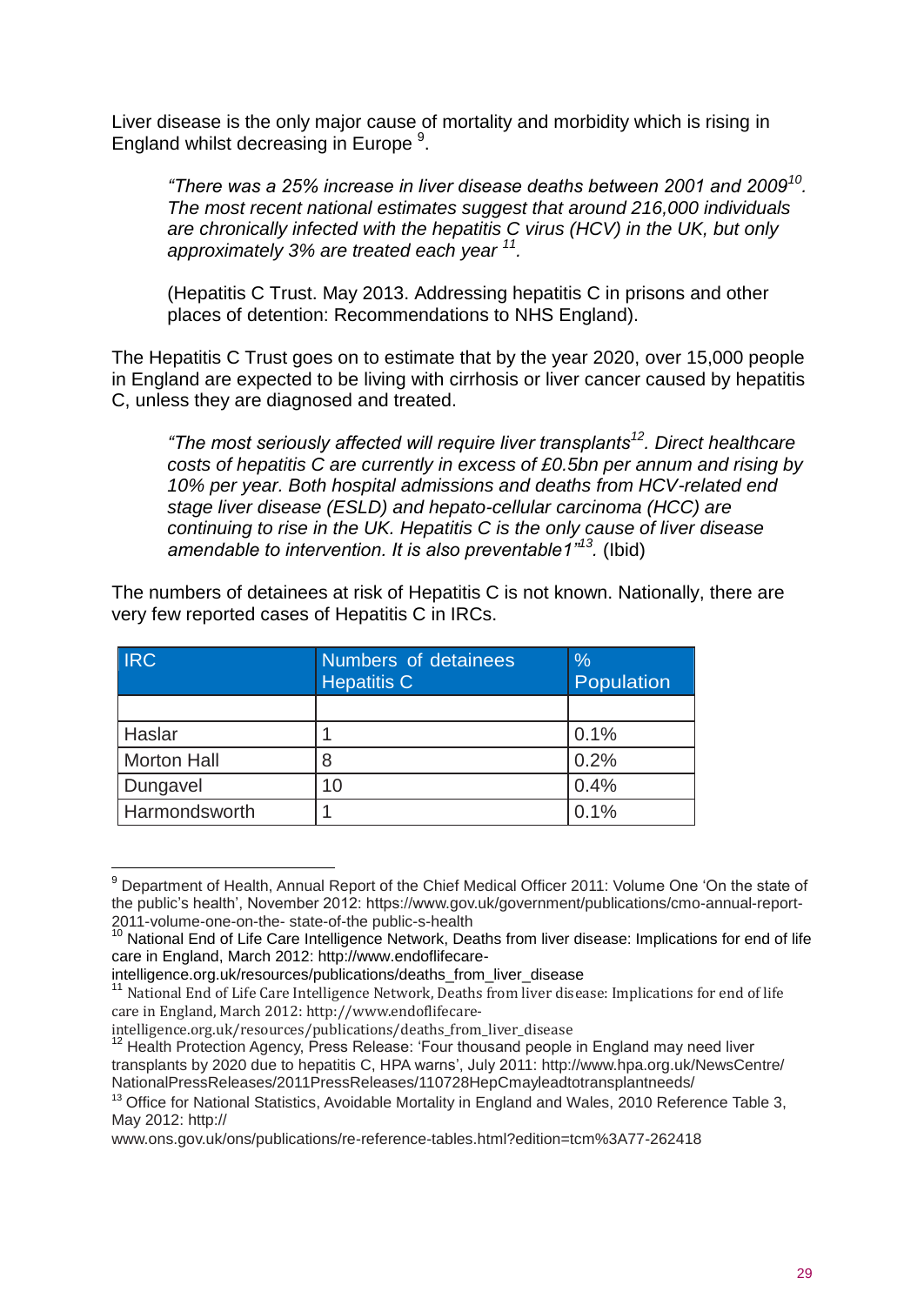*"In 2010, 162,199 individuals, over one year of age, were tested by a first-line service for antiHCV, of whom 2.5% tested positive. These individuals had a similar demographic profile to that described in previous reports. Slightly more males were tested than females and overall males were nearly twice as likely to test positive. However, in prison settings females were 2.5 times more likely to test positive for anti-HCV compared to males. Nearly half of all individuals tested and 56% of those testing positive were aged between 25 and 44 years. Using ethnicity classification from multiple data sources, 80% of individuals were classified as being of White or White British origin (100,144/125,537), a further 14% were classified as Asian or Asian British origin, 4% were classified as other and/or mixed ethnic origin, and 2% were classified as Black or Black British origin. Individuals of White or White British origin were most likely to test positive".* (Health Protection Agency Colindale, Sentinel Surveillance of Hepatitis Testing in England Hepatitis C testing 2010 Report Analyses of HCV testing data between 2007 and 2010, July 2011)

Some IRCs have reported problems accessing appropriate treatment for detainees with Hepatitis C due to the rapid turnover resulting in detainees having to leave treatment courses uncompleted.

In February 2013, The Hepatitis C Trust convened an expert group of doctors, nurses, consultants, commissioners and public health specialists to develop recommendations for how hepatitis C healthcare in prisons could be improved through the new commissioning arrangements.<sup>14</sup>

Although the IRC population is very different to that of prisons and there is much less reported drug use, there may be scope for considering the recommendations for prisons and their applicability in the IRC environment.

# <span id="page-29-0"></span>**14 Health promotion**

#### <span id="page-29-1"></span>**14.1Smoking cessation**

 $\overline{a}$ 

Smoking is the greatest cause of preventable illness and premature death in the UK. Smoking hits poorer people harder, widening inequalities in health among social groups.

Some form of smoking cessation support exists in most of the IRCs but reporting on the throughput and outcomes from these services varies significantly.

 $14$  Second to drug dependency services, a higher proportion of individuals test positive for hepatitis C in prisons than in other health settings in the community. Health Protection Agency Colindale, Sentinel Surveillance of Hepatitis Testing in England Hepatitis C testing 2010 Report Analyses of HCV testing data between 2007 and 2010, July 2011[:](http://www.hpa.org.uk/webc/HPAwebFile/HPAweb_C/1313155286634)

[http://www.hpa.org.uk/webc/HPAwebFile/HPAweb\\_C/1313155286634](http://www.hpa.org.uk/webc/HPAwebFile/HPAweb_C/1313155286634)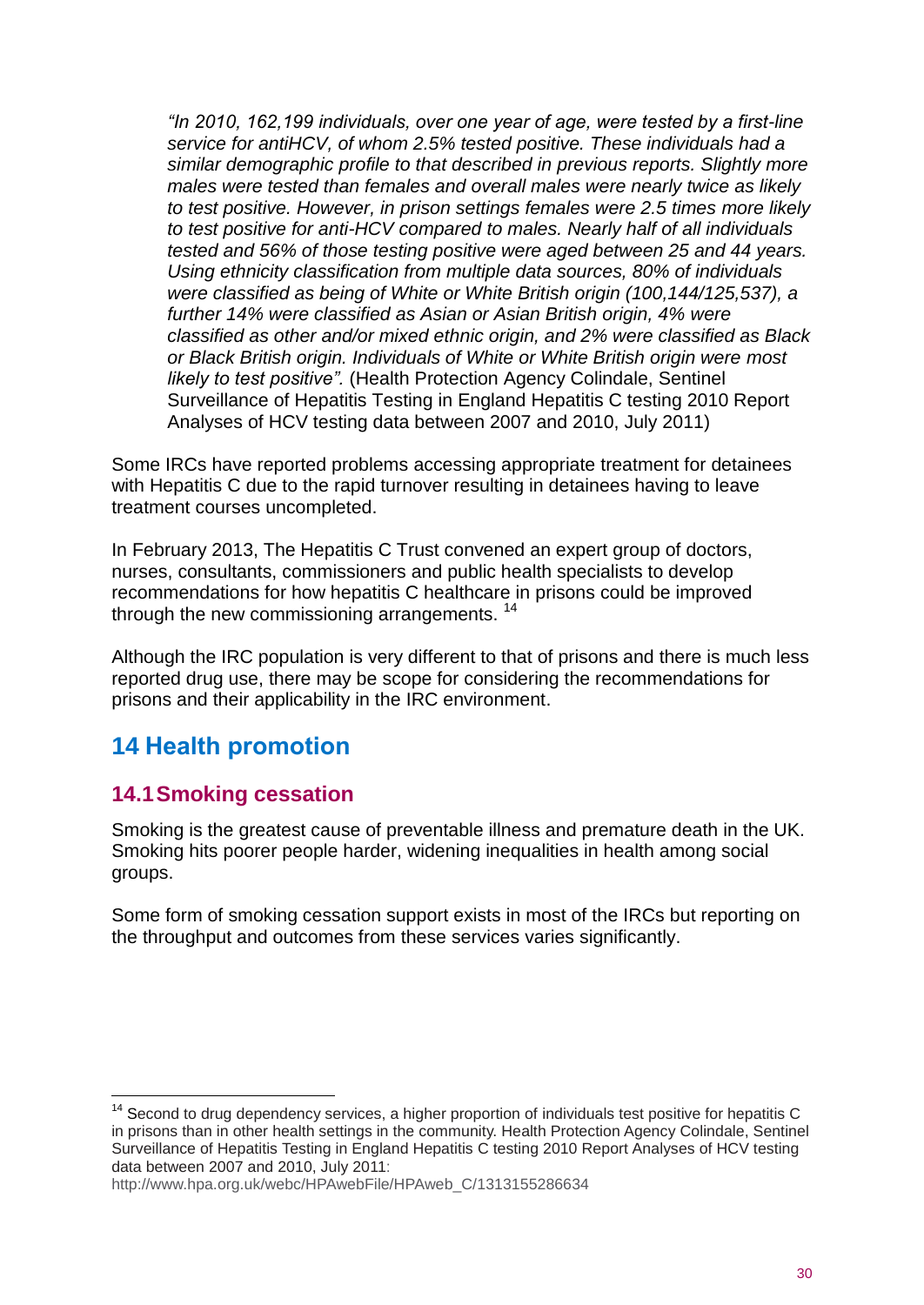| <b>IRC</b>         | <b>Smoking cessation</b><br>support No of detainees<br>seen | <b>Outcomes</b><br>i.e. No of<br>4 week<br>quitters |
|--------------------|-------------------------------------------------------------|-----------------------------------------------------|
|                    |                                                             |                                                     |
| Haslar             | 153                                                         |                                                     |
| <b>Morton Hall</b> | 126                                                         | Unknown                                             |
| Campsfield         | 21                                                          | 2                                                   |
| Dungavel           | 17                                                          |                                                     |

Nearly half of the detainees responding to the Detainee Health Needs Questionnaire report being smokers (193 detainees, 48%). Amongst these half smoke less than ten a day and 4% smoke more than 30 a day. Only 11% report having asked for help at the IRC to stop smoking.

| Do you smoke cigarettes? ( $N = 403$ ) |                 |  |
|----------------------------------------|-----------------|--|
| <b>Yes</b>                             | (193 (48%)      |  |
| <b>No</b>                              | $ 202 \ (50\%)$ |  |
| Not answered                           | l8 (2%)         |  |

Amongst those who smoke most (49.5%) report smoking less than 10 a day:

| If yes, how many cigarettes did you smoke in a day? ( $N = 193$ ) |    |       |  |
|-------------------------------------------------------------------|----|-------|--|
| Less than 10                                                      | 95 | 49.5% |  |
| Between 10 20                                                     | 66 | 34%   |  |
| Between $20 - 30$                                                 | 24 | 12.5% |  |
| Between 30 40                                                     | 16 | 3%    |  |
| More than 40                                                      |    | $1\%$ |  |

Amongst the smokers 82 detainees (42.5%) report that smoking causes them cough or feel short of breath:

| Does smoking cause you to cough or feel short of breath?<br>$(N = 193)$ |     |            |  |
|-------------------------------------------------------------------------|-----|------------|--|
| <b>Yes</b>                                                              | 82  | 42.5%      |  |
| <b>No</b>                                                               | 108 | 56%        |  |
| Not answered 3                                                          |     | $11.5\% -$ |  |

33 of the detainees who smoke have asked for help at the IRC to stop smoking:

| $= 193$        | Have you asked for help at this IRC to stop smoking? (N |     |
|----------------|---------------------------------------------------------|-----|
| Yes            | 33                                                      | 17% |
| N <sub>o</sub> | 155                                                     | 80% |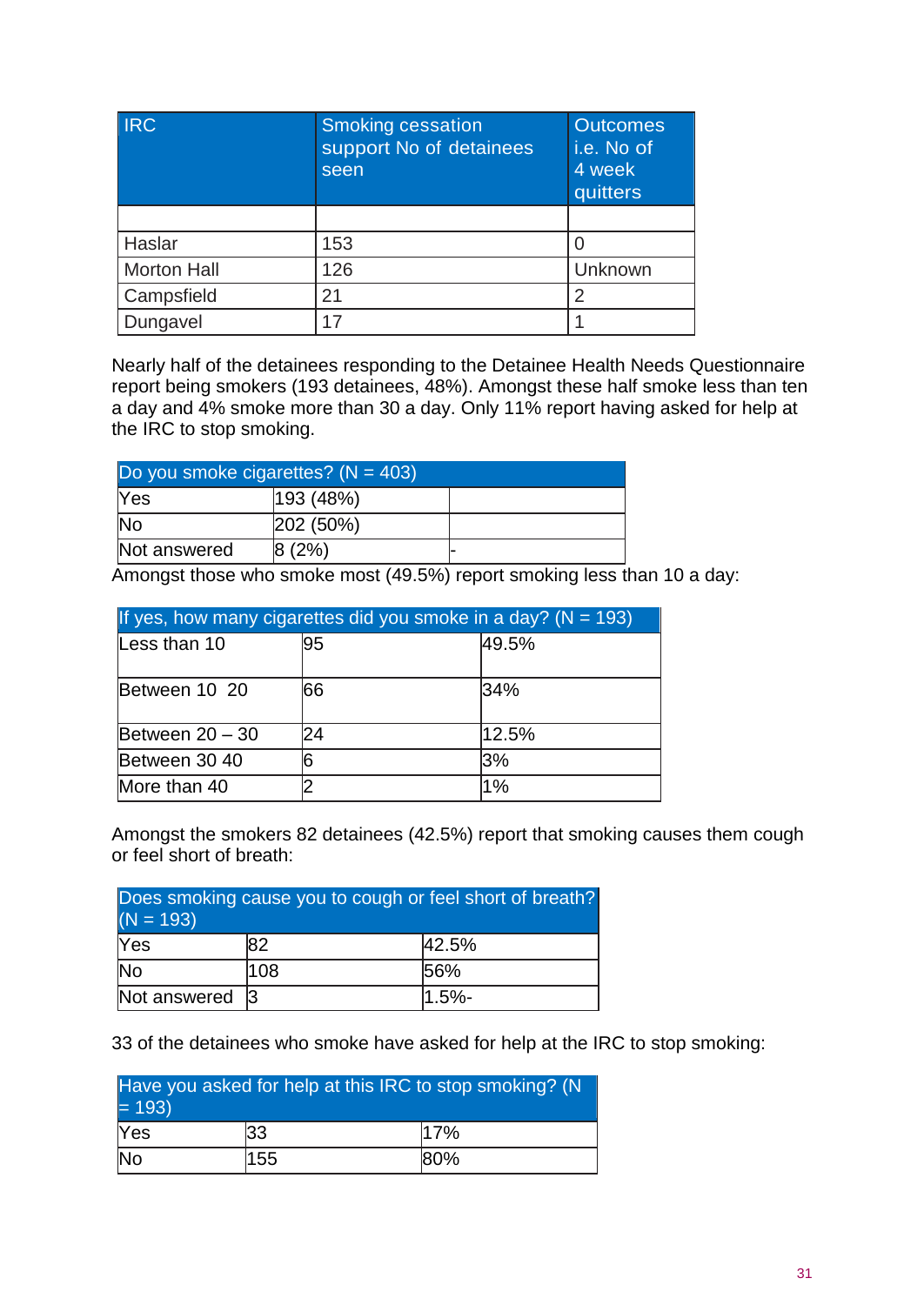| Not answered<br>15 |  |
|--------------------|--|
|--------------------|--|

It can be seen from the Detainee Health Needs Questionnaire data that there are significant numbers of detainees at risk from smoking but actual numbers seeking or receiving help to stop smoking are relatively small.

#### <span id="page-31-0"></span>**14.2Sexual health**

Most IRCs will offer Chlamydia screening to males aged under 25 but the take up for this appears to be very low:

|                    | No screened for Chlamydia | % Eligible population |
|--------------------|---------------------------|-----------------------|
| Haslar             |                           | 0.7%                  |
| <b>Morton Hall</b> |                           | 0.5%                  |
| Campsfield         |                           | 0.4%                  |
| Dungavel           |                           | 1%                    |

Detainees were asked if they had received a sexual health screening test since being at the IRC. Less than 3% reported that they had received a test but significant numbers of detainees refused to answer this question (42%), which may indicate cultural barriers to questions about sexual health:

| Have you had a sexual health-screening test in this IRC? ( $N =$<br>403) |            |                                                         |              |
|--------------------------------------------------------------------------|------------|---------------------------------------------------------|--------------|
| Answer                                                                   | <b>Yes</b> | lNo                                                     | Not answered |
| Number of Detainees 11 (2.7%)                                            |            | $\left  219 \right  (55.3\%) \left  168 \right  (42\%)$ |              |

Condoms are made available for detainees but in some Centres these have to requested, which may inhibit some detainees from taking condoms. Relationships with local GUM clinics vary across the IRC estate and many Centres report that sexual health promotion and screening and could be improved if the GUM was able to provide a confidential service on site. This would also prevent the need for detainees to be escorted to the GUM clinic thus improving confidentiality and likely compliance.

#### <span id="page-31-1"></span>**14.3Weight, diet and exercise**

Apart from the STHFs most IRCs have good facilities for gymnasium and sports activities. In some Centres there is a good relationship between healthcare staff and Physical Education Instructors/ Security staff to promote healthy activities and fitness. In the STHFs space is at a premium and the very short duration of detainees' stays means that it would be very challenging to provide more space or facilities for physical activity. Detainees were asked about their physical activity and fitness before entering the IRC and since coming in to the IRC:

|  | Do you take part in sport and fitness activities? ( $N = 403$ ) |  |
|--|-----------------------------------------------------------------|--|
|  | Yes No Not answered                                             |  |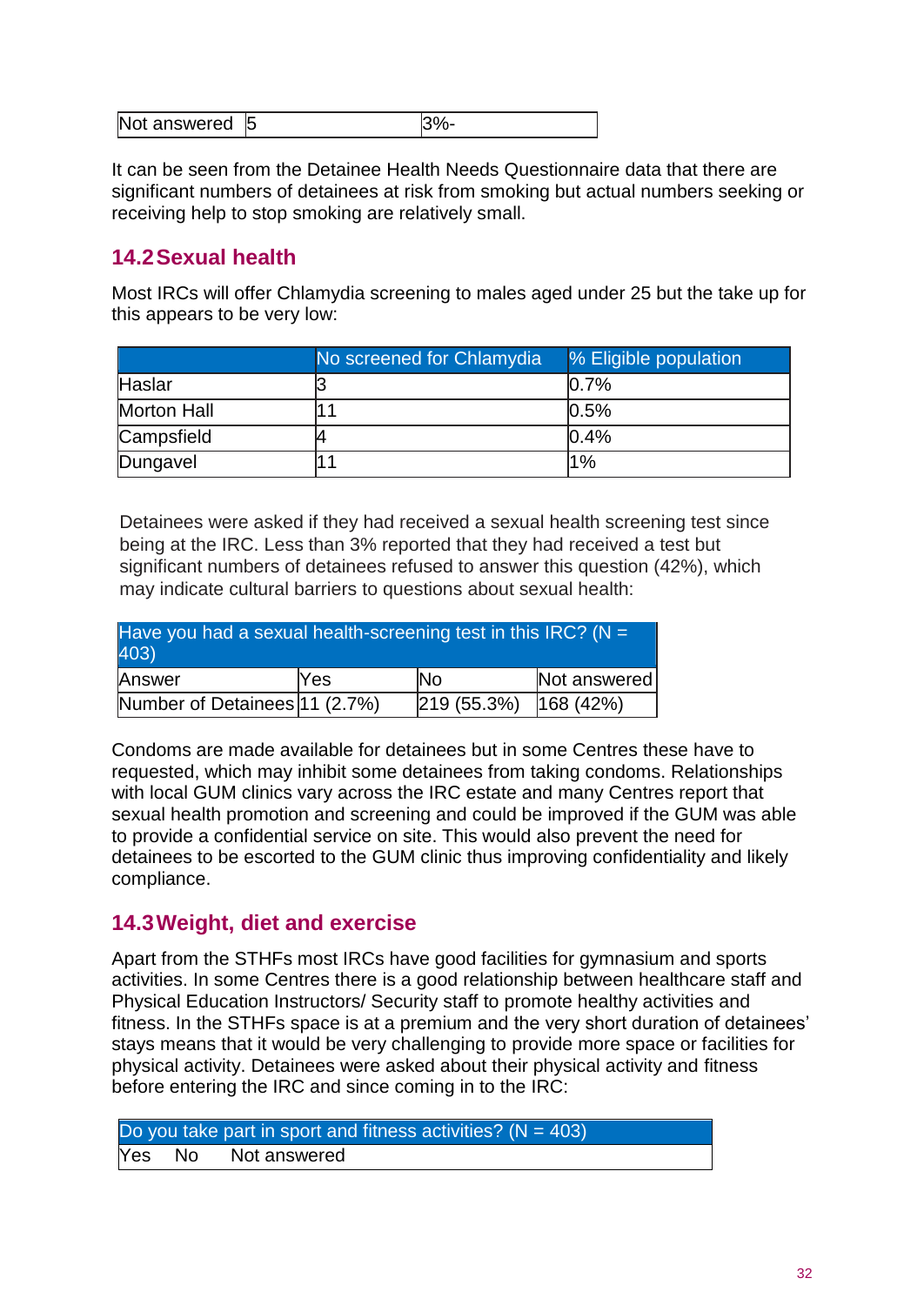| In this IRC 248 (61%) 137 (34%) 18 (4%) |                                                      |  |
|-----------------------------------------|------------------------------------------------------|--|
|                                         | Before entering this IRC 261 (65%) 128 (32%) 14 (3%) |  |

As can be seen from the above table there is a slight increase (4%) in the number of detainees who have been active in sports or fitness since entering the IRC.

On the whole good attempts are made to provide detainees with a varied and healthy diet. However, this is often complicated by the wide variety of cultural tastes and diets that is being catered for. To assist with this some IRCs provide 'cultural kitchens' whereby different national groups are able to cook their own food in line with their particular cultural tastes and requirements.

Despite these efforts detainee feedback consistently shows lack of satisfaction with the diet on offer. For example, in the detainee Health Needs Questionnaire 51% (205 detainees) report being worried about the food that they can eat and 34% (135 detainees) report being worried about their weight.

| Do you worry about the food at this IRC and what you can eat? ( $N = 403$ ) |  |  |  |  |  |  |
|-----------------------------------------------------------------------------|--|--|--|--|--|--|
| <b>Yes</b><br>Not answered<br>lNo                                           |  |  |  |  |  |  |
| 205(51%)<br> 185(46%)<br> 13(3%)                                            |  |  |  |  |  |  |

| Do you have problems with your weight? $(N = 403)$ |     |              |  |  |  |  |
|----------------------------------------------------|-----|--------------|--|--|--|--|
| <b>Yes</b>                                         | lΝo | Not answered |  |  |  |  |
| 15(4%)<br>$ 135(33\%)$<br>253 (63%)                |     |              |  |  |  |  |

## <span id="page-32-0"></span>**15 Mental health**

There are no known prevalence figures for mental health problems amongst detainee populations. However, certain common mental health conditions, especially those that are stress related and depression would be expected to be high due to a variety of factors that are pertinent to these populations e.g. experience of trauma, stress related to immigration status and likely return to a home country where conditions and circumstances may be challenging.

Other factors likely to have an impact on mental health amongst detainees include emotional problems as a result of being in detention and the consequent negative impact on immigration status, deprivation of liberty and separation from friends and family, boredom and isolation, living in close proximity to others with whom there may be regional or inter-country conflicts. (Amaral, P 2010; Cleveland, J, 2013; Mueller et al, 2010).

For those who are Gay or Lesbian there may be additional problems associated with homophobia, which is higher amongst certain national groups, especially those from Africa. There are also known differential rates of mental illness diagnosis amongst certain ethnic populations.

Stress related health problems are known to be more common for example, Moroccan immigrants in Belgium were found to be five times more likely to develop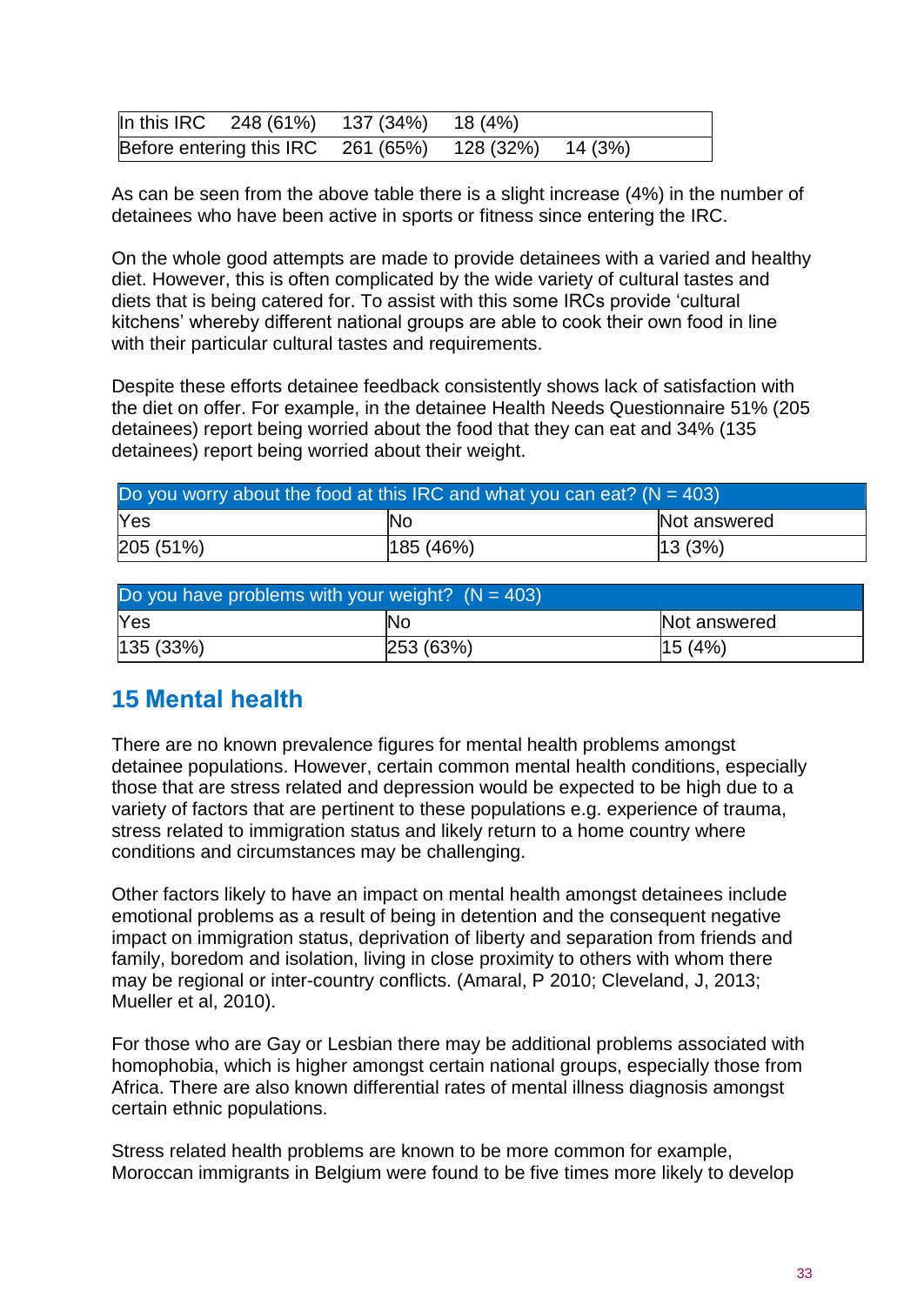peptic ulcers (Muynck, 1997) and stress related ulcers were a frequent source of morbidity amongst migrants in Germany (Huismann et al, 1997).

Other stress related disorders and symptoms reported as being higher amongst migrant populations include frequent and severe headaches, anxiety attacks, skin problems and sleeping disorders (Carballo et al, 1996). For detainee populations there is a very wide range of cultural diversity and this can exacerbate the ability to assess and meet mental healthcare:

*"There is a shortfall in transcultural care, everything is set up on a UK cultural basis which is realistic but there is a need for greater understanding of the different mental health presentations amongst different ethnic and national groups, for example, reporting of somatic symptoms in place of emotional ones and over reliance on the medical model of care."* (Healthcare staff member, IRC Morton Hall)

The provision of mental health support services differs across IRCs. For example, some have a dedicated primary mental health care team and some have no RMNs on the staffing establishment. The following IRCs were able to provide data on mental health support:

| <b>IRC</b>         | Mental health booked appts | No seen            |
|--------------------|----------------------------|--------------------|
| Haslar             | lData not available        | 23                 |
| <b>Morton Hall</b> | 1,640                      | 1,245              |
| Campsfield         | Data not available         | 65                 |
| Dungavel           | Data not available         | 97                 |
| Yarl's Wood        | 608                        | Data not available |
| Harmondsworth      | 295 (active case load)     | Data not available |
| <b>Colnbrook</b>   | 1,080                      | 918                |

As can be seen from the above table reporting on primary mental health support is inconsistent, apart from IRC Morton Hall, which produces monthly detailed activity reports on mental health support including data on presenting mental health conditions.

Despite the lack of consistency in reporting healthcare staff members across the IRCs identify mental health issues as a priority for healthcare:

*"The RMNs could do more to support detainees with stress and sleeping problems for example relaxation therapies."* (Healthcare staff member, IRC Campsfield)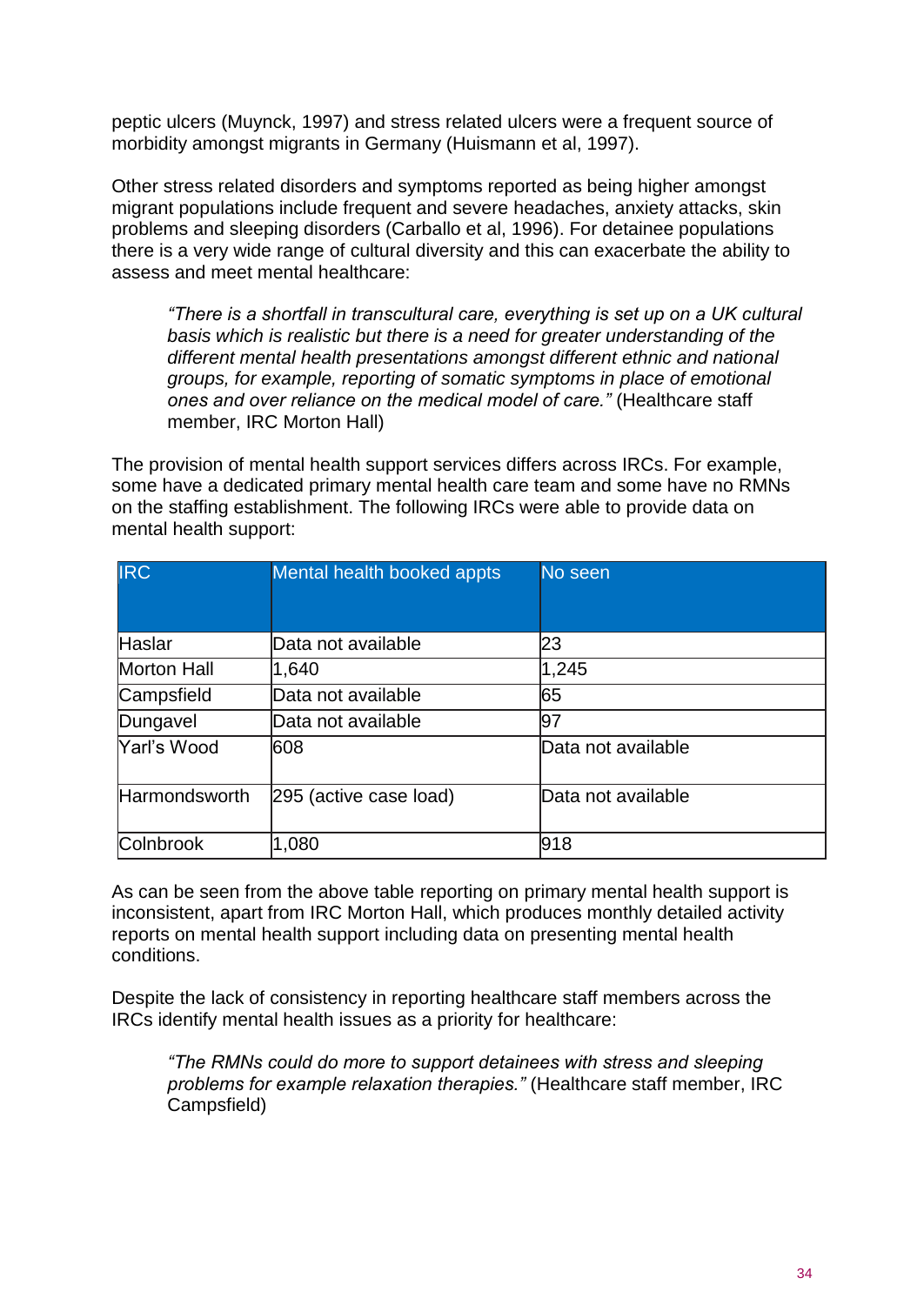*"We do an emotional health check when detainees first come in, it is a very anxious time for them, it's like they are grieving, they can be angry too and emotions can run very high."* (Healthcare staff member, IRC Dungavel)

*"I wouldn't say mental health is the biggest challenge, but we probably need a stronger screening process for this."* (Healthcare staff member, IRC Haslar)

*"It would be good to have more facility for one to one care in the person's own language, this can be very important for mental health issues."* (Healthcare staff member, IRC Morton Hall)

Perceptions about emotional health are less positive than physical health amongst the respondents to the Detainee Health Needs Questionnaire e.g. 155 detainees (39%) perceive their emotional health to be bad or very bad. 241 detainees (61%) perceive their emotional health to be OK, good or very good:

| Emotional Health $(N = 403)$ |                    |           |              |         |             |
|------------------------------|--------------------|-----------|--------------|---------|-------------|
| Rating                       | 1 Very good 2 Good |           | <b>3 OK</b>  | 4 Bad   | 5 Very bad  |
| Number of<br>Detainees       | 41 (10.5%)         | 77(19.5%) | $ 123(31\%)$ | 99(25%) | $ 56(14\%)$ |

One of the factors related to perceptions about health and wellbeing is how comfortable detainees would feel talking to others about health problems. Significant numbers of detainees do not feel comfortable telling others if they were worried about their health e.g. 167 detainees (42.5%) would be unhappy or very unhappy telling others:

| If you were worried about your health, how comfortable would you feel telling others?<br>$(1 = \text{Very unhappy and } 5 = \text{Very happy})$<br>$N = 393$ (10 detainees did not reply to this question) |                                                            |         |          |         |          |  |
|------------------------------------------------------------------------------------------------------------------------------------------------------------------------------------------------------------|------------------------------------------------------------|---------|----------|---------|----------|--|
| Rating                                                                                                                                                                                                     | Very unhappy Unhappy<br>IOK<br><b>Nery happy</b><br> Happy |         |          |         |          |  |
| Number of<br>Detainees                                                                                                                                                                                     | 68(17.5%)                                                  | 99(25%) | 149(38%) | 56(14%) | 21(5.5%) |  |

Less detainees report having been asked about their emotional health than their physical health e.g. 163 detainees (41%) report that they were not asked about their emotional health:

| When you first entered this IRC did anyone ask you about your<br>Emotional or Mental Health? ( $N = 403$ ) |            |       |  |  |
|------------------------------------------------------------------------------------------------------------|------------|-------|--|--|
| <b>Yes</b>                                                                                                 | <b>230</b> | 157%  |  |  |
| <b>No</b>                                                                                                  | 163        | 40.5% |  |  |
| Not answered                                                                                               | 10         | 2.5%  |  |  |

More than one third of detainees report having asked for help at the IRC because they felt unhappy, stressed or worried:

Have you asked for help at this IRC because you felt unhappy, stressed or worried?  $(N = 403)$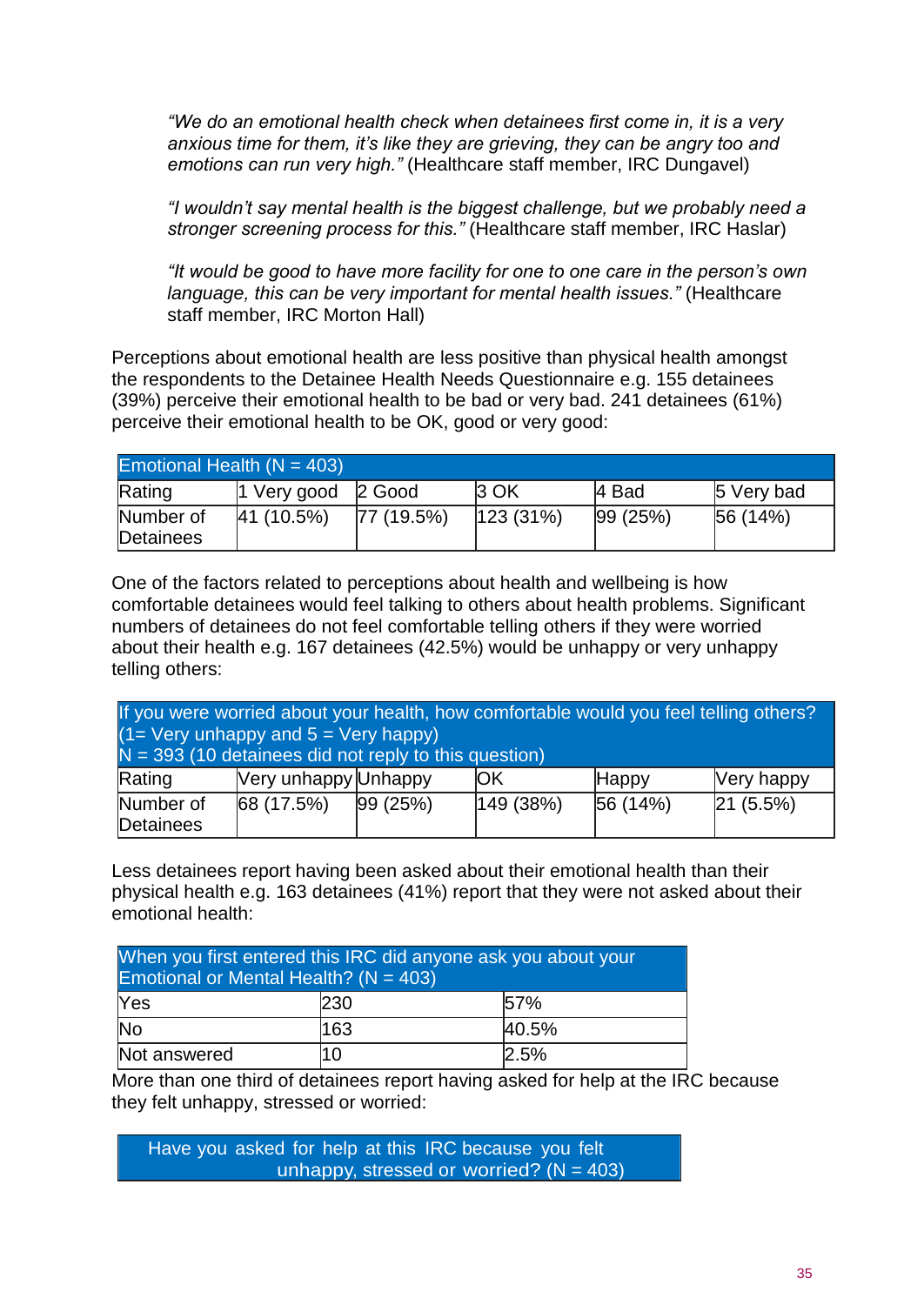| Yes          | 146 | 36% |
|--------------|-----|-----|
| <b>No</b>    | 243 | 60% |
| Not answered | 14  | 4%  |

20% report having seen a doctor at the IRC about an emotional or mental health problem:

| Since being at this IRC have you seen a Doctor about any<br><b>Emotional or Mental Health problems?</b><br>$(N = 403)$ |      |     |  |  |  |
|------------------------------------------------------------------------------------------------------------------------|------|-----|--|--|--|
| Yes                                                                                                                    | 79   | 20% |  |  |  |
| <b>No</b><br>313<br>78%                                                                                                |      |     |  |  |  |
| Not answered                                                                                                           | l1 1 | 2%  |  |  |  |

Amongst those reporting they saw a doctor 48 (61%) responded to the question about waiting times. 24 detainees (50%) report that the waiting time was less than two days:

| How long did you have to wait to see the Doctor? ( $N = 48$ ) |                          |       |
|---------------------------------------------------------------|--------------------------|-------|
| Less than 24 hours $13$                                       | <b>27%</b>               |       |
| Between 1 and 2 days                                          | 11                       | 23%   |
| Between 3 and 7 days                                          | 18                       | 37.5% |
| 2 weeks or more<br>- 6                                        | 12.5%                    |       |
| More than 1 month 0                                           | $\overline{\phantom{a}}$ |       |

A quarter of detainees report having seen a nurse about an emotional or mental health problem:

| Since being at this IRC have you seen a Nurse about any<br><b>Emotional or Mental Health problems?</b><br>$(N = 403)$ |          |     |  |  |  |  |
|-----------------------------------------------------------------------------------------------------------------------|----------|-----|--|--|--|--|
| Yes                                                                                                                   | 196      | 24% |  |  |  |  |
| <b>No</b><br>72%<br>290                                                                                               |          |     |  |  |  |  |
| Not answered                                                                                                          | 4%<br>17 |     |  |  |  |  |

58 of those saying they saw a nurse (60%) replied to the question about waiting times. Amongst these:

| How long did you have to wait to see the nurse? ( $N = 58$ ) |  |         |  |  |
|--------------------------------------------------------------|--|---------|--|--|
| Less than 24 hours<br>(52%)<br>130                           |  |         |  |  |
| Between 1 and 2 days 9                                       |  | (15.5%) |  |  |
| (22.5%)<br>Between 3 and 7 days 13                           |  |         |  |  |
| 2 weeks or more                                              |  | $7\%$ ) |  |  |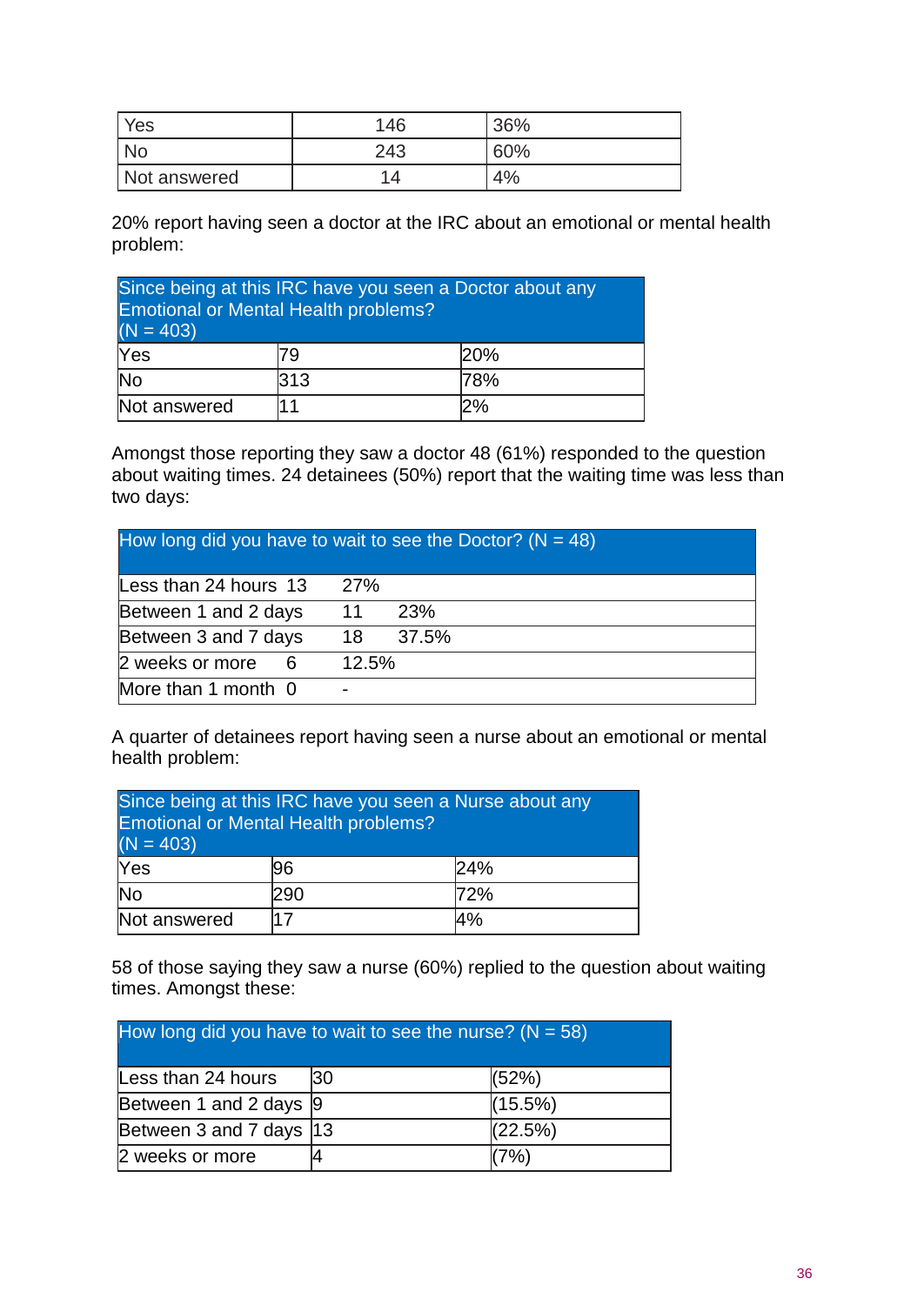| More than 1 month |  |
|-------------------|--|

One of the factors associated with poor emotional or mental health is being unable to sleep. 51% of detainees report having problems sleeping:

| Do you have trouble sleeping? ( $N = 403$ ) |     |      |  |  |
|---------------------------------------------|-----|------|--|--|
| 151%<br><b>Yes</b>                          |     |      |  |  |
| lNo                                         | 157 | 139% |  |  |
| 10%<br>Not answered<br>44                   |     |      |  |  |

# **15.1Serious mental illness**

Incidents of serious mental illness are reportedly very low e.g. less than 6% of mental health cases. There are also very low numbers of detainees reported as having been transferred to hospital under the Mental Health Act e.g. one or two a year at most.

However, not all IRCs report on the classification of illness or condition for those presenting for mental health support. Amongst those that do the following have been identified:

| <b>IRC</b>  | <b>Depressive</b><br>disorder | <b>Psychotic</b><br>disorder | Only classified as SMI |
|-------------|-------------------------------|------------------------------|------------------------|
| Haslar      | 23                            |                              |                        |
| Morton Hall | 81                            | 161                          |                        |
| Campsfield  | 6                             |                              |                        |
| Dungavel    | 125                           | 13                           |                        |
| Yarl's Wood | 112                           |                              | 42                     |

As can be seen from the above table the reporting of serious mental illness lacks clarity on diagnostic classifications. The majority of presentations are for depression but this may also include common depression as opposed to clinical depression as these are not distinguished in the reports.

# **16 Allegations of torture**

An issue that correlates strongly with mental health is that of alleged torture or abuse. The response to allegations of torture in IRCs is governed by Rule 35 of the Detention Centre Rules 2001 under Special illnesses and conditions (including torture claims) which states:

- 1. The medical practitioner shall report to the manager on the case of any detained person whose health is likely to be injuriously affected by continued detention or any conditions of detention.
- 2. The medical practitioner shall report to the manager on the case of any detained person he suspects of having suicidal intentions, and the detained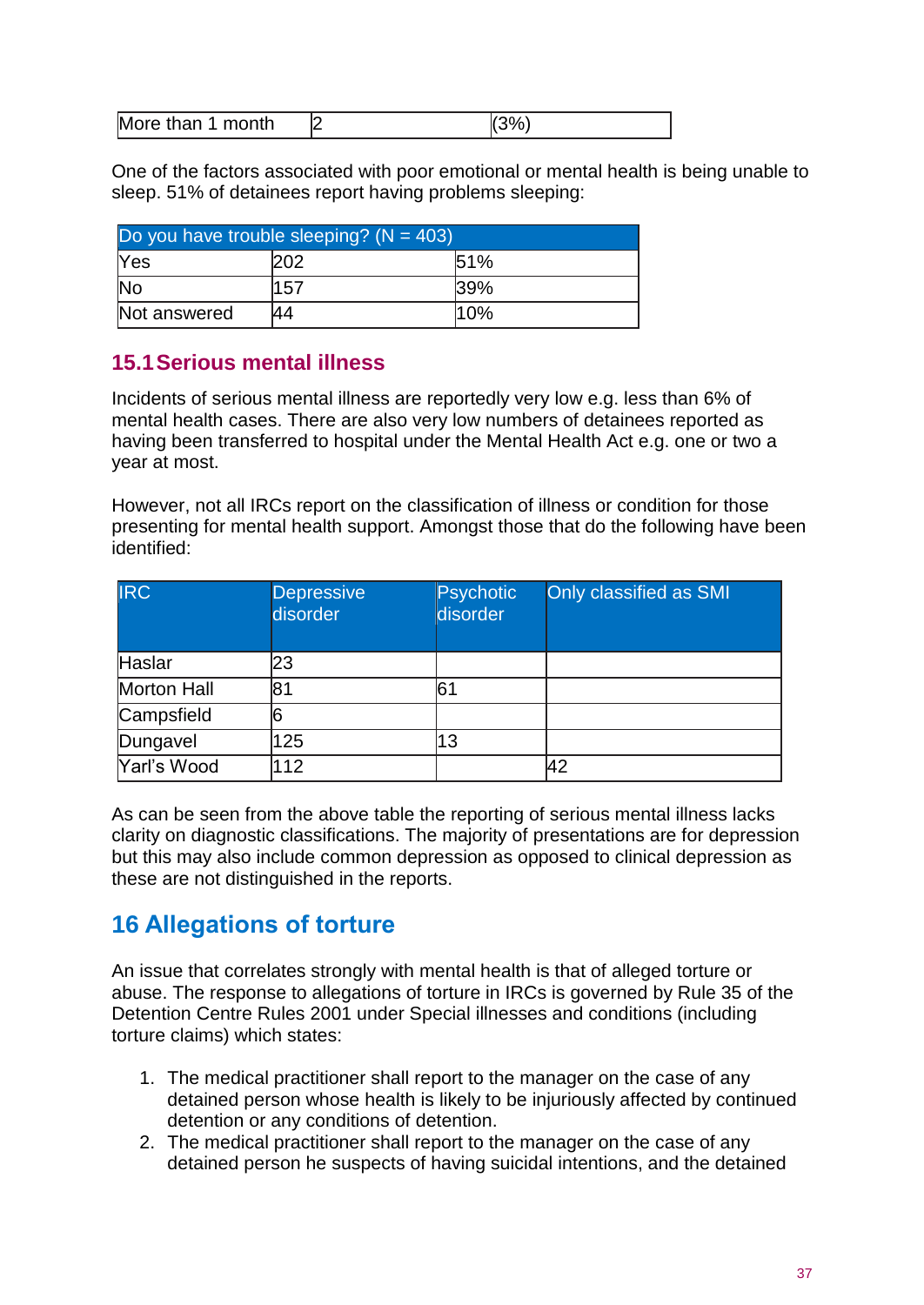person shall be placed under special observation for so long as those suspicions remain, and a record of his treatment and condition shall be kept throughout that time in a manner to be determined by the Secretary of State.

- 3. The medical practitioner shall report to the manager on the case of any detained person who he is concerned may have been the victim of torture.
- 4. The manager shall send a copy of any report under paragraphs (1), (2) or (3) to the Secretary of State without delay.
- 5. The medical practitioner shall pay special attention to any detained person whose mental condition appears to require it, and make any special arrangements (including counselling arrangements) which appear necessary for his supervision or care.

(Detention Centre Rule, Statutory Instrument, 2001: 238. Part II Health Care, Rule 35) Section 55.8A of the Enforcement Instructions and Guidance states the Rule's purpose:

*"The purpose of Rule 35 is to ensure that particularly vulnerable detainees are brought to the attention of those with direct responsibility for authorising, maintaining and reviewing detention. The information contained in the report needs to be considered in deciding whether continued detention is appropriate in each case."*

The definition of torture is based on case law:

*"Any act by which severe pain or suffering, whether physical or mental, is intentionally inflicted on a person for such purposes as obtaining from him or a third person information or a confession, punishing him for an act he or a third person has committed, or intimidating or coercing him or a third person, or for any reason based upon discrimination of any kind."* (EO and Others v SoS HO (2001) EWHC 1236 (Admin).

The actions and considerations required by the medical officer at the IRC after receipt of an allegation of torture are intended to ensure timely and accurate responses. These responses are mandatory and include: Review the report on receipt:

- If the medical practitioner clearly states that the report reflects a repeated claim or assertion rather than a reasoned medical concern (the practitioner is entitled to do this), the report must be considered, although it will likely carry less weight as a consequence);
- If the report states that it raises a medical concern, but contains insufficient content to understand the medical concern, meaningful consideration of the report will not be possible (such a view must not be reached lightly). In such cases, telephone the Home Office contact management team in the IRC immediately and ask them to obtain sufficient information from the IRC medical practitioner for meaningful consideration, and to repeat the issuing process.

(Enforcement Instructions and Guidance, Section 2)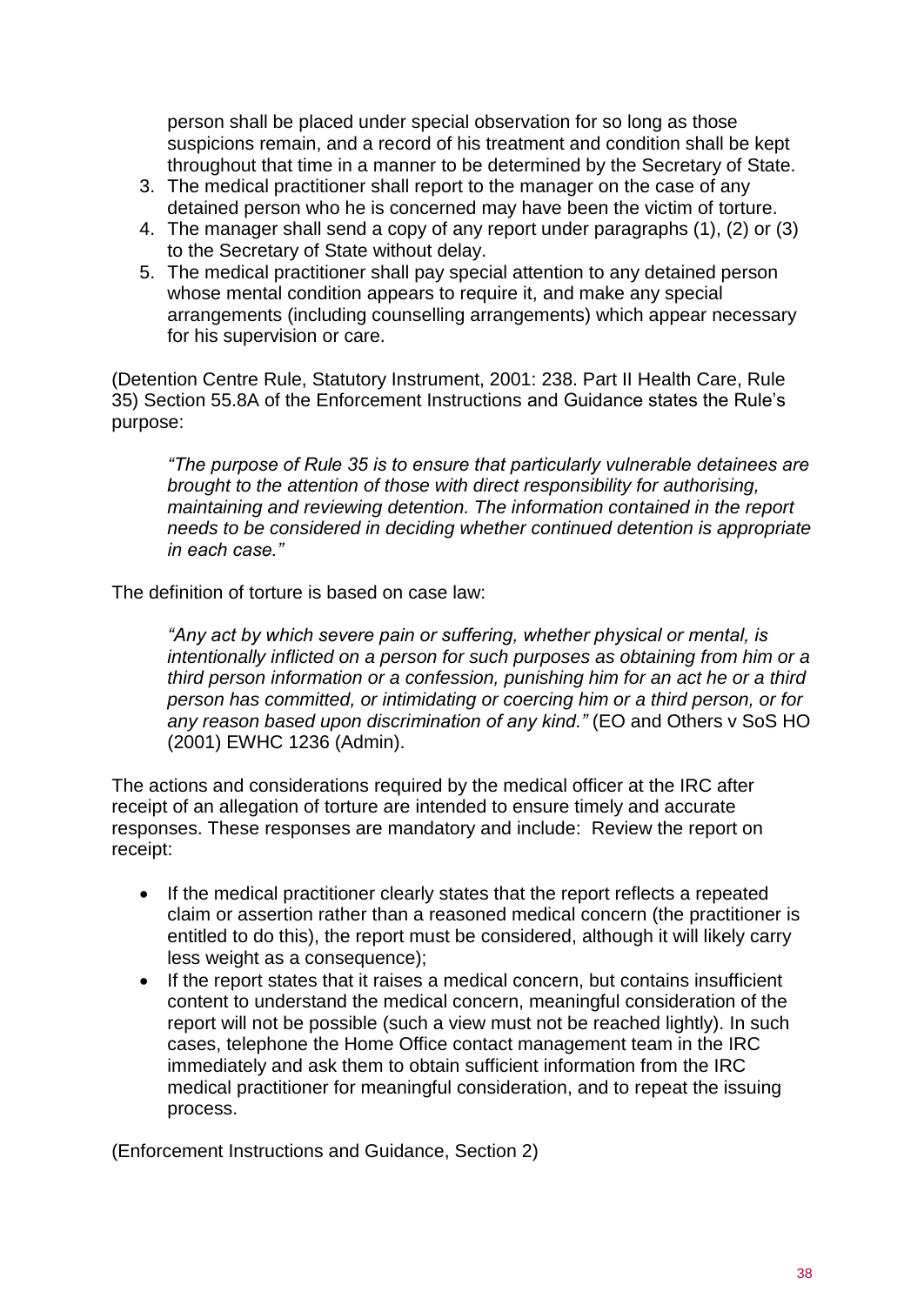- An assessment under Rule 35 should trigger an immediate review of detention:
- Consider the issues raised, and conduct a detention review in line with published detention policy;
- Take prompt action to release the detainee if appropriate (which will include if the report amounts to independent evidence of torture and if no very exceptional circumstances apply);
- Where there are additional unit or directorate specific requirements as regards obtaining management approval for releases, or for notifying releases, these must be followed (Ibid)

Under the Enforcement Instructions and Guidance detention where there is independent evidence of torture will only be justified in exceptional circumstances e.g. there is a high risk of the detainee absconding and/or poses a risk to public safety (EIG Ch. 55.10).

Not all IRCs had robust arrangements in place for ensuring healthcare staff including both GPs and nurses received adequate training in recognising symptoms of torture and using the correct reporting procedures.

These assessments are complex and need to be handled with care and sensitivity. It is possible that medical staff and mental health team members on the healthcare team will be dealing with people who do not meet the classification for torture but have nevertheless been subject to violent abuse, including sexual abuse.

*"People from certain geopolitical situations are much more likely than others to have experienced torture. In contrast to the estimated 5 per cent of Australians who develop PTSD following trauma, studies on overseas populations exposed to high rates of torture have found rates of PTSD in excess of 30 per cent, often accompanied by elevated levels of anxiety, social dysfunction and severe depression".* (DIAC. 2007. Detention Health Framework: A policy framework for health care for people in immigration detention. Department of Immigration and Citizenship. Australia. Page 44)

Medical officers undertaking the Rule 35 assessment do not have to be trained in standards relating to allegations of torture but this should not detract from the relevance or validity of the report.

However, determining whether or not there is independent evidence of torture can be challenging, the guidance provides the following pointers for staff undertaking the assessment:

- A report which simply repeats an allegation of torture will not be independent evidence of torture;
- A report which raises a concern of torture with little reasoning or support or which mentions nothing more than common injuries or scarring for which there are other obvious causes is unlikely to constitute independent evidence of torture;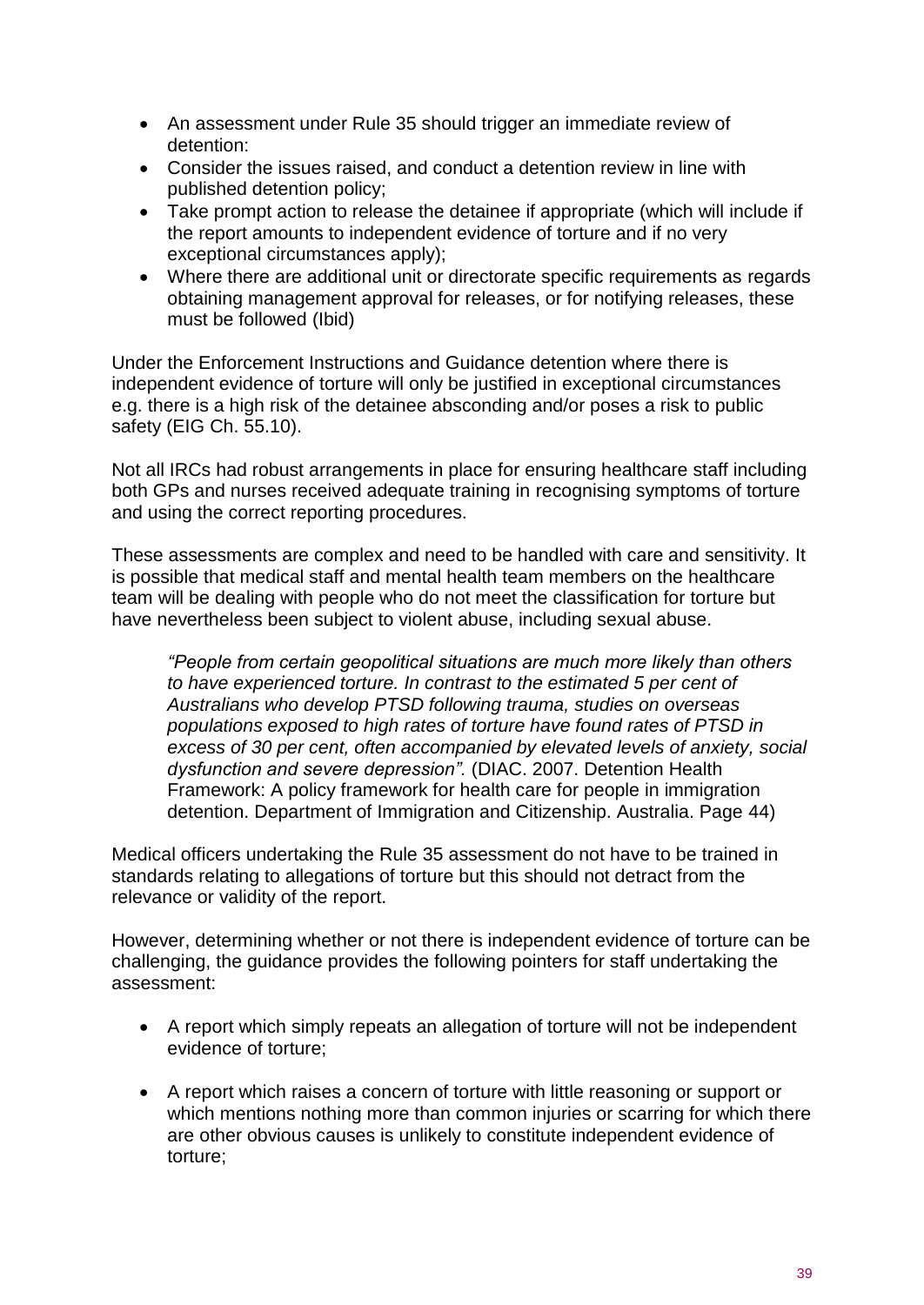A report which details clear physical or mental evidence of injuries which would normally only arise as a result of torture (e.g., numerous scars with the appearance of cigarette burns to legs; marks with the appearance of whipping scars), and which records a credible account of torture, is likely to constitute independent evidence of torture. (EIG, Part 3 i)

Diagnosis and identification of Post Traumatic Stress Disorder (PTSD) is poorly recorded across all IRCs. This is potentially an important mental health classification for assessment of mental health need amongst this population:

*"People with acute stress disorder and PTSD will not necessarily mention the*  fact that they have had a traumatic experience when they first see a doctor or *another health professional. They may present with any of a range of problems, including anger, relationship problems, poor sleep or physical health complaints such as fatigue, headaches or gastrointestinal problems. The distress and stigma associated with mental health problems or traumatic events may prevent some people from talking about their experience"<sup>15</sup> .* (DIAC. 2007. Detention Health Framework: A policy framework for health care for people in immigration detention. Department of Immigration and Citizenship. Australia. Page 44)

# **17 Substance Misuse**

# **17.1Illegal drug use**

 $\overline{a}$ 

The European Union has seen increasing numbers of problematic drug users migrating e.g. this has been reported in the UK (Lipsedge and Turner, 1990) and in Holland half of all methadone bus programme users were foreign born (de Jong, 1994).

Drug use has also become an increasing problem in prisons. Nationally, research shows that 81% of prisoners said they had used illicit drugs at some point prior to entering prison, including almost two-thirds (64%) within the month before entering prison.<sup>16</sup> Over half have used cannabis and a third had used heroin and /or crack cocaine.<sup>17</sup> Around 6% reported that they had developed a drug problem since their arrival<sup>18</sup>.

However, although some detainees do come from prison environments there is reportedly very low use of drugs amongst detainee populations in IRCs.

<sup>&</sup>lt;sup>15</sup> Australian Centre for Post traumatic Mental Health (2007). Australian Guidelines for the Treatment of Adults with Acute Stress Disorder and Post-traumatic Stress Disorder: Practitioner Guide, Australian Centre for Posttraumatic Mental Health, Melbourne. [www.nhmrc.gov.au/publications/synopses/mh13syn.htm](http://www.nhmrc.gov.au/publications/synopses/mh13syn.htm) 

 $16$  Surveying prisoner crime reductions (SPCR) in the 2010 compendium of reoffending statistics and analysis, MOJ statistical bulletin [www.justice.gov.uk/publications/compendium-reoffending\)](http://www.justice.gov.uk/publications/compendium-reoffending)<br><sup>17</sup> Stawert D. (2008) The problems and peeds of pouly septenced prisoners: results from a

Stewart, D. (2008) The problems and needs of newly sentenced prisoners: results from a national survey. London: Ministry of Justice

<sup>&</sup>lt;sup>18</sup> HM Chief Inspector of Prisons for England and Wales Annual Report (July 2013) London: The Stationary Office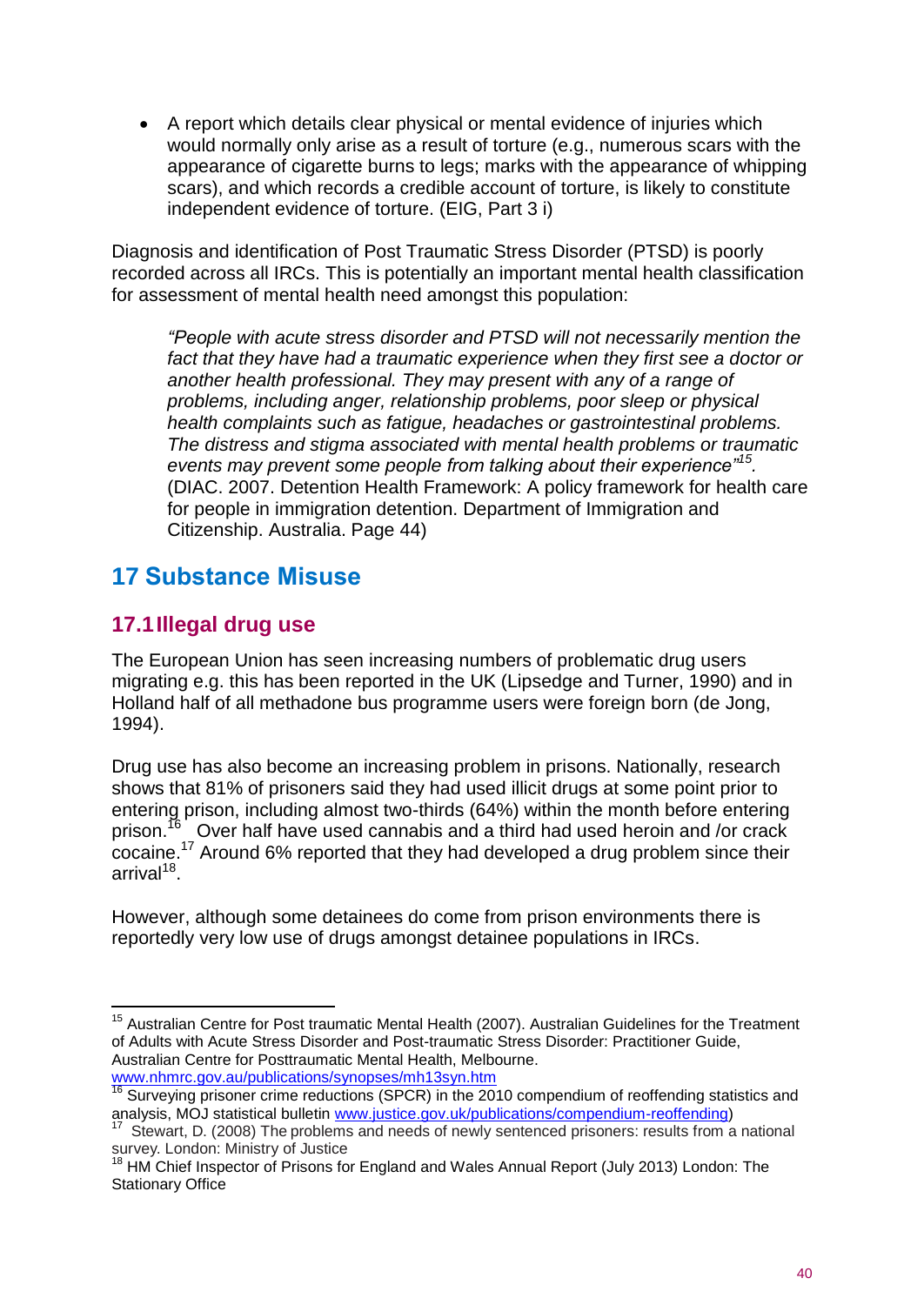| <b>IRC</b>           | <b>Substance Misuse</b><br>No of detainees<br>seen | $\%$<br><b>Population</b> | No of detainees treated for<br>withdrawal |
|----------------------|----------------------------------------------------|---------------------------|-------------------------------------------|
| <b>Haslar</b>        |                                                    |                           |                                           |
| <b>Morton Hall</b>   | 37                                                 |                           | Data not available                        |
| <b>Brook</b>         |                                                    |                           | Data not available                        |
| <b>Tinsley</b>       |                                                    |                           |                                           |
| Cedars               |                                                    |                           |                                           |
| <b>IDover</b>        | Data not available                                 |                           | Data not available                        |
| Campsfield           | 17                                                 |                           | Data not available                        |
| Dungavel             | Data not available                                 |                           |                                           |
| <b>Yarl's Wood</b>   | 20                                                 |                           |                                           |
| <b>Harmondsworth</b> | 45                                                 |                           | Data not available                        |

It is reported that six appointments are made to the Substance Misuse clinic a week at Colnbrook (312 a year) but actual data and attendance rates were not available.

The above numbers are equivalent to less than 0.5% of the total detainees for the previous year Assuming Colnbrook had a 50% DNA rate the figure would be 1%.

Amongst respondents to the Detainee Health Needs Questionnaire 9% (35 detainees report having used illegal drugs before entering the IRC. Amongst these 51% (18 detainees) report having used more than one substance 57% (20 detainees) report being worried about their drug use and 43% (15 detainees) report having asked for help at the IRC with their drug use. If these figures were carried over into the total detainee population it would equate to 2,738 having used illegal drugs with a potential demand for help of 1,177 detainees.

| Before entering IRC Morton Hall had you used illegal drugs? ( $N =$<br>403) |    |     |  |  |
|-----------------------------------------------------------------------------|----|-----|--|--|
| Yes<br>35<br>19%                                                            |    |     |  |  |
| lNo<br>356<br><b>88%</b>                                                    |    |     |  |  |
| Not answered                                                                | 12 | 13% |  |  |

Less than 10% of detainees report having used illegal drugs:

Amongst those who reported using drugs nearly half (48.5%) report having used more than one drug:

| Had you regularly used more than one drug? ( $N = 35$ ) |    |              |  |  |
|---------------------------------------------------------|----|--------------|--|--|
| <b>Yes</b>                                              | 17 | <b>48.5%</b> |  |  |
| lNo                                                     | 18 | 151.5%       |  |  |
| Not answered                                            |    |              |  |  |

13 of those who had used drugs (37%) report being worried about their drug use: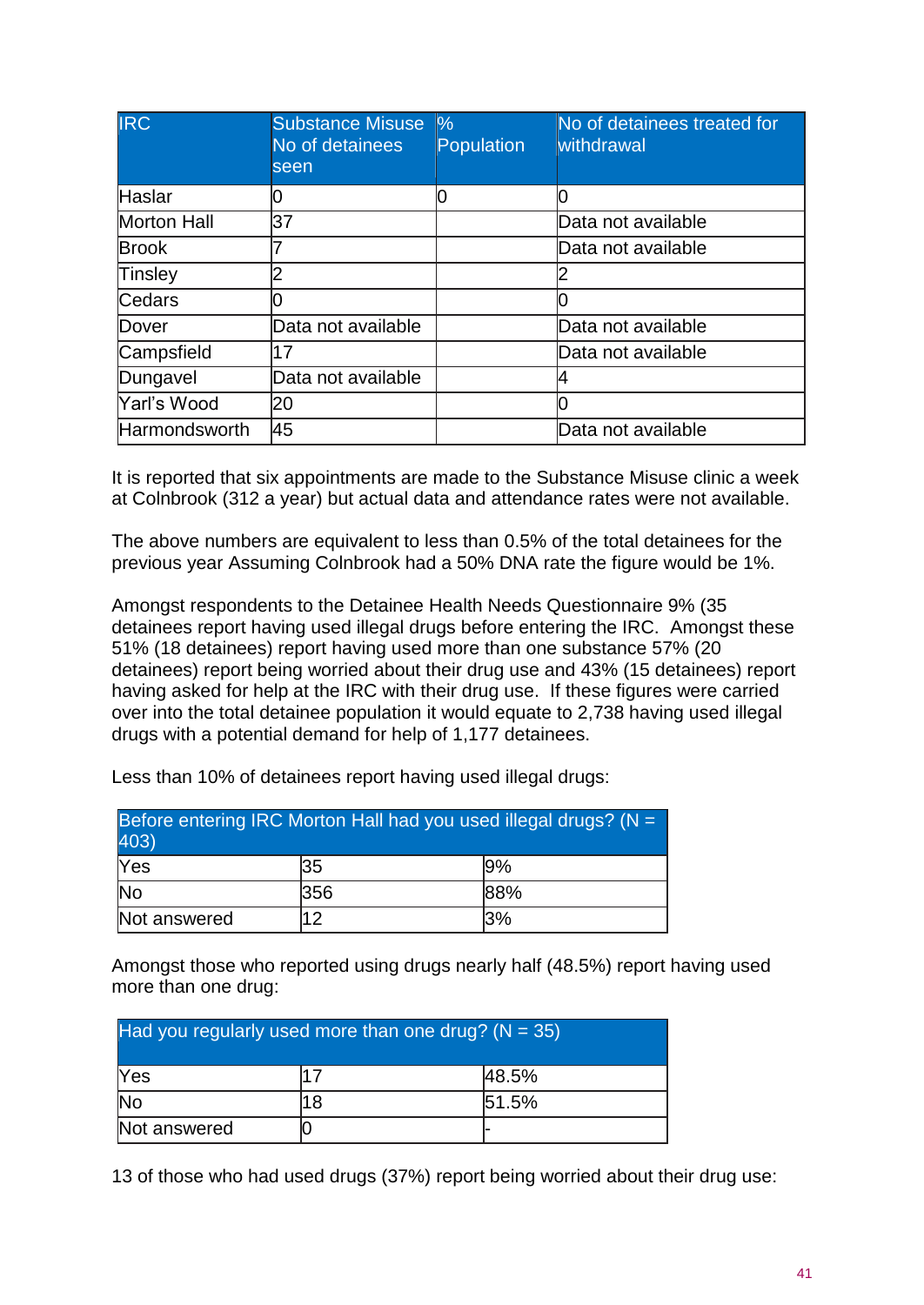| Are you worried about your drug use? ( $N = 35$ ) |  |     |  |  |
|---------------------------------------------------|--|-----|--|--|
| Yes<br>13<br>137%                                 |  |     |  |  |
| <b>No</b>                                         |  | 63% |  |  |
| Not answered                                      |  |     |  |  |

9 detainees who reported having used drugs had asked for help since being at the IRC:

| Have you asked for help about your drug use at this IRC? ( $N = 35$ ) |    |           |  |
|-----------------------------------------------------------------------|----|-----------|--|
| Yes                                                                   |    | 26%       |  |
| <b>No</b>                                                             | 25 | 71%       |  |
| Not answered                                                          |    | <b>3%</b> |  |

The Detainee Health Needs Questionnaire data suggest much higher rates of problematic drug use than is being identified or responded to in the IRCs. This may be a result of variances in training and staff competency amongst IRC healthcare staff e.g. not all are trained to RCGP Level 1 or 2. This would also impact on healthcare staff competency in using validated assessment tools such as COWS in assessing detainees on entry to the IRC.

Other factors that would mitigate detainees willingness to come forward and admit to having a drug problem would include cultural and religious taboos regarding illegal drug use and fear of recriminations e.g. it could be perceived as something that would go against their case for seeking asylum.

# **17.2Alcohol use**

There is some evidence that rates of alcohol problems are lower amongst migrant communities but that when alcohol problems do occur they are often more severe (Greenslade et al, 1995; Mullen at al, 1996).

There is very little reporting of alcohol use problems amongst the detainee population though Yarl's Wood reported treating 10 detainees for alcohol withdrawal.

Contrary to what might be expected there are larger numbers of detainees reporting alcohol, some at problematic levels amongst respondents to the Detainee health Needs Questionnaire:

| Drinking frequency           | No detainee | % of respondents |
|------------------------------|-------------|------------------|
| $ 2 - 3$ times a month       | 192         | 23%              |
| $ 2 - 3$ times a week        | $25\,$      | 6%               |
| More than 4 times a week  12 |             | 3%               |
|                              |             |                  |
| Every day                    |             | 15%              |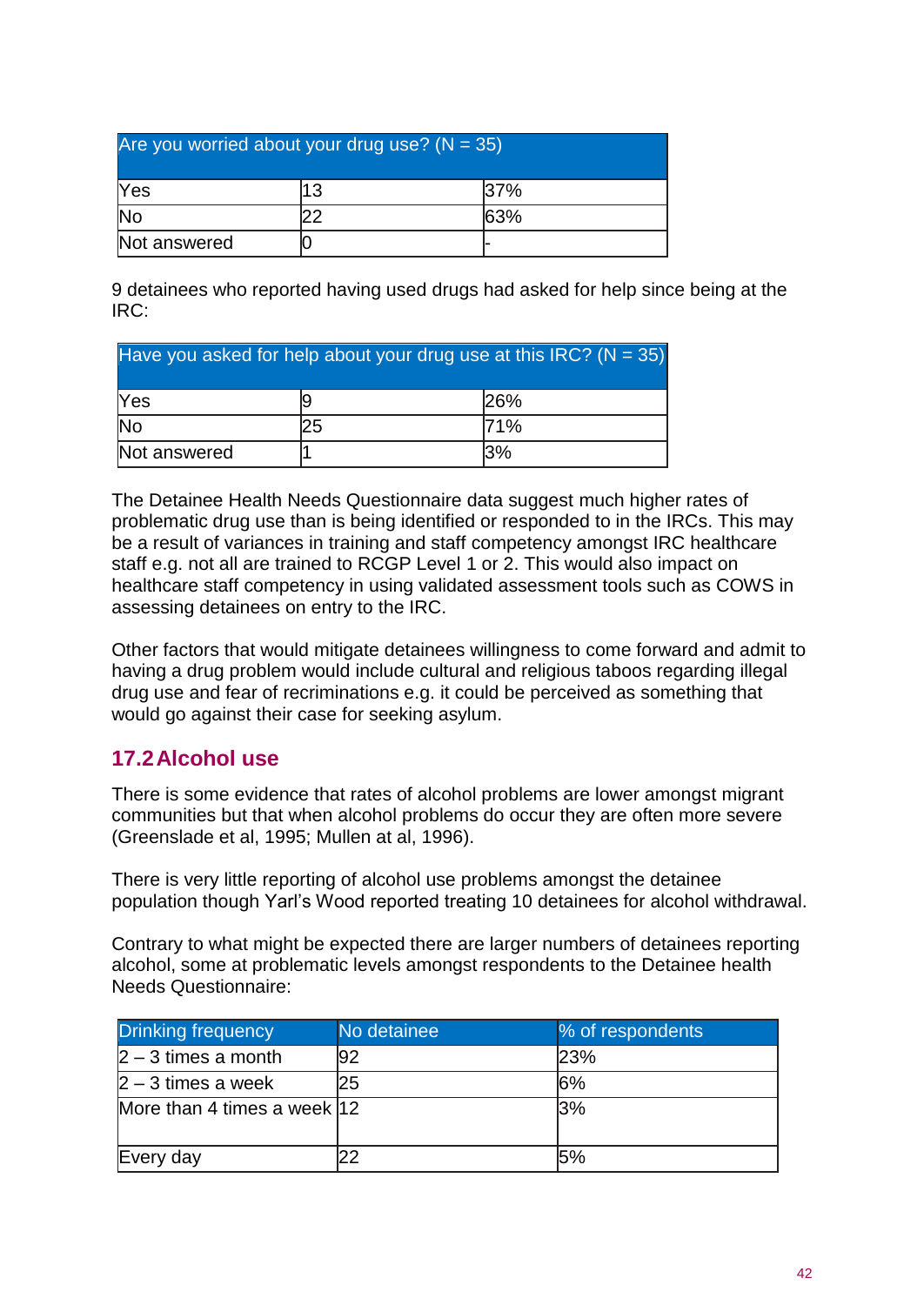Those drinking between 4 times a day and every day is 8% (34 detainees). Amongst the total number reporting having drunk alcohol:

| Before entering this IRC how often did you drink alcohol? ( $N = 403$ ) |     |     |  |  |  |
|-------------------------------------------------------------------------|-----|-----|--|--|--|
| Never                                                                   | 229 | 57% |  |  |  |
| $2-3$ times a month                                                     | 192 | 23% |  |  |  |
| $ 2 - 3$ times a week                                                   | 25  | 6%  |  |  |  |
| More than 4 times a week 12                                             |     | 3%  |  |  |  |
| 5%<br>I drank alcohol every day 22                                      |     |     |  |  |  |
| Not answered                                                            | 23  | 6%  |  |  |  |

If these rates were carried over to the total detainee population it would equate to 2, 434 detainees potentially having an alcohol problem with approximately 1,125 seeking help.

Amongst those admitting to consuming alcohol 12 detainees (8%) report having asked for help at the IRC:

| Have you asked for help at this IRC with your drinking? ( $N = 150$ ) |     |     |  |  |
|-----------------------------------------------------------------------|-----|-----|--|--|
| <b>Yes</b><br>12<br>8%                                                |     |     |  |  |
| <b>No</b>                                                             | 126 | 84% |  |  |
| Not answered                                                          | 12  | 8%  |  |  |

Similarly to illegal drug use it is likely that cultural barriers and fears of recrimination on asylum cases would inhibit detainees from coming forward about alcohol problems. As can be seen, even amongst a population with strong cultural and religious prohibitions against drinking alcohol 37% do admit to drinking alcohol and 5% report having drunk every day.

There are also variances in staff competencies and knowledge on identifying and addressing alcohol problems.

# **18 Social vulnerability factors**

# **18.1Bullying and harassment**

This data has been compiled from HMIP reports.

| <b>IRC</b>   | Feeling threatened or<br>intimidated |          | <b>Sample</b><br>size | <b>Inspection dates</b> |
|--------------|--------------------------------------|----------|-----------------------|-------------------------|
|              | By other<br>detainees                | By staff |                       |                         |
| Haslar       | 10%                                  | 6%       | 92                    | February 2014           |
| Morton Hall  | 14%                                  | 15%      | 142                   | March 2013              |
| <b>Brook</b> | 11%                                  | 12%      | 216                   | <b>June 2013</b>        |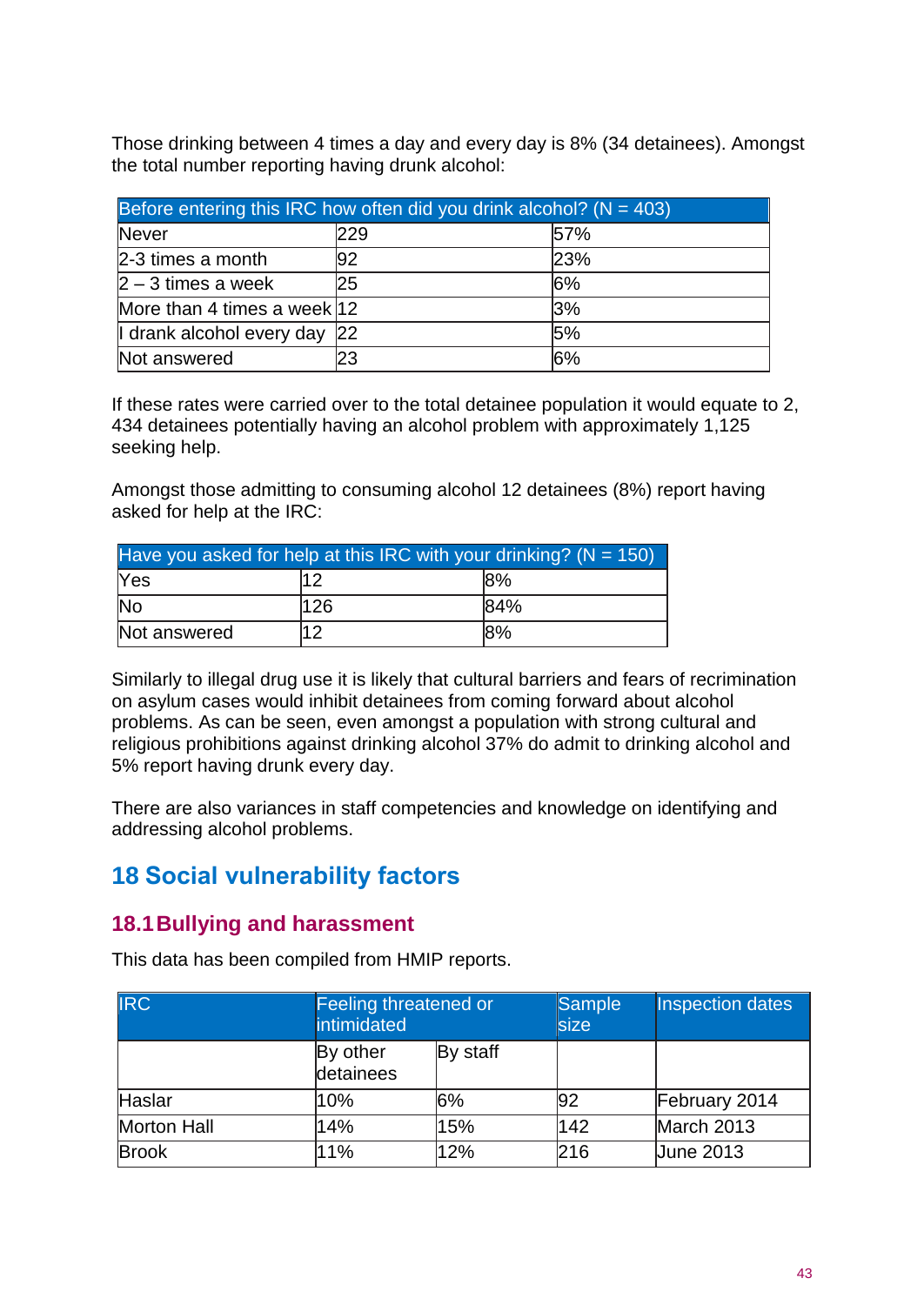| Tinsley              | 9%  | 4%                        | 86            | October 2012     |
|----------------------|-----|---------------------------|---------------|------------------|
| Cedars               |     | Survey data not published | January 2014  |                  |
| Dover                | 8%  | 13%                       | 148           | March 2014       |
| Campsfield           |     | Survey data not published |               | May 2011         |
| Dungavel             | 11% | $1\%$                     | 129           | <b>June 2010</b> |
| Yarl's Wood          | 9%  | 10%                       | 203           | <b>June2013</b>  |
| Harmondsworth        | 7%  | 11%                       | 229           | August 2013      |
| <b>Colnbrook</b>     | 20% | 21%                       | 194           | February 2013    |
| <b>Pennine House</b> |     | Survey data not published | May 2013      |                  |
| Larne House          |     | Survey data not published | November 2013 |                  |

The IRC comparators are 19% for feeling threatened by other detainees and 15% for feeling threatened by staff.

The only significant outlier is Colnbrook for detainees felling threatened by staff (19% compared to IRC comparator of 15%):

*"Most detainees reported feeling insecure and unsafe, but perceptions of safety had substantially improved since the previous inspection. The number of violent incidents had decreased and the atmosphere in the centre was calmer, despite the many vulnerable and frustrated detainees held".* (HMIP Unannounced Inspection Report IRC Colnbrook 2013. Page 19. 1.20)

Most of the HMIP Inspection reports found that detainees felt safe:

*"Detainees reported feeling safe in the centre. Levels of violence, bullying and antisocial behaviour were very low. The centre carried out some analysis of the low number of reported incidents, but had no improvement plan for safer custody. The policy document was comprehensive but not written in plain English. The behaviour improvement policy was not used consistently and could*

*be punitive. Investigations into incidents of bullying were not always carried out and we were not assured that victims were offered adequate support."* (HMIP Unannounced Inspection Report IRC Haslar. 2014. Page 21. 1.13)

*"Most detainees reported positively on levels of safety in the centre. The collection of data relating to violent incidents was improving but the violence reduction strategy was not fully informed by an analysis of the patterns of violence in the centre. The safer detention meeting was not a sufficiently effective forum, but weekly order and control meetings discussed violent incidents, and the security department was fully engaged in monitoring and coordinating interventions to minimise violence".* (HMIP Announced Inspection Report IRC Morton Hall. 2013. Page 19. 1.20)

*"In our survey, most detainees were positive about safety. The number of physical assaults and bullying incidents was low and there were no identifiable trends or patterns of behaviour. Investigations into incidents were thorough but anti-bullying records were of variable quality. A well-attended safer*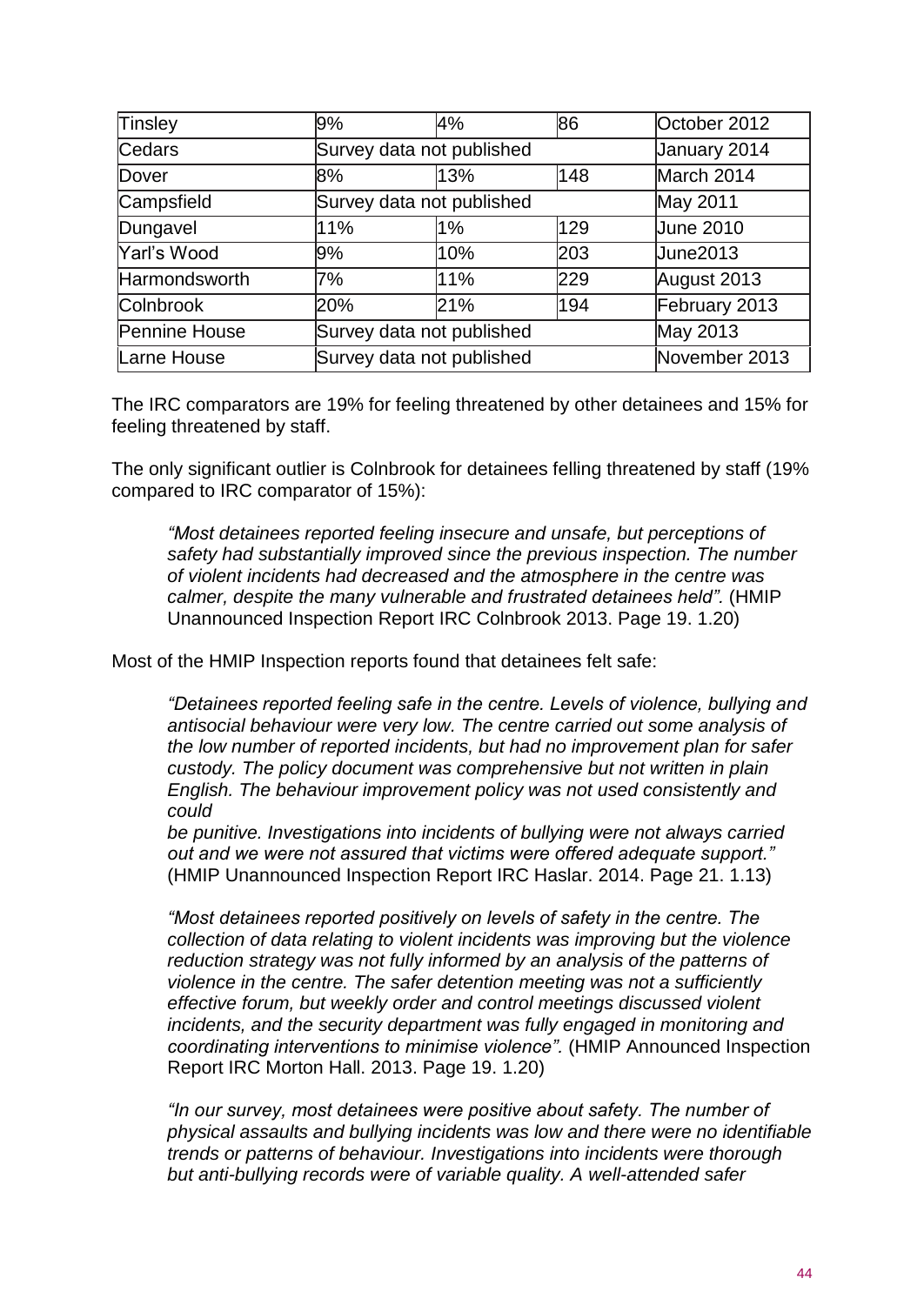*community group meeting considered detailed violence reduction data. A safer community orderly performed a valued role".* (HMIP Announced Inspection Report IRC Tinsley House. 2012. Page 18. 1.19)

*"We were told that bullying of detainees had not occurred in the centre and we did not find any evidence that it had. High levels of supervision and low occupancy contributed to providing a safe environment".* (HMIP Unannounced Inspection Report IRC Cedars 2014. Page 22. 1.19)

*"The anti-bullying policy had recently been revised and staff we spoke to had a basic understanding of it but not enough had been done to publicise the changes. The revised policy had been distributed and all staff were expected*  to sign to confirm they had read it but few had actually done so. Entries in *bully monitoring logs recorded the mood of the alleged bully rather than any interactions. We repeat the recommendation".* (HMIP Unannounced Inspection Report IRC Campsfield House 2011. Page 19. 2.42)

*"Dungavel remained a safe and respectful centre, with good activities to engage detainees. With the exception of preparing detainees for release, the centre had not rested on its laurels but had actively worked to improving outcomes for detainees. Improvements in reception, health care, teaching and work places were particularly welcome, as was the introduction of a first night centre and interventions to help detainees overcome the frustrations of detention".* (HMIP Unannounced Inspection Report IRC Dungavel 2012. Page 6)

*"Detainees felt safe and there was little evidence of any victimisation, although there had been insufficient attempts to explore what appeared to be underreporting of intimidation. A new, more individualised approach was being taken to investigate and monitor such behaviour, but this was not yet expressed in an up-to-date published policy".* (HMIP Unannounced Inspection Report IRC Yarl's Wood 2013. Page 21. 1.26)

*"Safer detention meetings were productive but poorly attended. Monitoring of trends was good. Our survey results on safety had improved since the previous inspection. The number of fights and assaults was fairly low and they were of a relatively minor nature. Investigations into bullying and violent incidents were good".* (HMIP Unannounced Inspection Report IRC Harmondsworth 2013. Page 23. 1.19)

*"Most detainees told us they felt safe. There was a cooperative atmosphere and staff were available along the main corridor, in the dining or TV rooms at most times. There had been no recorded incidents of bullying in the centre since our last inspection. However, women could not lock their doors and felt more vulnerable". (HMIP Unannounced Inspection Report Pennine House STHF 2013. Page 11. 1.20)*

*"There was little evidence of bullying and victimisation; however, both men and women were held at the facility and neither could lock their bedroom doors. CCTV in the corridor did not address the risk to women of men entering*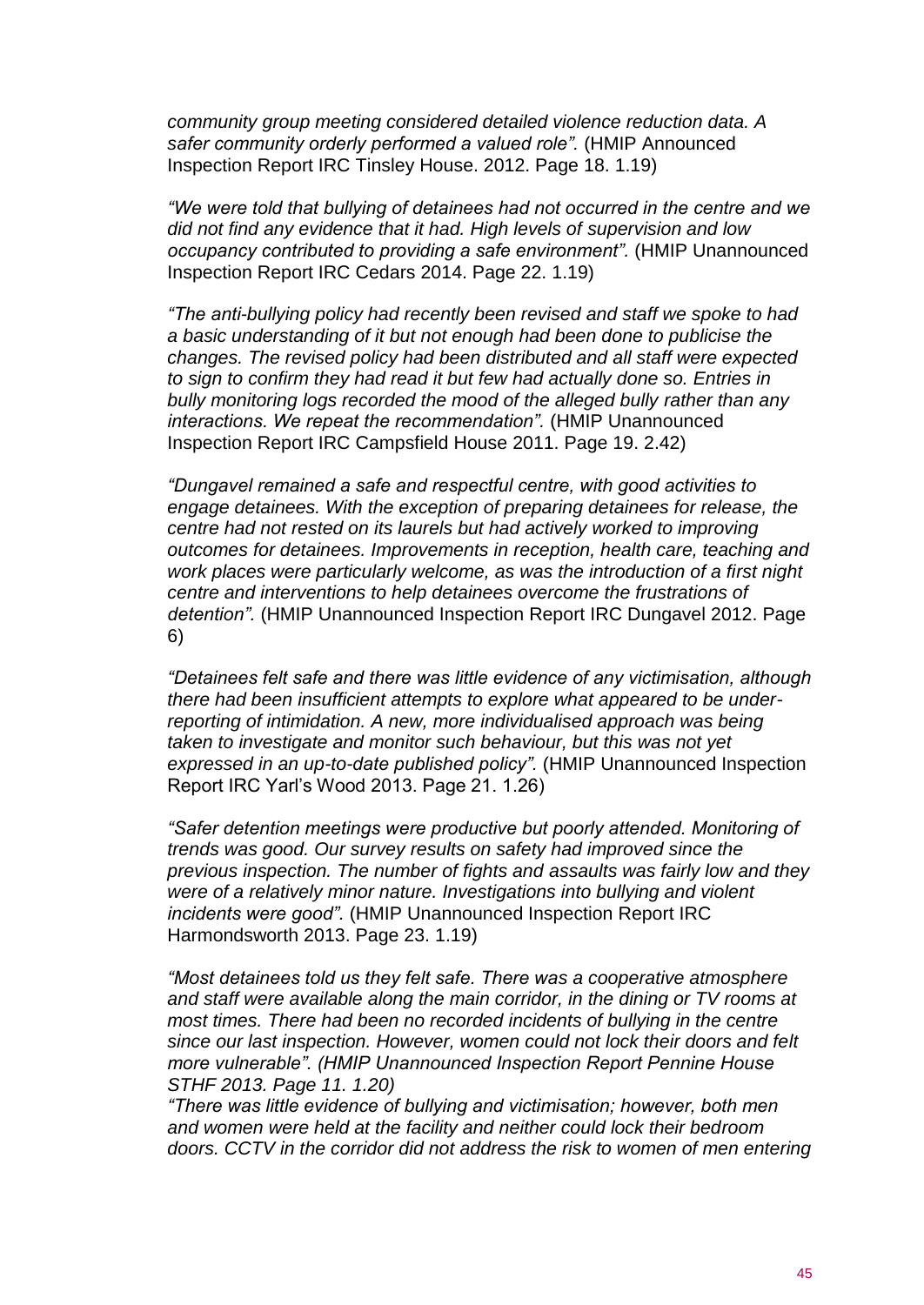*their rooms. Detainees we spoke to felt safe".* (HMIP Unannounced Inspection Report Larne House STHF 2013. Page 7. S3)

Detainees were reported to be concerned about levels of personal safety in IRC Brook House and IRC Dover:

*"In our survey, about a third of detainees said that they currently felt unsafe, which was similar to the proportion at other centres. The number of violent incidents was similar to that at other centres, and bullying was rare. Victims received reasonably good support. Structures to identify bullying and violence were sound. A wide range of data was collated and analysed for trends at monthly meetings. A safer detention survey had not been conducted since 2012 and the violence reduction policy was out of date".* (HMIP Unannounced Inspection Report IRC Dover 2014. Page 19. 1.21)

*"In our survey, a third of detainees said they did not feel safe and significantly fewer than the comparator said they had been victimised, intimidated or threatened. However, there was evidence of under-reporting of incidents. Analysis of data was limited but a recently introduced violence survey provided a good source of intelligence. Investigations were adequate but there was no constructive intervention to change behaviour".* (HMIP Unannounced Inspection Report IRC Brook House. 2013. Page 21. 1.22)

# **18.2Safeguarding**

While most of the IRCs have some form of safeguarding policy there are reportedly variances in staff understanding and training on this area:

*"Staff were less clear on whether there was a safeguarding lead within each centre and on external reporting arrangements. Staff were unclear on the role and function of the Local Area Designated Officer (LADO), and on the roll of the Local Safeguarding Board (LSB)".* (Harmondsworth and Colnbrook HNA. Page 67)

*"It was reported that Healthcare staff attend as many ACDT reviews as possible, although not all staff had received training around safeguarding".* (HWBNA Report IRC Dover. Page 57)

Some good practices were identified:

*"There are appropriate adult safeguarding and children's safeguarding strategies/policies in place. There is a particularly strong child-centred ethos and approach in Cedars, and appropriate safeguarding and child protection procedures. Safeguarding meetings, both adult and children are held across all three centres, as appropriate. The manager responsible for safeguarding children met Gatwick Children's Services each quarter and a memorandum of understanding had been established between the IRCs and Children's Services. A Home Office regional manager attended the West Sussex Local Safeguarding Children Board. Notices around the centres reminded staff of their duty to safeguard and promote the welfare of children. The safeguarding*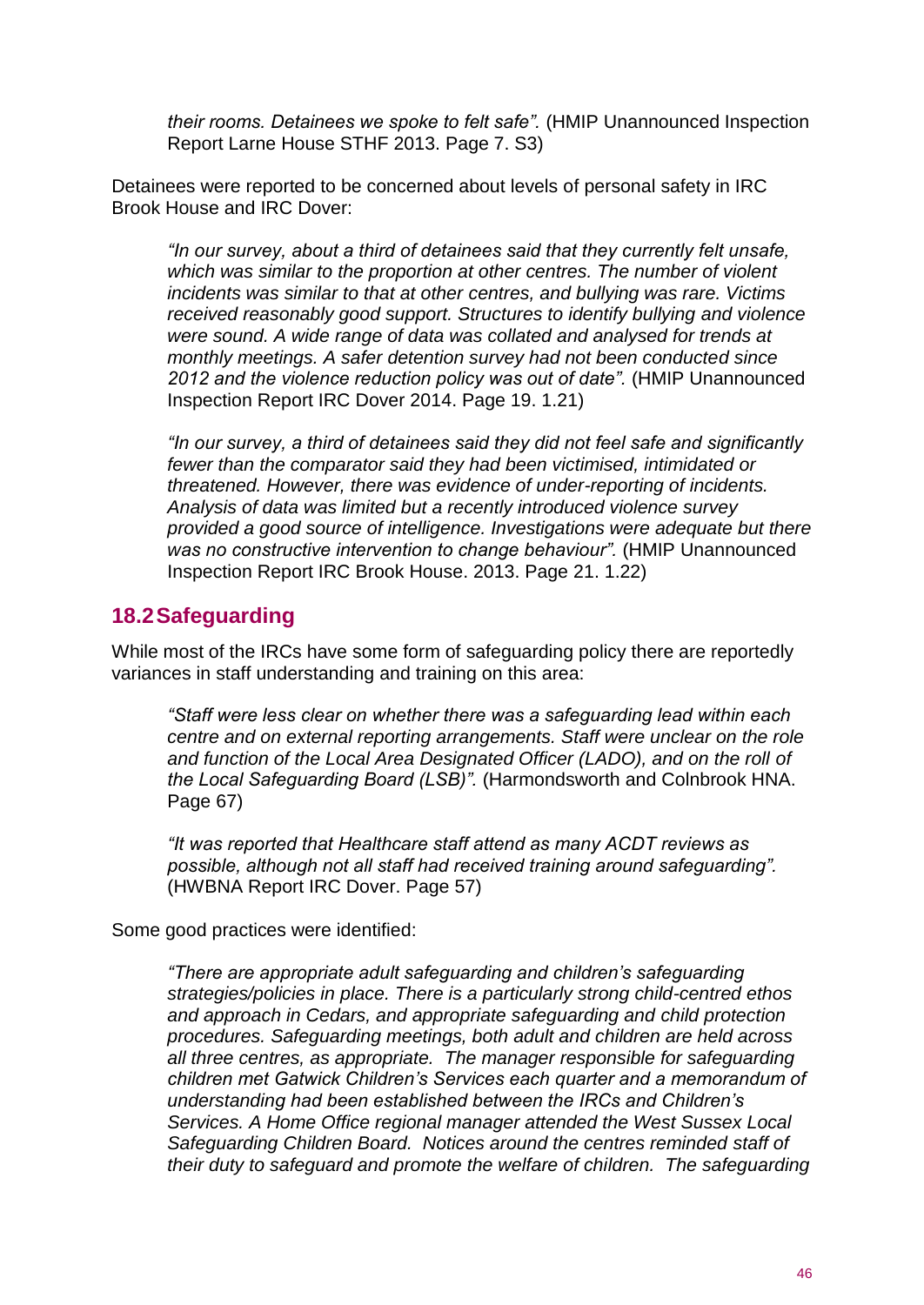*children manager delivered comprehensive safeguarding training to all staff and some staff also took the NSPCC 'Child protection: staying aware' course. Resource packs on safeguarding had also been produced for all managers".* (HWBNA Report IRC Brook, Tinsley and Cedars. Page 80)

However, most IRCs have underdeveloped arrangements for notifying the Local safeguarding Board and/or relevant officers when a detainee who may be vulnerable has been released into the community.

# **19 Equality and Diversity**

Equality and diversity monitoring is normally managed by the IRC staff and there are variances in the degree to which healthcare services utilise these data as part of their own service monitoring and planning.

# **19.1Age**

Some IRCs have developed nurse led older person's clinics but the percentage of detainees over the age of 55 is low:

| <b>Age of Detainees</b> |             |      |     |         |     |              |              |                |              |       |
|-------------------------|-------------|------|-----|---------|-----|--------------|--------------|----------------|--------------|-------|
|                         | Morton Hall |      |     | Haslar  |     | <b>Brook</b> |              | <b>Tinsley</b> | Dover        |       |
| <b>AGE</b>              | No          | %    | No  | $\%$    | No  | $\%$         | <b>No</b>    | %              | <b>No</b>    | %     |
| $18 - 21$               | 26          | 7%   | 18  | 13.8%   | 44  | 11.4%        | $ 12\rangle$ | 10.81%         | 13           | 4.6%  |
| $22 - 29$               | 144         | 40%  | 61  | 47.1%   | 156 | 40.5%        | 46           | 41.44%         | 135          | 48.2% |
| $ 30-39 $               | 122         | 34%  | 36  | 27.6%   | 107 | 27.8%        | 27           | 24.33%         | 87           | 31.0% |
| 40-49                   | 48          | 13%  | 10  | 7.7%    | 60  | 15.9%        | 12           | 10.81%         | 29           | 10.4% |
| $50 - 59$               | 18          | 5%   | 5   | $3.8\%$ | 15  | 3.9%         | 13           | 11.71%         | 19           | 3.2%  |
| 60 69                   | 4           | 1%   | 10  |         | IЗ  | 0.8%         |              | 0.9%           | <sup>1</sup> | 1.4%  |
| 70 and over l-          |             |      | 10  |         | Ю   | $0\%$        | 10           | $0\%$          |              | 0.3%  |
| <b>TOTAL</b>            | 362         | 100% | 130 | 100%    | 385 | 100%         | 111          | 100%           | 280          | 100%  |

| <b>Age of Detainees</b> |           |            |     |                 |     |                    |           |               |
|-------------------------|-----------|------------|-----|-----------------|-----|--------------------|-----------|---------------|
|                         |           | Campsfield |     | <b>Dungavel</b> |     | <b>Yarl's Wood</b> |           | Harmondsworth |
| <b>AGE</b>              | <b>No</b> | %          | No  | %               | No  | %                  | <b>No</b> | %             |
| $18 - 21$               | 8         | 9%         | 11  | 5%              | 10  | 3%                 | 59        | 10            |
| $22 - 29$               | 41        | 46%        | 90  | 40%             | 97  | 34%                | 237       | 40            |
| $ 30-39 $               | 24        | 27%        | 76  | 34%             | 87  | 34%                | 181       | 30            |
| 40-49                   | 9         | 10%        | 34  | 15%             | 43  | 17%                | 94        | 16            |
| 50-59                   | 6         | 7%         | 10  | 5%              | 26  | 9%                 | 18        | ß             |
| 60 69                   | Ю         |            | 2   | 1%              | 8   | 3%                 | 6         |               |
| 70 and over             |           | 1%         | Ю   |                 |     | 0.3%               | Ю         |               |
| <b>TOTAL</b>            | 89        | 100%       | 223 | 100%            | 272 | 100%               | 595       | 100           |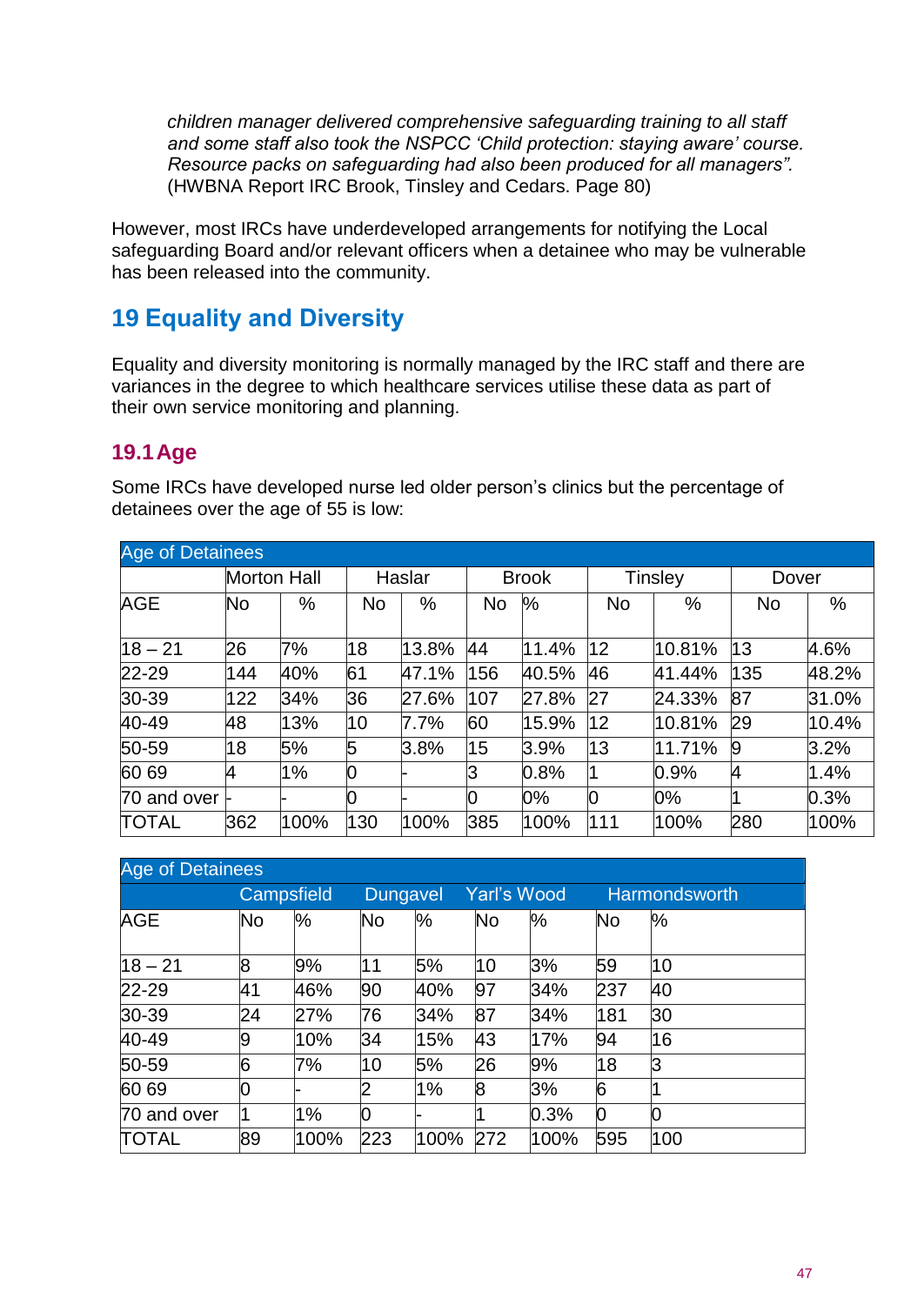| <b>Pennine House</b> |       | <b>Larne House</b> |              |     |        |
|----------------------|-------|--------------------|--------------|-----|--------|
| 18 25 years          | 991   | 25.69%             | $1825$ years | 117 | 24.12% |
| 26 35 years          | 1766  | 45.79%             | 26 35 years  | 203 | 41.86% |
| 36-45 years          | 695   | 18.02%             | 36-45 years  | 113 | 23.30% |
| 46 55 years          | 295   | 7.65%              | 46 55 years  | 37  | 7.63%  |
| 56 65 years          | 91    | 2.36%              | 56 65 years  | 12  | 2.47%  |
| 66 75 years          | 19    | 0.49%              | 66 75 years  |     | 0.62%  |
| <b>TOTAL</b>         | 3,857 | 100%               |              | 485 | 100%   |

Data on age of detainees was not available for Cedars and Colnbrook. Age data for Pennine and Larne is recorded in different categories to the other IRCs. As can be seen from the above tables the majority of detainees are young e.g. amongst the total sample of 2,447 detainees (excluding Pennine and Larne):

- $\bullet$  1,183 (48%) are below the age of 30
- 150 (6%) are over the age of 50

There is very little evidence of healthcare services being targeted at the younger age range of detainees.

# **19.2Ethnicity and national origin**

The ethnicity and nationalities of detainees are immensely diverse. Most equality monitoring tends to be focused on nationality rather than ethnic group but the following table shows which IRCs have identified ethnic groups:

| Ethnic group of detainees                   |                |      |    |         |    |            |           |          |           |               |
|---------------------------------------------|----------------|------|----|---------|----|------------|-----------|----------|-----------|---------------|
|                                             | Morton<br>Hall |      |    | Haslar  |    | Campsfield |           | Dungavel |           | Colnbrook     |
| <b>AGE</b>                                  | No.            | %    | No | %       | No | $\%$       | <b>No</b> | %        | <b>No</b> | $\frac{1}{2}$ |
| Asian Indian                                | 42             | 11%  | 14 | 10.8%   | 13 | 14.6%      | 29        | 14%      | 43        | 12%           |
| Asian Pakistani                             | 38             | 10%  | 20 | 15.4%   | 18 | 9%         | 53        | 25%      | 85        | 24%           |
| Asian Bangladeshi                           | 25             | 6%   | 18 | 14%     | 24 | 27%        | 25        | 12%      | 32        | 9%            |
| Asian – Other Asian                         | 40             | 10%  |    | 5.4%    | 12 | 14%        | 12        | 6%       | 15        | 4.2%          |
| <b>Black Caribbean</b>                      | 18             | 4.5% | 2  | 1.5%    |    | 1%         |           |          | 16        | 4.5%          |
| <b>Black African</b>                        | 63             | 16%  | 25 | 19.2%   | 13 | 15%        | 53        | 25%      | 58        | 16%           |
| Black – Other Black                         |                | 2%   |    | $0.8\%$ | 2  | 2.4%       |           |          | 24        | 6.7%          |
| Asian Chinese                               | 16             | 4%   | 8  | 6%      | lЗ | 3%         | 18        | 8%       | 11        | 3%            |
| <b>Other Arab</b>                           | 22             | 6%   |    |         |    |            | 12        | 6%       |           |               |
| <b>White – Other White</b>                  | 66             | 17%  | 11 | 8.5%    | 4  | 4.5%       | 9         | 4%       | 16        | 4.5%          |
| Mixed – White and<br><b>Black African</b>   | 2              | 0.5% |    | 5.4%    | lЗ | 3%         |           |          |           |               |
| Mixed - White and<br><b>Black Caribbean</b> | 2              | 0.5% | 2  | 1.5%    | lo |            |           |          |           |               |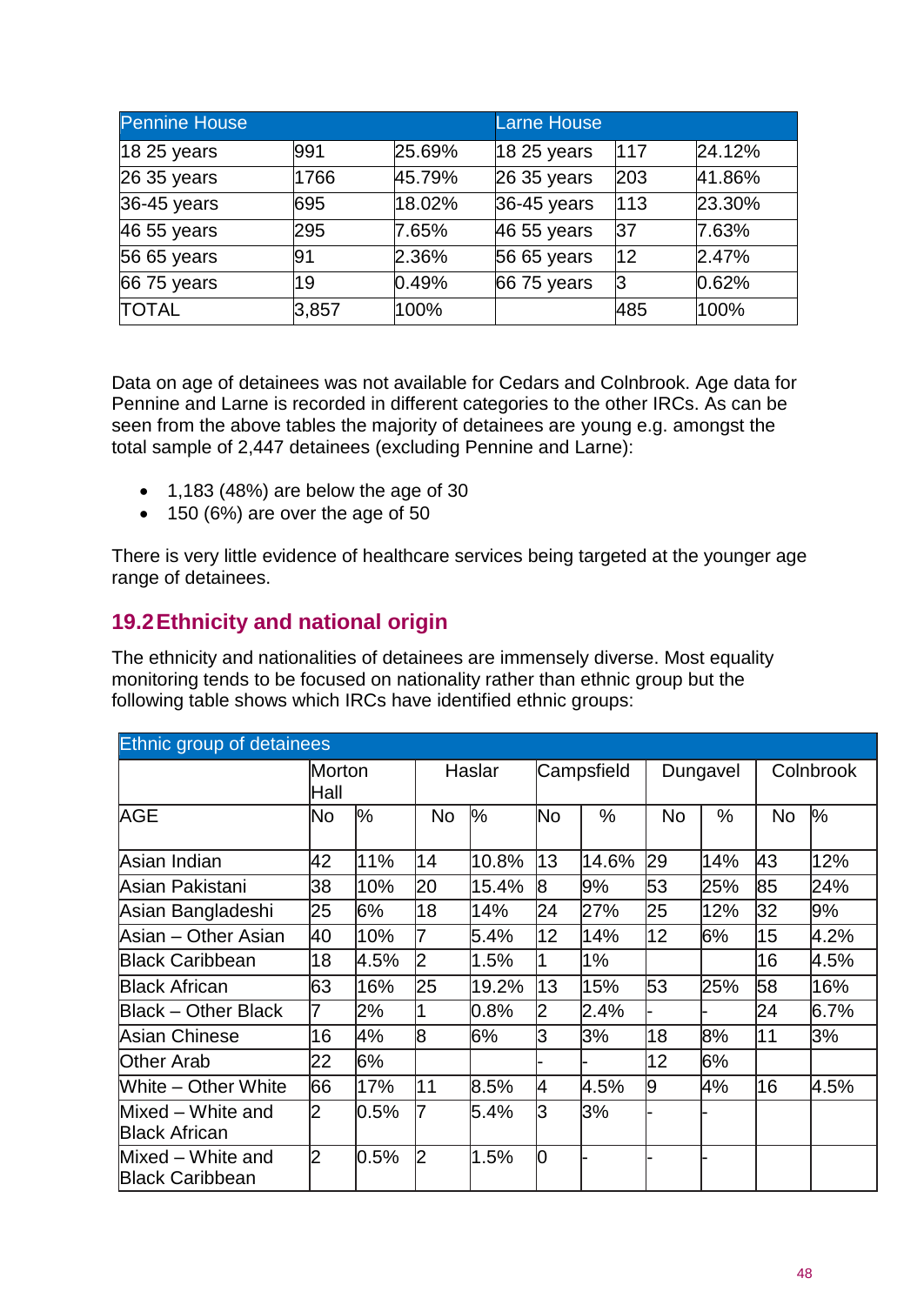| Mixed - White and<br>Asian |      | 0.5% |     | 0.8% |    |       |  |     |       |
|----------------------------|------|------|-----|------|----|-------|--|-----|-------|
| Mixed - Other Mixed        |      | 3%   |     | 1.5% | 15 | 5.5%  |  |     | $1\%$ |
| Any other ethnic group 29  |      | 7.5% |     | 5.4% |    |       |  | 5٬  | 14.3% |
| Prefer not to say          |      | .5%  | 15  | 3.8% |    | $1\%$ |  |     | 0.2%  |
| <b>TOTAL</b>               | '389 |      | 130 |      | 89 |       |  | 356 |       |

The remaining IRCs record nationalities:

| Nationality of Detainees - Brook, Tinsley, Dover, Yarl's Wood, |       |       |
|----------------------------------------------------------------|-------|-------|
| <b>Harmondsworth</b>                                           |       |       |
| NATIONALITY                                                    | No.   | %     |
| Afghanistan                                                    | 127   | 7.6%  |
| Albania                                                        | 48    | 3%    |
| Algeria                                                        | 43    | 2.5%  |
| <b>Bangladesh</b>                                              | 183   | 11%   |
| China                                                          | 105   | 6%    |
| Eritrea                                                        | 16    | 1%    |
| Gambia                                                         | 23    | 1.4%  |
| Ghana                                                          | 36    | 2%    |
| India                                                          | 186   | 11%   |
| Iran                                                           | 18    | 1.4%  |
| Iraq                                                           | 11    | 0.5%  |
| Jamaica                                                        | 40    | 2.4%  |
| Nigeria                                                        | 123   | 7.5%  |
| Pakistan                                                       | 291   | 17.5% |
| Sierra Leone                                                   | 26    | 1.5%  |
| Sri Lanka                                                      | 22    | 1.3%  |
| Sudan                                                          | 14    | 1%    |
| Turkey                                                         | 9     | 0.5%  |
| Vietnam                                                        | 23    | 1.4%  |
| Other                                                          | 314   | 19.5% |
| <b>TOTAL</b>                                                   | 1,662 |       |

*The data was not available in table format for Cedars but it is reported: "during 2013 there were 18 different nationalities and the top four nationalities were Albania, followed by Nigeria, Pakistan and China, respectively".* (HWBNA Report IRCs Gatwick – Brook House, Tinsley House and Cedars. Page 25).

The data for Pennine House and Larne House is for the full year so this is shown separately below:

| <b>Pennine House</b> | Larne House |
|----------------------|-------------|
|                      |             |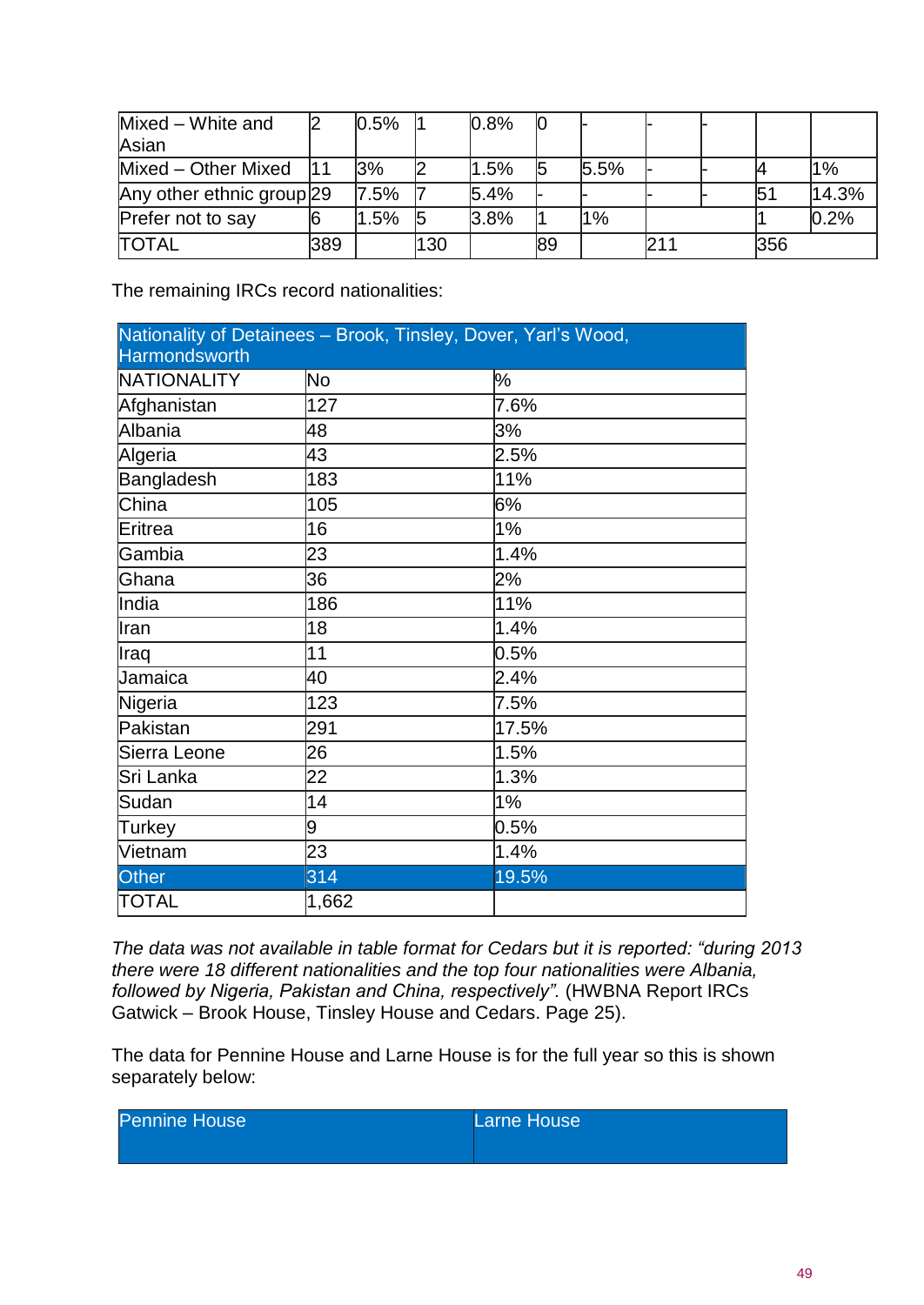| Nationality                     | No    | %     | Nationality                  | <b>No</b>         | %     |
|---------------------------------|-------|-------|------------------------------|-------------------|-------|
| China                           | 258   | 6.69  | China                        | 93                | 19.18 |
| Pakistan                        | 1607  | 41.66 | Pakistan                     | 43                | 8.87  |
| Nigeria                         | 188   | 4.87  | Nigeria                      | 42                | 8.66  |
| India                           | 404   | 10.47 | Albania                      | 24                | 4.95  |
| Bangladesh                      | 400   | 10.37 | Bangladesh                   | 36                | 7.42  |
| <b>Other Australasia</b>        | 73    |       | Other<br>Australasia         |                   |       |
| Other Indian<br>Subcontinent    | 315   |       | Other Indian<br>Subcontinent |                   |       |
| Middle East                     | 95    | 2.46  | Middle East                  | 28                | 5.77  |
| <b>Other Africa</b>             | 298   | 7.73  | <b>Other Africa</b>          | 97                | 20.00 |
| <b>S</b> America &<br>Caribbean | 22    |       | S America &<br>Caribbean     |                   |       |
| Europe                          | 138   | 3.58  | Europe                       | 19                | 3.92  |
| Refugees                        | 7     | 0.18  | Refugees                     | $12 \overline{ }$ | 2.47  |
| North<br>America                | 52    | 1.35  | North<br>America             | 7                 | 1.44  |
| TOTAL                           | 3,857 | 100%  |                              | 485               | 100%  |

Approximate numbers of the most dominant ethnic groups in the IRCs shows that:

South Asian  $= 44\%$ Black Afro-Caribbean = 22% Other Arab = 15%  $Chinese = 13%$ 

With respect to health services there is little evidence of targeted health planning or interventions using ethnicity data and known health issues e.g. although each IRC provides support, care planning and treatment for diabetes this is not assessed in terms of ethnic groups known to be more susceptible such as South Asian.

Some of the healthcare services, such as Morton Hall monitors activity by ethnicity but most do not. This may also have implications for providers and commissioners in demonstrating compliance with the Public Sector Equality Duty of the Equality Act 2010.

The different ways in which ethnicity and nationality are recorded may also provide problems in assessing national activity and health needs. This would be improved if each IRC used the same template based on the standard ONS categories for ethnic groups in addition to monitoring of nationality.

The latter may be important from the perspective of understanding patterns of disease and ill health in the detainee's home country. This may also be significant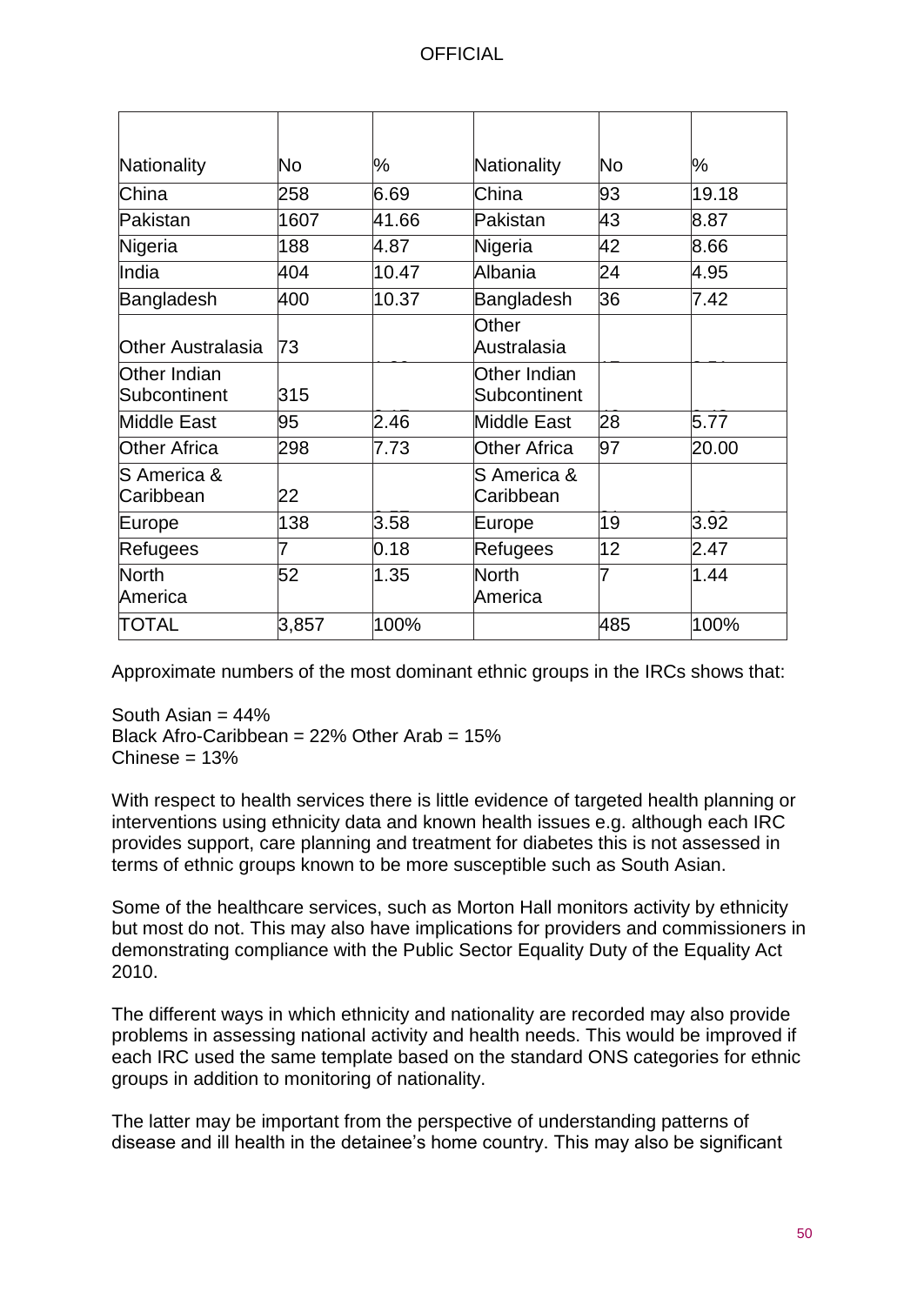with respect to discharge and understanding the health context and prohibitions that detainees may face on return to their home country.

# **19.3Gender**

The only IRCs to take women detainees are IRC Dungavel, IRC Yarl's Wood, IRC Colnbrook and both Pennine and Larne STHFs.

Some of the IRCs operate Well Man Clinics in which detainees are encouraged to take better care of their health and can have a variety of heath tests undertaken e.g. blood pressure, weight etc. There is less evidence of specific health clinics for women:

*"Female detainees are asked if they have had a recent smear test but there are no health clinics for women. Healthcare staff members also report that the female detainees are very reluctant to discuss issues of sexual health. Women detainees are also thought to miss out on smear tests in the community due to their illegal status:*

*"Women avoid getting smear tests because of their illegal immigration status, they avoid most health checks." (Healthcare staff member)* (HWBNA Report IRC Dungavel. Page 20).

Other health issues known to effect women from certain ethnic groups includes diabetes:

*"Among women, diabetes is more than five times as likely among Pakistani women, at least three times as likely in Bangladeshi and Black Caribbean women, and two-and-a-half times as likely in Indian women, compared with women in the general population<sup>19</sup>."* (HNA Report Harmondsworth and Colnbrook. 2013. Page 109).

Some concerns have been raised by the Independent Monitoring Board and HMIP about the detention of women at Yarl's Wood without adequate health screening taking place beforehand:

*"It is important to remember that Yarl's Wood IRC has become the main removal centre for women. This means that women detained at airports, for example, will be brought directly to Yarl's Wood without, it appears, any kind of health assessment. This has resulted in Healthcare staff having to deal with residents with more complex issues."* In 2012, the Independent Monitoring Board <sup>20</sup> raised this issue and commented:

*"The Board is still concerned at the detention of those with mental health problems. We fail to understand the justification of detaining people with mental health problems and believe detention can only cause a deterioration,* 

<sup>&</sup>lt;u>.</u>  $19$  The Information Centre (2006). Health Survey for England 2004: health of ethnic minorities : www.ic.nhs.uk/statistics-and-data-collections/health-and-lifestyles-related-surveys/healthsurveyforengland/ health-survey-for-england-2004:-health-of-ethnic-minorities--full-rep

<sup>20</sup> Annual Report 2012 Independent Monitoring Board Yarl's Wood Immigration Removal Centre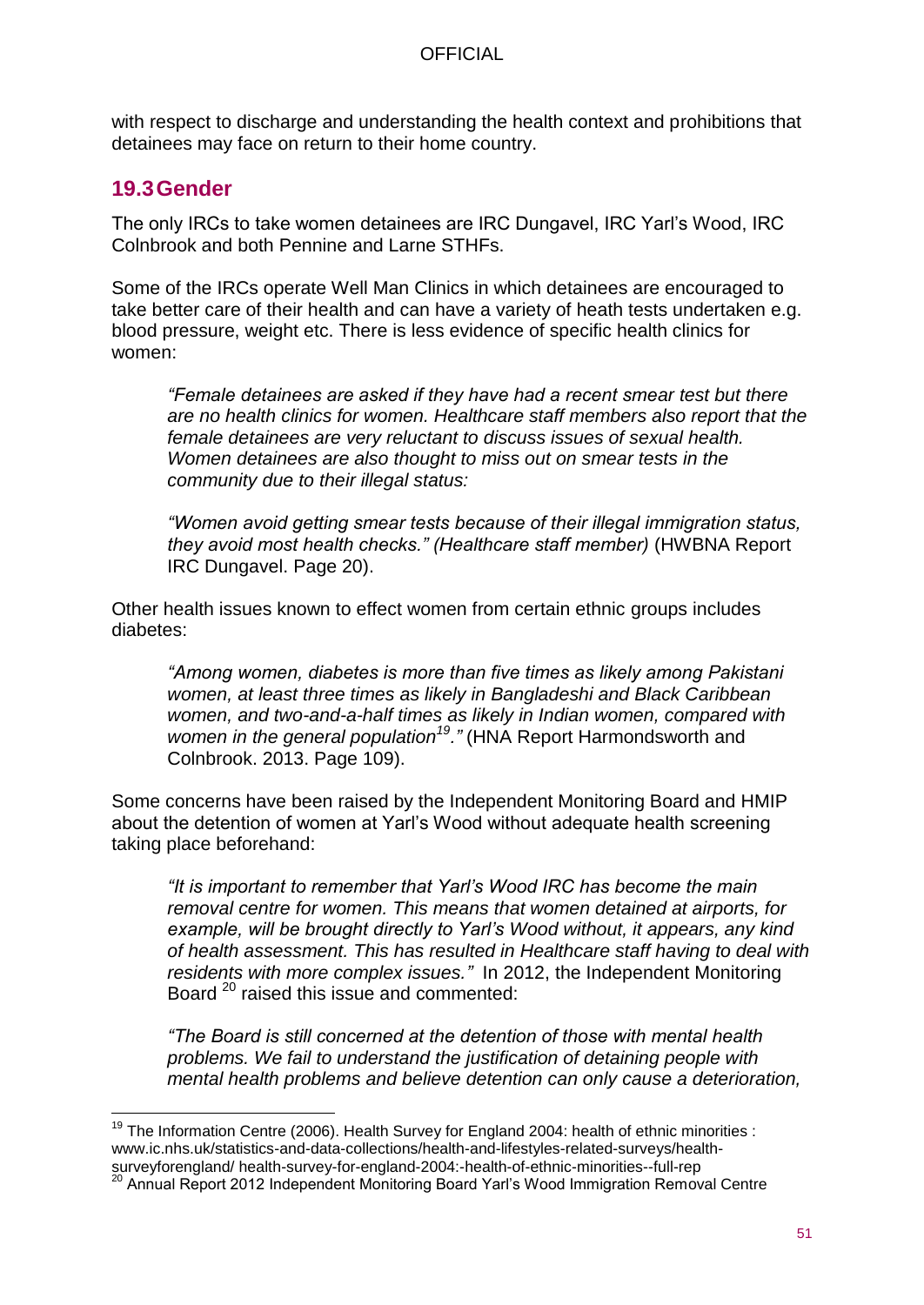*and we monitored several instances where this was the outcome of a detention."*

More recently, the HMIP Inspection Report of October 2013 stated that:

*"Several mentally ill women had recently been detained by the Home Office before being sectioned and released from the centre. It was unclear why detention was considered justified at all, given their obvious health needs."* (HWBNA Report IRC Yarl's Wood. Page 53).

### **19.4Pregnant women**

People with darker skins and those whose mothers lacked adequate nutrition during pregnancy and breast-feeding are known to be at risk of Vitamin D deficiency. Asylum seeking women are seven times more likely to develop complications during childbirth than the general population  $21$ , and women's health within this population must also consider other issues such as genital mutilation and higher incidence of rape.

Within Yarl's Wood IRC, Healthcare staff reported that there were 10 pregnant women detained at the time of the HWBNA.

*"At Yarl's Wood IRC, the Midwife will attend the IRC on a weekly basis, if required and women are taken to Bedford Hospital for routine scans and any additional medical appointments.*

*There are clear pathways on how to deal with pregnant women in the IRC for Healthcare staff. However, some Healthcare staff commented that they were concerned about their lack of knowledge in addressing the needs of pregnant women. This is particularly a concern for staff when women are admitted to the IRC unaware that they are pregnant, which may be the result of a rape. Unsurprisingly, these residents can become distressed and will need time to adjust to their pregnancy. Options around the pregnancy, including termination are discussed with the resident, as and when appropriate".* (HWBNA Report IRC Yarl's Wood. Page 50).

# **19.5Disability**

There is limited provision for detainees with disabilities, in particular mobility restrictions in the IRC estate. For example, Pennine House cannot take anyone with mobility restrictions as the accommodation floor can only be accessed by a staircase.

As with other equality monitoring recording of detainees with disabilities is managed by the Centre staff. This is usually done through some form of diversity office or team. There is little evidence of healthcare teams operating their own monitoring system for uptake and use of health services by disability.

 $\overline{a}$  $21$  Confidential Enquiry in Maternal and Child Health (2004). Why Mothers Die 2000–2002. The Sixth Report of the Confidential Enquiry into Maternal Deaths in the UK. London: Royal College of Obstetricians and Gynaecologists.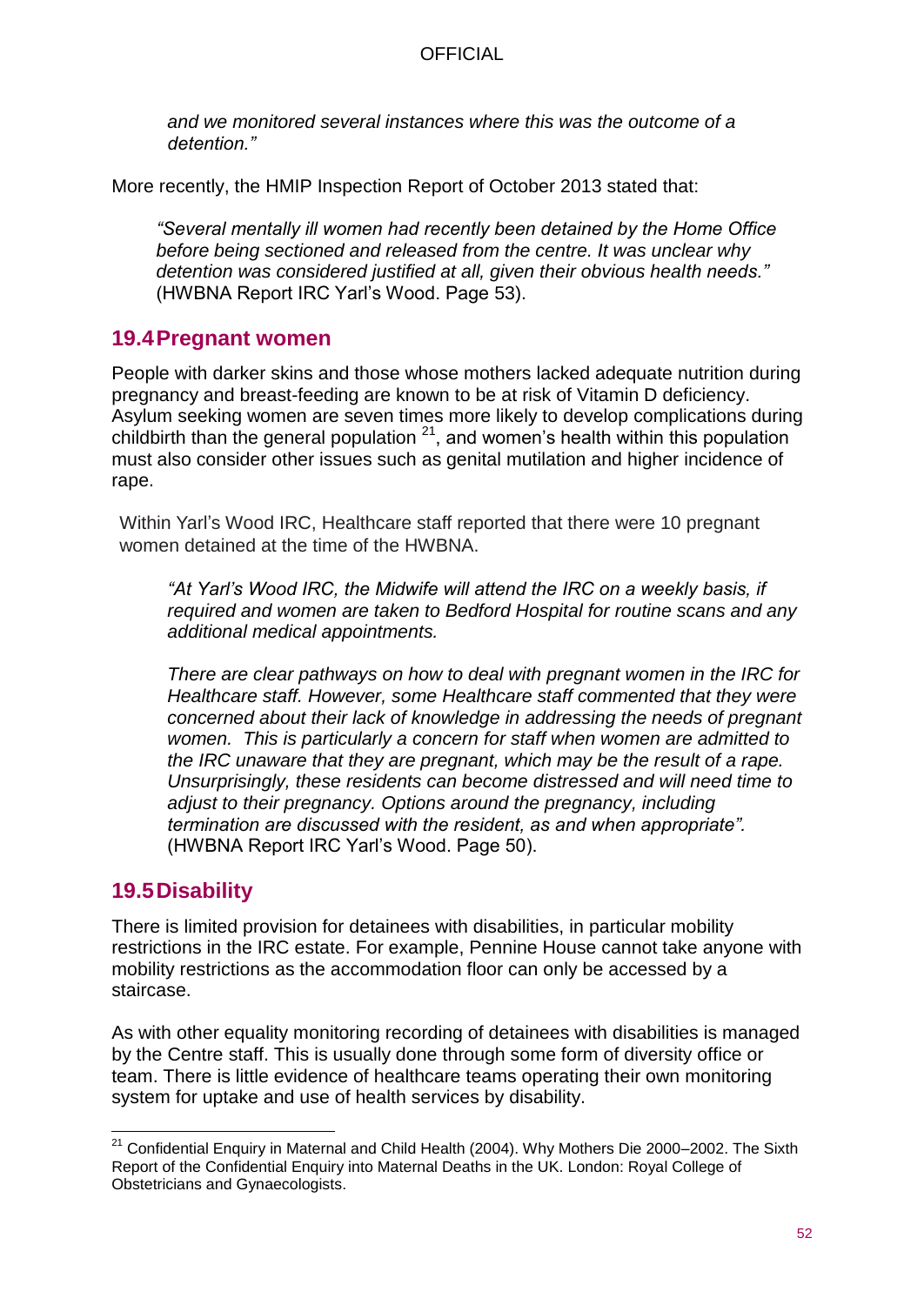There is very little data on learning disabilities amongst the detainee population and screening and assessment tools such as the Learning Disability Screening Questionnaire (LDSQ) have not been tested for use with migrant populations and those with little or no command of English.

Some of the key issues regarding disability include:

#### **Accommodation restrictions:**

*"Morton Hall IRC can cater for detainees with a disability and there is a disabled suite on site to be used where necessary. The Centre's buildings are all on one level, apart from Windsor and Fry Units first floor rooms, which would not be used for anyone with mobility or sight problems".* (HWBNA Report Morton Hall. Page 46)

#### **Lack of data:**

*"There was no current data available on the numbers or types of disability in Colnbrook IRC. Disability does not appear to have been measured as part of recent government report. Learning Difficulty and learning disability are not screened for as a part of the reception screen. Disability is included in local Equality and Diversity policy. Healthcare has wheelchair access via a lift and with clinic room doorways wide enough for wheelchair access".* (HNA Report Harmondsworth and Colnbrook. 2013. Page 18).

*"In terms of physical disabilities, although there was a clear procedure to identify disability on admission to the centres to address individual needs, none of the centres had a disability register/ log and so no data was available on the number of disable detainees".* (HWBNA Report Gatwick IRCs – Brook, Tinsley House and Cedars. Page 29)

#### **Understanding about appropriate use of assessment questions for disability:**

*"Information provided for this report indicates significantly fewer disabled detainees were identified in 2012 than in 2011. The reduction may be down to a difficulty with perception and defining disabilities. Each new arrival completes a disability questionnaire at reception and this will trigger the opening of a Support Plan (including a Personal Emergency Evacuation Plan if required) for Operational Staff. Previous surveys have picked up more positive responses to the question 'Do you have a disability?' than have been recorded during initial Healthcare Screening. This very issue was discussed at the Centre Managers' meeting in May 2013 and appears to be an estate wide phenomenon. From an operational perspective, it is not clear whether there has been a significant increase or decrease in the proportion of residents with a disability. The management of disabled detainees is currently on the agenda for the Home Office at a strategic level".* (HNA Report Harmondsworth and Colnbrook. 2013. Page 19).

#### **Staff experience and competencies:**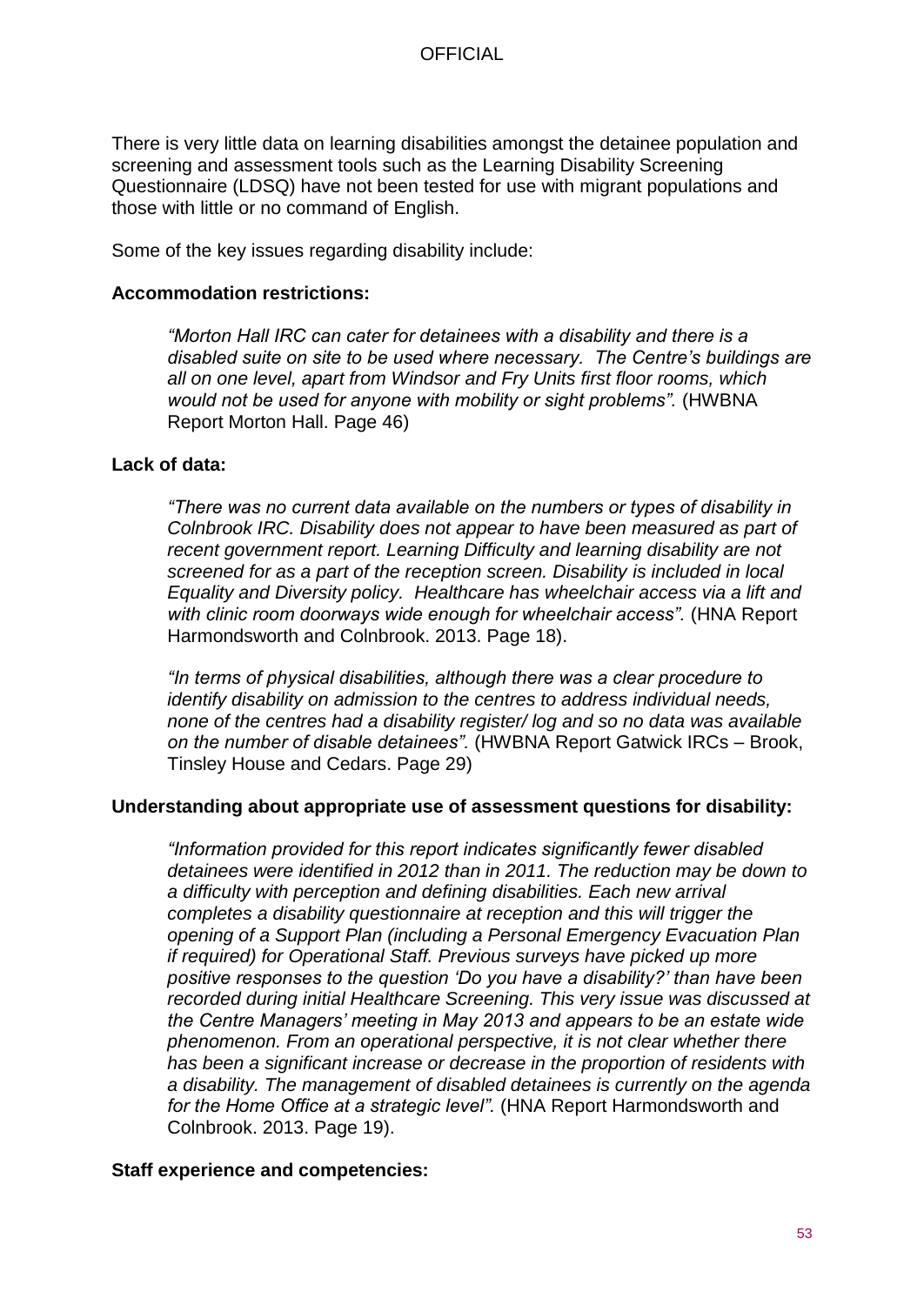*"There are no healthcare staff members with learning disability experience. However, there is a process in place for providing vulnerable adults with care planning".* (HNA Report IRC Campsfield. 2013. Page 35).

# **19.6Religion**

More than half the detainee population are Muslim (52%) followed by a wide variety of Christian denominations (21%); Sikh (8%); Hindu (6%) and Buddhist (3.5%). Far less detainees are atheist or agnostic compared to the general population of the UK e.g. 5% of detainees compared to 25% of the UK general population according to the 2011 Census.

| Religion of Detainees - Dover, Campsfield, Dungavel, Haslar, Colnbrook, Harmondsworth,<br>Morton Hall, Brook House, Tinsley House |            |                   |  |  |  |  |
|-----------------------------------------------------------------------------------------------------------------------------------|------------|-------------------|--|--|--|--|
| <b>RELIGION</b>                                                                                                                   | NO. OF MEN | <b>PERCENTAGE</b> |  |  |  |  |
| Muslim                                                                                                                            | 1,314      | 52%               |  |  |  |  |
| All Christian                                                                                                                     | 532        | 21%               |  |  |  |  |
| <b>Sikh</b>                                                                                                                       | 209        | 8%                |  |  |  |  |
| Hindu                                                                                                                             | 149        | 6%                |  |  |  |  |
| <b>Buddhist</b>                                                                                                                   | 73         | 3.5%              |  |  |  |  |
| Atheist/Agnostic                                                                                                                  | 125        | 5%                |  |  |  |  |
| Other                                                                                                                             | 28         | 1%                |  |  |  |  |
| Not known                                                                                                                         | 71         | $3.5\%$           |  |  |  |  |
| <b>TOTAL</b>                                                                                                                      | 2,501      | 100%              |  |  |  |  |

The data was not available for Cedars, Pennine House and Larne House, however, it is not thought that the pattern of religious denominations is different.

Religion and faith are important factors in wellbeing and healthcare staff members need to be able to understand religious implications for healthcare treatment. It is also important from the perspective of demonstrating compliance with the Public Sector Equality Duty.

# **19.7Sexuality**

Estimates of the numbers of people in the UK who are Gay, Lesbian or Bi-sexual vary. The Office for National Statistics (ONS) found that 480,000 (1%) consider themselves Gay or Lesbian, and 245,000 (0.5%) Bisexual (ONS 2008-9). Much less is known about migrant populations and those from other countries.

There is generally much less information about sexual orientation amongst detainees, as questions about sexuality are not routinely asked. Similarly, sexual orientation generally remains the least well-protected characteristic in prisons under the Equality Act  $2010^{22}$ .

<sup>1</sup>  $22$  HM Chief Inspector of Prisons for England and Wales Annual Report 2011-12 (17 October 2012) London: The Stationary Office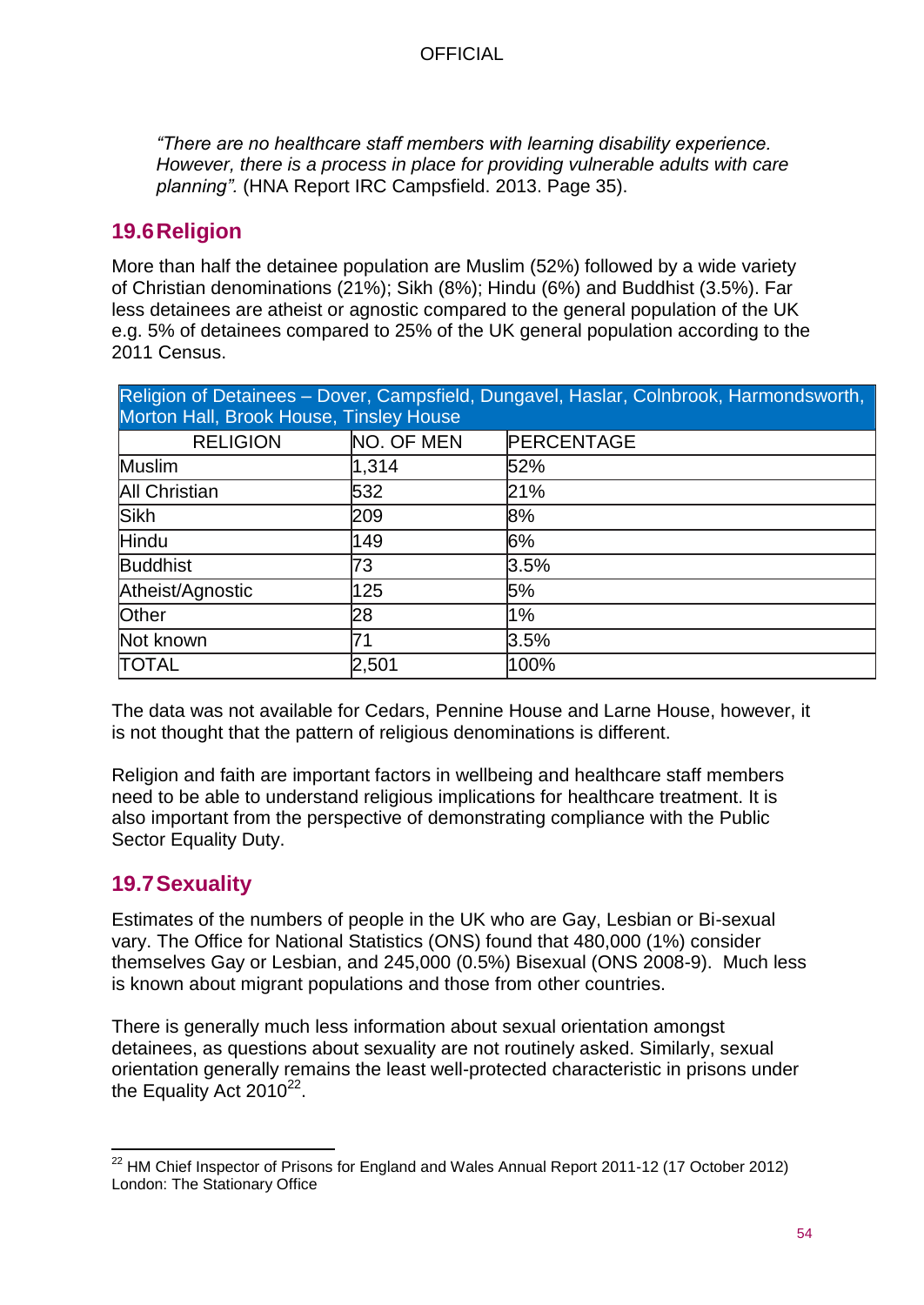# **19.8Trans-gender**

Trans-gender is addressed through the Detention Services Order 11/2012: Care and management of transsexual detainees. This states:

*"Immigration removal centres (IRCs), short-term holding facilities (STHFs), holding rooms and escorting officers must aim to treat transsexual detainees as members of the gender in which they live. Detainees who consider themselves transsexual, and who have undergone, are beginning to undergo, or wish to begin gender reassignment, must be permitted to live permanently in their acquired gender." (1.2 p3)*

# **19.9Marriage and civil partnership**

Data on marriage and civil partnership is not collected for detainees and it is not generally thought to be relevant.

# **20 Access to friends and family**

Cedars is the pre-departure accommodation for children and families, which opened in 2011. The operational capacity is 44 bed spaces. For a family to be eligible to be admitted to Cedars, one of the children must under 18 years of age. Families will stay for up to 72 hours before being removed. This can be extended to one week with express ministerial authority.

The charity Barnardo's provides welfare and social care services to the families and children in the Centre. There are permanent operational staff based at the Centre, regardless of whether families are resident at the Centre or not. However, if there are no families at the Centre the Healthcare staff are redeployed to work at either Tinsley House or Brook House.

For other detainees access to family and friends is regarded as very important and this can be challenging due to the rapid churn of detainees across the IRC estate and travel times involved for family and friends to visit detainees.

Feedback from detainees in the HWBNA process highlights greater access to friends and family as the most significant factor that would improve their health and wellbeing.

112 respondents to the Detainee health Needs Questionnaire identified factors that they believed would help improve their health. More than a third identified more access to friends and family:

- More access to friends and family (35%)
- More access to the gym (28%)
- Better food and improved diet (21%)
- More and improved access to professional help (15%)
- Other including release, improved sleep, access to outside spaces and medication (10%)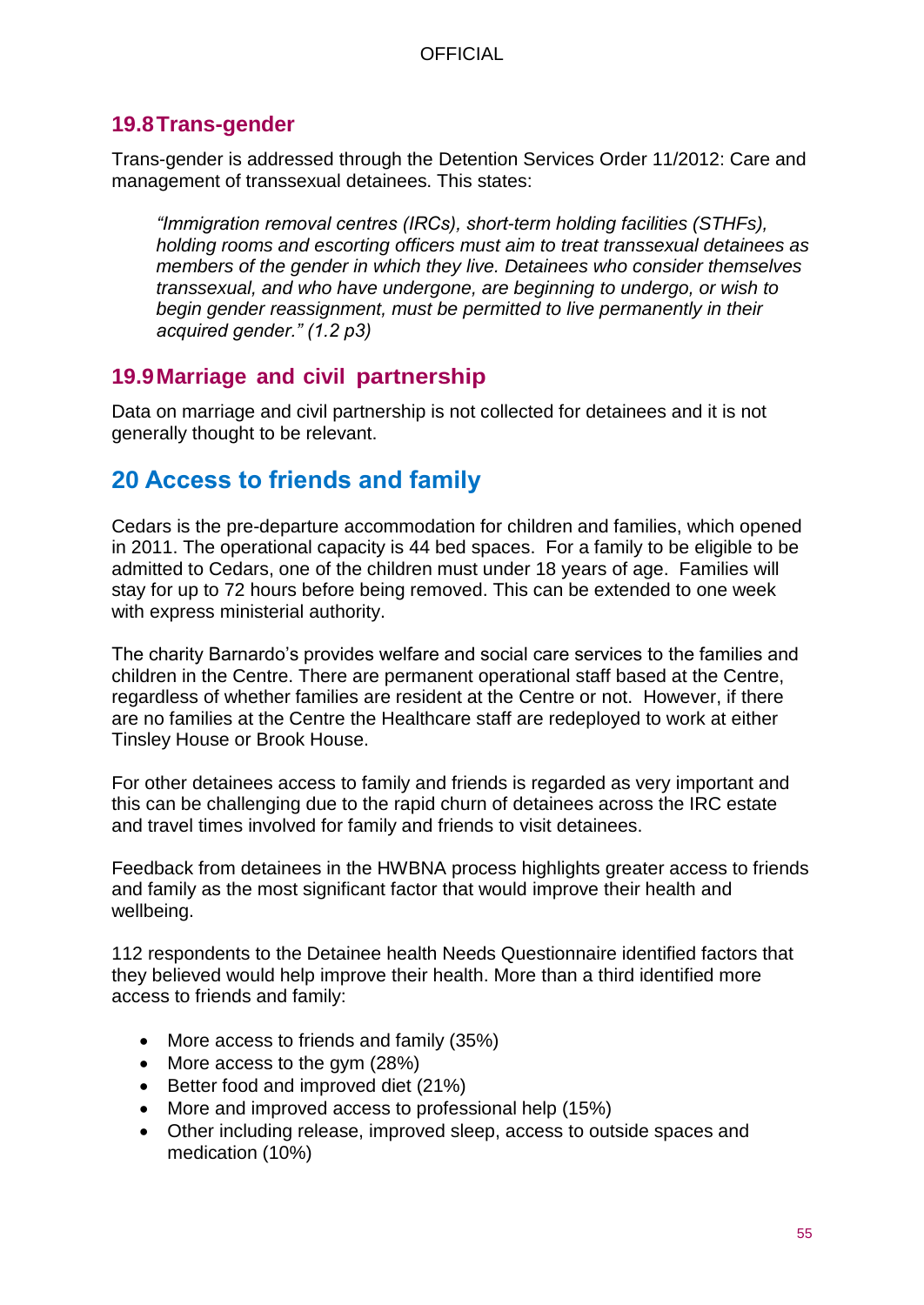# **21 Healthcare services and engagement with detainees**

There are various arrangements by which IRC healthcare staff members engage formally with detainees about healthcare. A number of services have tried specific healthcare forums but generally these have not been well attended and most have opted to use the standard detainee consultative forums. The problem with the latter is that healthcare is one of a number of agenda items and there may not always be scope to explore detainee issues in detail.

Formal engagement with detainees beyond the clinical encounter is important in order to ensure that:

- detainees remain aware of the health services available and how to access them;
- detainees receive updated information about health promotion and the control of communicable diseases;
- detainees are able to express their views as to what is important to them in terms of healthcare and have the opportunity to share their views on healthcare services and their development in a formalised way providing feedback on any issues raised.
- Some IRC health services operate their own periodic customer satisfaction surveys and some have separate systems by which detainees may make complaints about healthcare. However, feedback from detainees in focus groups shows that understanding about how to make complaints about healthcare are not always well understood:

*"I don't know how to complain, I wouldn't know what to do."* (Detainee, Focus Group)

*"You have to complain through someone else, can't do it yourself*." (Detainee, Focus Group)

*"We have no power to talk about complaints, if you raise something then you are removed, shipped out to another IRC." (*Detainee, Focus Group)

*"Complaining doesn't make a difference, we need solutions."* (Detainee, Focus Group)

Healthcare staff members are aware of the issues and different teams have been developing responses to try and make the complaints process easier and more transparent:

*"The team at Colnbrook suggested that they would welcome a dedicated pigeonhole for the receipt of complaints, and the use of a more robust tracking and audit process (use of email to send/ receive complaints). The development of a service directory and/or information leaflet (in multiple languages) could assist detainee understanding of the processes, in managing the expectations of healthcare, and in detailing timeframes that healthcare operate within".* (HNA Harmondsworth and Colnbrook. Page 66)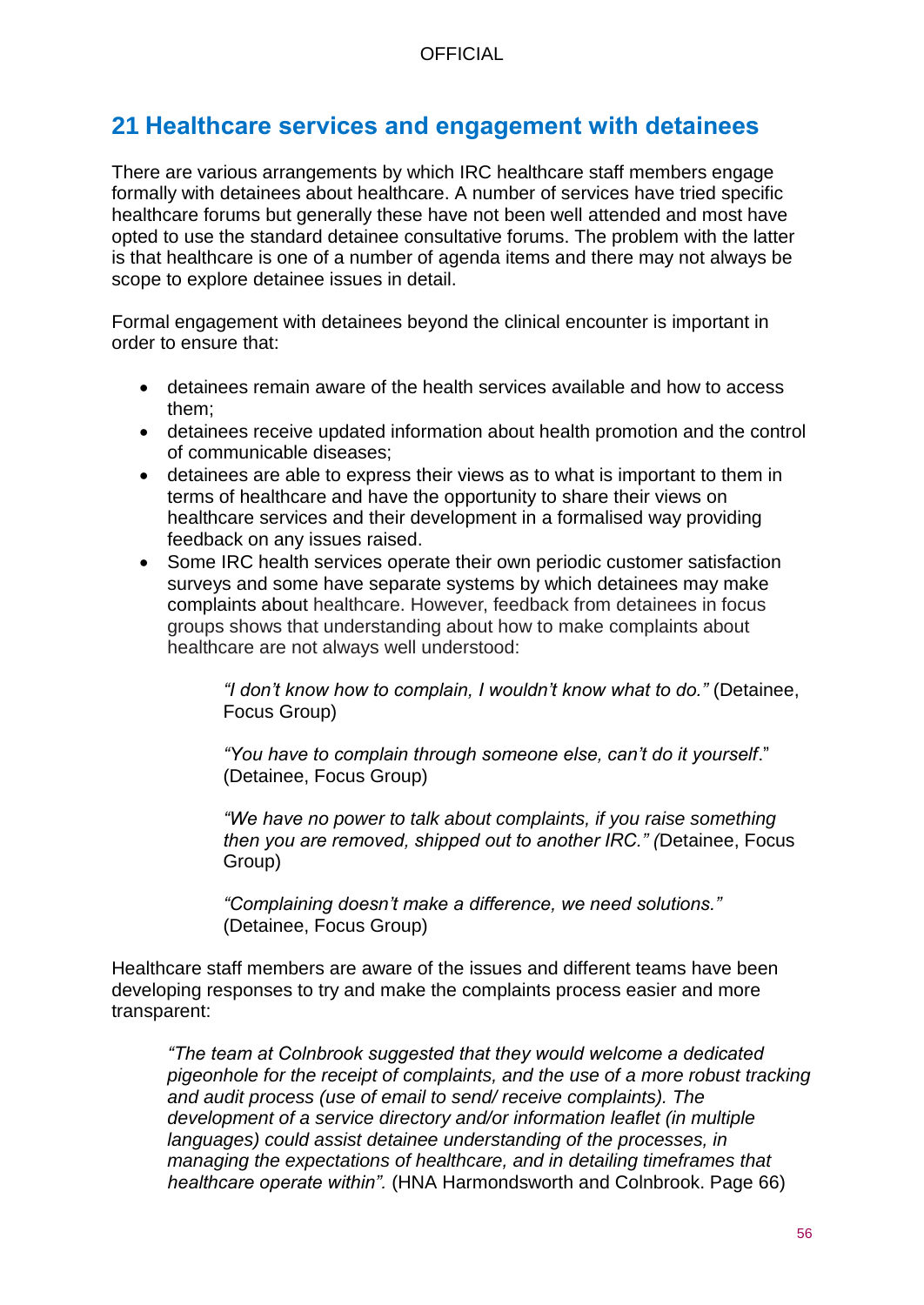As a general rule of thumb those IRCs with good detainee engagement e.g. regular dedicated healthcare forums and other means by which detainees can provide feedback produced more engagement in terms of questionnaires returned and focus group attendance for the HWBNA process.

Good service user involvement is vital and it is important that an effective way to obtain the views of detainees is found on an ongoing basis if accurate data gathering on health needs is to be obtained over time.

Therefore, other ways of obtaining detainees views needs to be found, for example, regular annual surveys, in a variety of languages, using independent or voluntary sector organisations to capture the view of detainees may be more successful.

# **22 Conclusions**

The detainee population is unique and presents particular challenges for commissioners and providers in identifying and meeting health and wellbeing needs. These challenges are particularly important in the current context as NHS England completes the transfer of responsibility for healthcare commissioning for IRCs and STHFs across England.

The picture of health needs that emerges from the individual Health and Wellbeing Needs Assessments is of a population that is highly stressed due to their particular circumstances and the fact of being in detention. These circumstances and stresses alongside known variances in health need and disease prevalence for particular ethnic and national groups means that there are a variety of health and wellbeing needs that require sensitive and appropriate responses. These include:

- the potential for communicable diseases to spread or go unchecked due to the likelihood of detainees not having received childhood immunisations;
- aggravation of long term conditions e.g. diabetes due to detainees having avoided contact with formal healthcare services prior to being detained and/or the lack of access to appropriate health services in their home country;
- high levels of stress resulting in poor mental health and associated physical problems e.g. skin disorders, lack of sleep etc.;
- risk factors associated with poor health including smoking, alcohol and drug use;
- cultural and religious barriers making early identification and treatment of sexual and blood borne viruses problematic in particular HIV/AIDS;

Although all detainees have access to primary care services while in detention including GP and Nursing assessments and clinics that are provided within the detention centres there are a number of systemic problems that provide particular challenges to the process of accurately identifying and meeting the health and wellbeing needs of detainees. These include:

• the lack of a national template for initial health screening and assessment;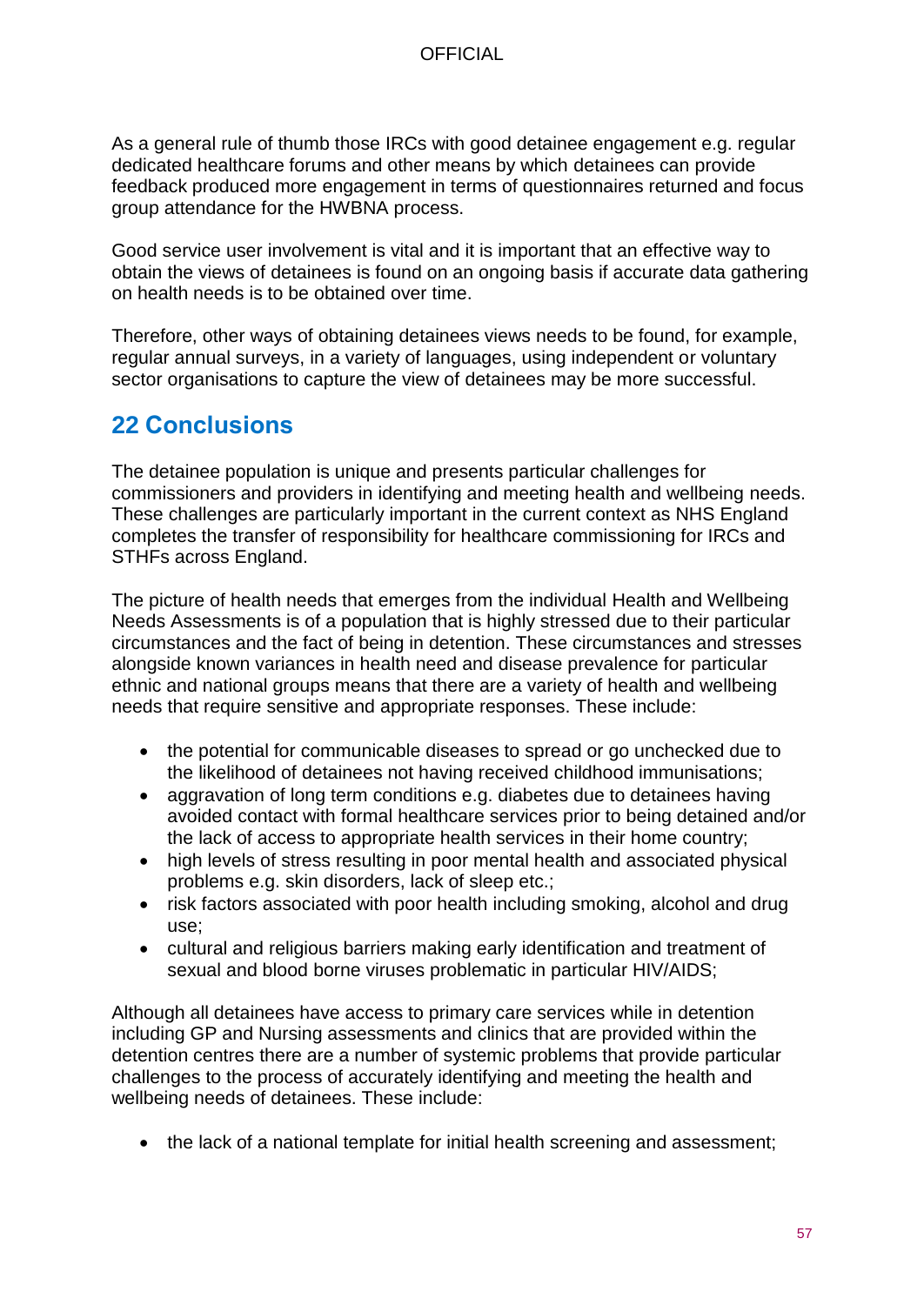- reliance on manual data systems that makes compiling health need and service activity data problematic and time consuming;
- inconsistent use of health need recoding systems e.g. not all IRCs and STHFs have a long term condition register and many do not record diagnostic classifications such as READ codes for presenting health problems;
- the range of providers and historical commissioning arrangements means that there are variances in the type of service configurations across IRCs and STHFs;
- the short length of staff for detainees and numbers transferring internally within the system inhibits continuity of care;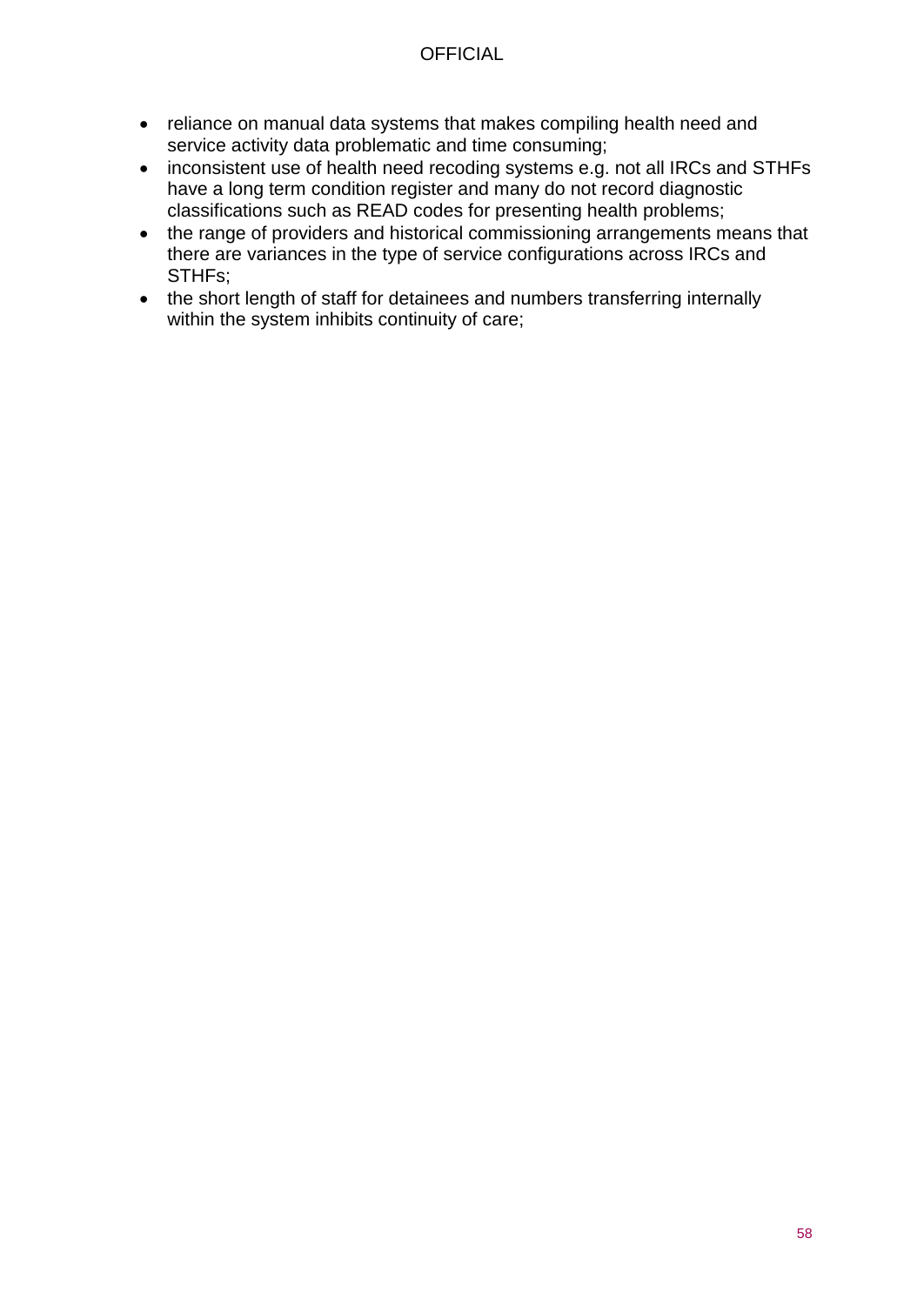# **Appendix A: Terms of Reference for the HWBNA**

#### **1. Introduction**

- 1.1.The National Institute for Health and Clinical Excellence (NICE) defines a health needs assessment (or a health and well-being needs assessment (HWBNA)) as 'a systematic method for reviewing the health issues facing a population, leading to agreed priorities and resource allocation that will improve health and reduce inequalities' (Health needs assessment: a practical guide, NICE, 2005.)
- 1.2.The HWBNA to be carried out in this IRC will provide an opportunity to make the health services better able to respond to appropriate health and well being needs of detainees; to identify any newly-emerging needs and to take account of the increasing knowledge base about effective healthcare interventions and implications for the IRC environment

#### **2. Scope of the Health and Wellbeing Needs Assessment**

- 2.1.This HWNA will consider a range of issues, including:
	- The characteristics and demographics of detainees;
	- The physical health needs of this population;
	- The mental health needs of this population;
	- The needs of detainees with learning disabilities:
	- The needs of detainees with substance misuse problems e.g. drugs, alcohol and prescription medications;
	- The needs of groups with protected characteristics as defined by the Equality Act 2010;
	- Current health referral and delivery pathways and service provision;
	- Identification of any gaps in current health service provision;
	- The working surroundings, facilities and workforce requirements for healthcare;
	- The quality of data, including gaps, and the IT systems used;
	- Clinical governance;
	- Safeguarding issues;
	- Liaison between IRC staff and healthcare staff;
	- Liaison with other agencies.
- 2.2.Community Innovations Enterprise (CIE) have been commissioned to deliver this HWBNA. CIE will provide a series of recommendations, based on analysis of the findings from the above with the aim of suggesting areas for improvements to healthcare service provision and ways of better meeting the health needs of detainees. The final report will aim to cover the following areas:
	- The purpose of the HWBNA, an outline of the methods used and the main policy drivers;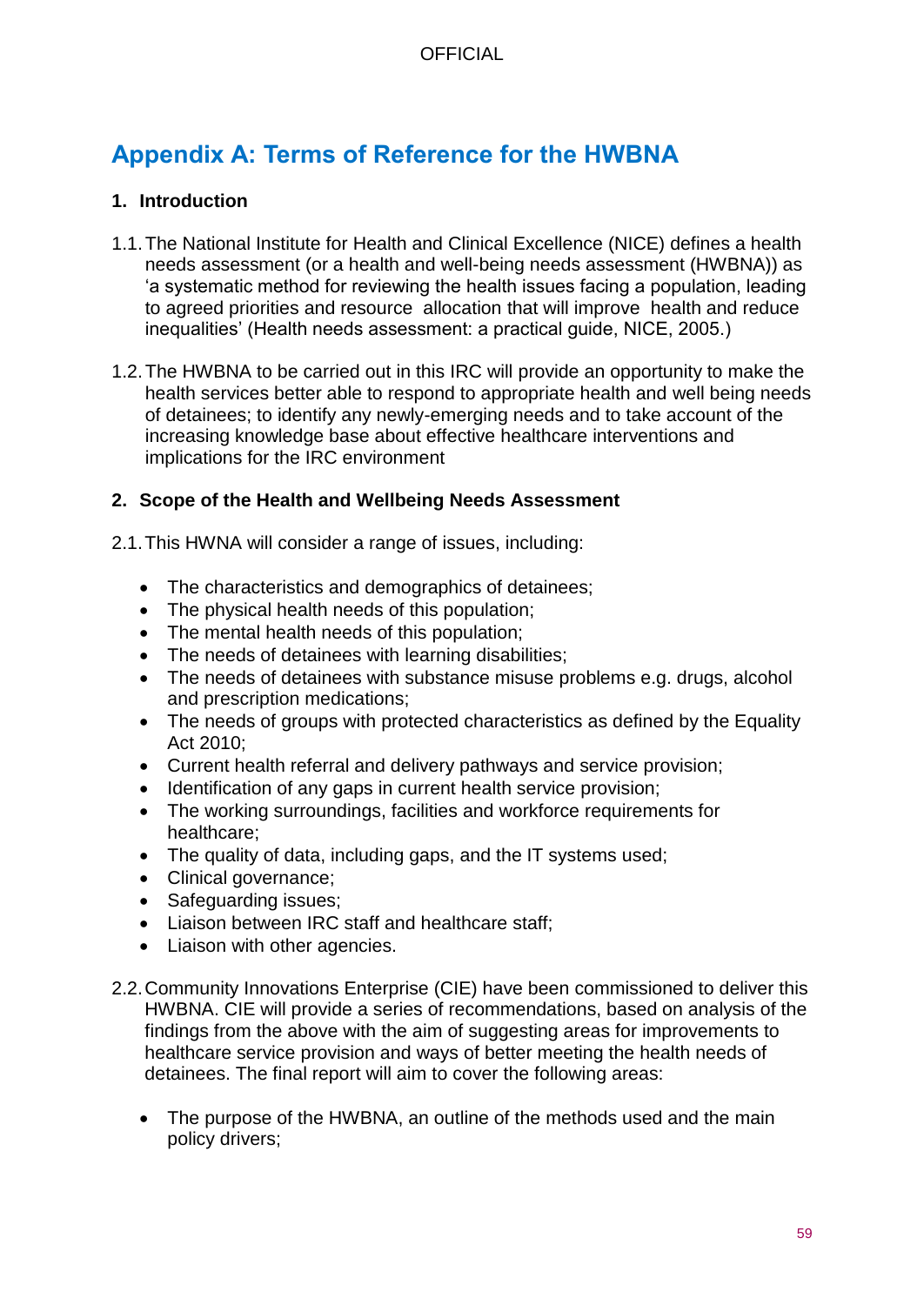- A description of the IRC, including the facilities, a description of the detainees (age, gender, ethnicity), legal status and length of detention, movement in and out of the IRC and so forth.
- Review of current healthcare service provision and gaps, including the current response to health needs, workforce issues, working surrounding/facilities, processes for promoting health such as information sharing, integrated working, safeguarding issues and implications of meeting health needs in an IRC environment e.g. continuity of care;
- The assessment of health and wellbeing needs, including physical health needs, emotional and mental health needs, substance misuse needs and health needs related to other vulnerability factors;
- Outline of the stakeholder consultation process, the detainees' consultation process and the
- analysis carried out and the final recommendations.

#### **3. Methods to be used in the Health and Well-Being Needs Assessment**

- 3.1.This work programme will be carried out using the three main methods of epidemiological, corporate and comparative health needs assessment that will be familiar within the NHS:
	- The epidemiological needs assessment this includes of a review of various medical records, a review of clinical activity and services and a literature review for evidence of effectiveness.
	- The corporate needs assessment this consists of consultations with key stakeholders, including healthcare staff and the views of detainees.
	- The comparative needs assessment this will include comparing existing services and need against current healthcare standards and targets.
- 3.2 A range of tools will be used to collect the best possible information, including
	- National and local intelligence gathering, including:
		- o Review and analysis of national and local policy statements, national and local research studies, inspection reports and any previous needs assessments conducted within the IRC.
		- o Review and analysis of variables such as age, gender, ethnicity, reason for referral to healthcare services, the nature and duration of interventions provided, and outcomes/results.
	- Stakeholder Consultations will be carried out using individual interviews and/ or group discussions. The particular methods chosen will be those that are most appropriate for consulting with the different people that need to be involved in this HWBNA, including healthcare staff, NHS commissioners, etc. The staff interviews will include people from different strands of the service and at different levels of seniority, as appropriate.
	- Focus group/questionnaires with detainees The views of detainees are considered important for completion of the HWBNA. Only CIE staff with the appropriate security clearance will have access to detainees. IRC Healthcare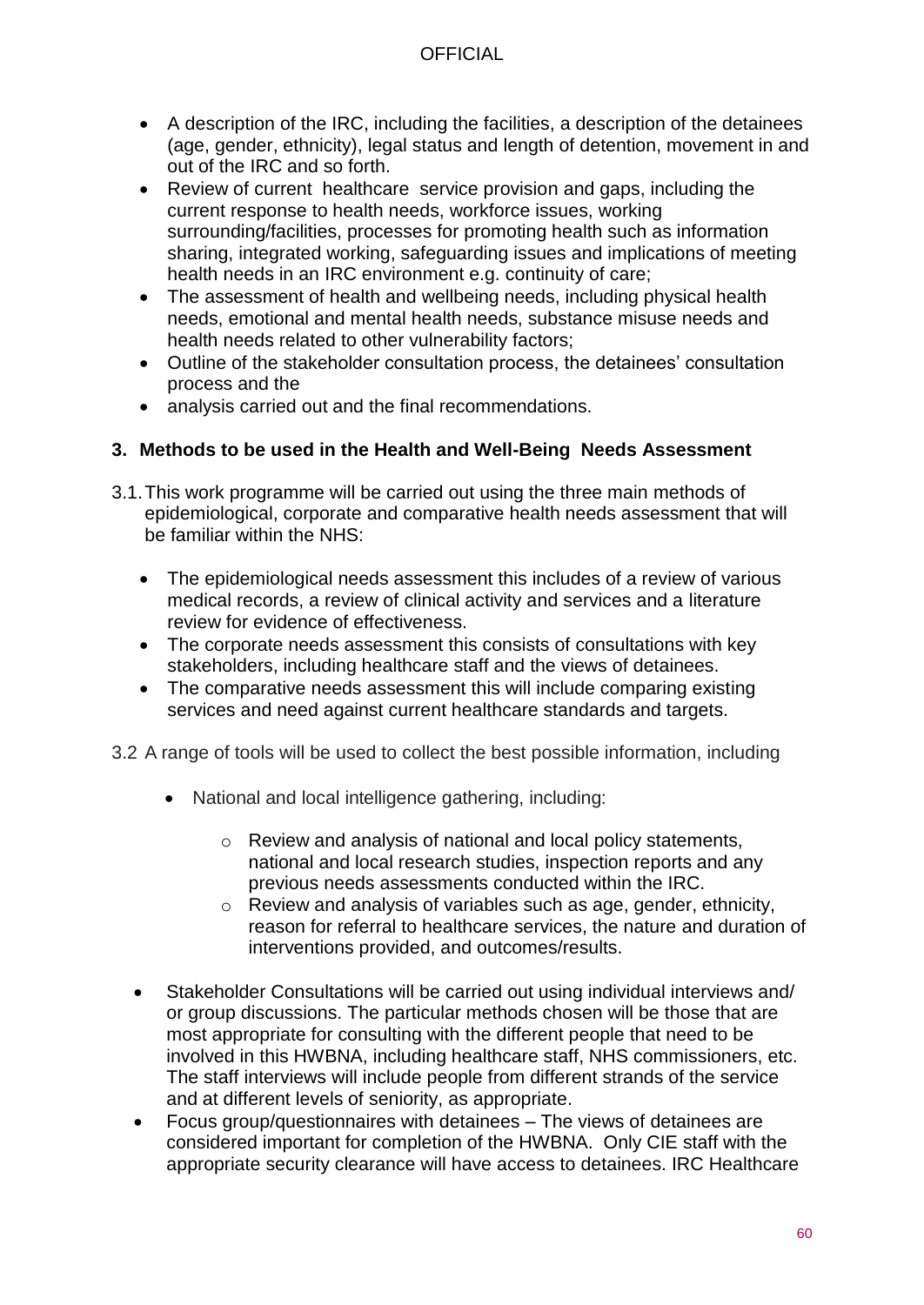staff can be present at these interviews/focus groups. Use of a self completion questionnaire will also be considered where appropriate.

- Service Mapping This will be used to map the referral and delivery pathways, the custodial environment and current service provision for the various populations.
- Case studies These may be used, if appropriate, to help describe and comment on the experiences of different groups of detainees to bring to life the impact of their needs and circumstances.

### **4. Timescales**

- 4.1.The proposed timescale outlined below is based on the availability of data sources and access to staff/stakeholders to carry out interviews and access to detainees via focus groups or questionnaires. With this caveat, we propose the following timeframe for the completion of this HWNA.
	- Phase 1 2 months: Setting up staff/stakeholder interviews and detainee focus groups, and beginning data collection.
	- Phase 2 2 months: Carrying out staff/stakeholder interviews and detainee focus groups.

Further data collection.

- Phase 3 1 month: Completing data collection, final staff/stakeholder interviews and carrying out analysis. Commence production of report.
- Phase  $4 1$  month: Production of final report completed.

# **5. Delivery of the IRC HWBNA Work Programme**

5.1.The work programme will be led by Dr Jon Bashford from CIE who will be assisted by appropriate staff from CIE with clinical backgrounds and experience of HWNAs, and in carrying out stakeholder interviews and detainee focus groups. All CIE staff have undergone an appropriate DBS check. Dr Bashford and Sherife Hasan will have the additional Home Office security clearance required for access to IRC detainees prior to any contact with detainees.

# **Appendix B: Healthcare staff interview schedule**

#### **Background Information**

Community Innovations Enterprise has been commissioned by the Home Office and NHS Commissioners to conduct a Health and Wellbeing Needs Assessment (HWBNA). This HWBNA is being carried out so that commissioners can make plans for healthcare and other services, based on a sound understanding of current service provision and people's needs.

#### **Definitions of Health and Wellbeing**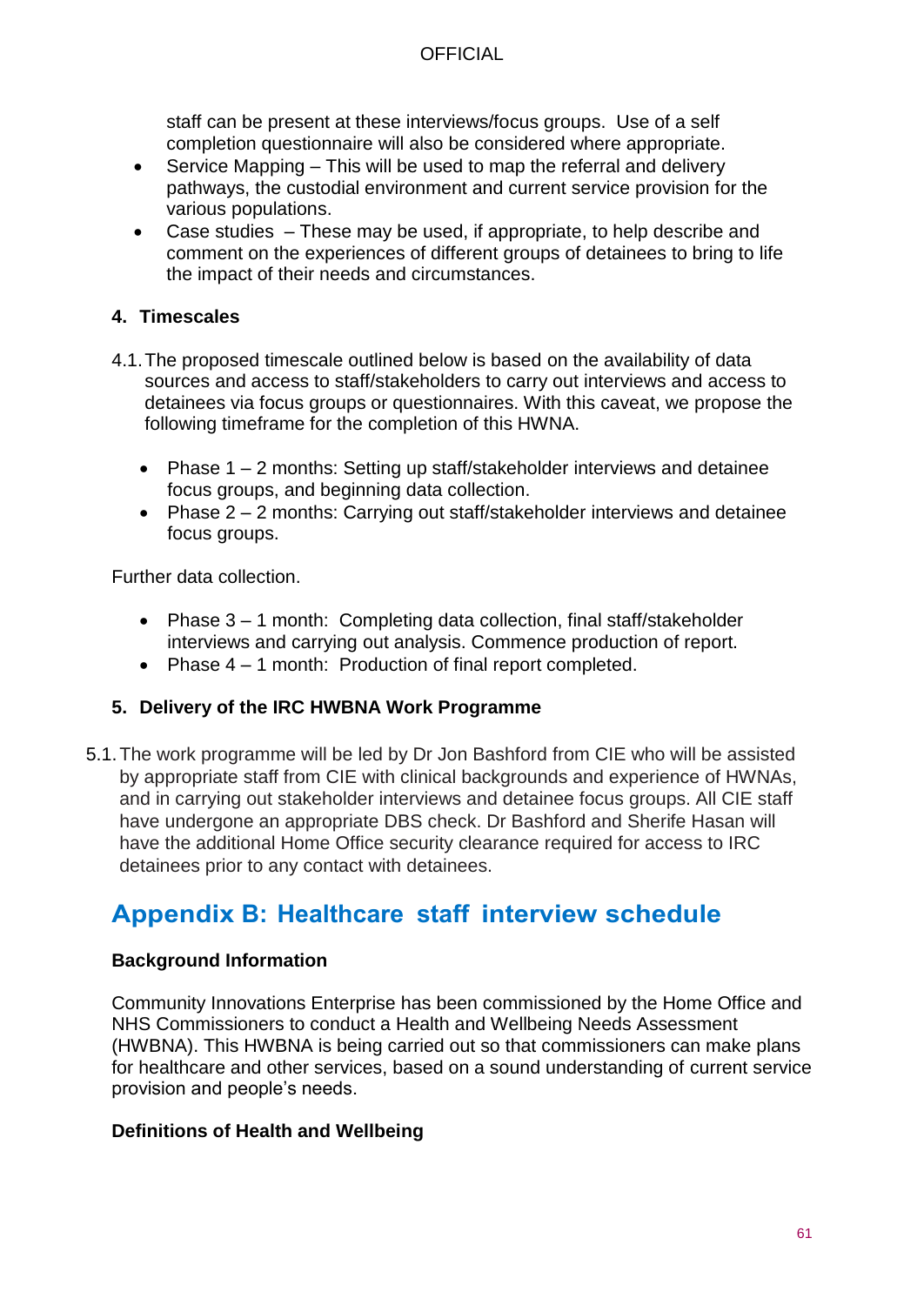In this context, health refers to both physical and mental health, and to the impact of substance misuse.

### **Confidentiality**

The information you share with us will be anonymous and confidential, and will be used to develop an action plan to improve services

#### **QUESTIONS**

- 1. Background Information
- 1.1 Name:<br>1.2 Job title
- Job title/Length of time in post:
- 1.3 Please give us an outline of your current role and position.
- 2. Overview of General Service Delivery
- 2.1 Are healthcare services available 24 hours a day, seven days a week and 365 days of the year? If not, what are the hours of cover across the week?
- 2.2 Do people with disabilities and/or learning difficulties have specific help to enable them to gain full access to healthcare services?
- 2.3 How effectively do the healthcare services respond to people where English is not the first language?
- 2.4 Are healthcare services delivered in conjunction with other agencies including UKBA, NOMS, community services, other healthcare providers, the Health Protection Agency (for communicable disease control issues), and education services?
- 2.5 Are there emergency plans e.g. flu pandemic plan, outbreak plans, and provision for infection prevention and control programmes?
- 3. Referrals and Assessments
- 3.1 Generally, how healthy do you think the people you assess are in terms of their: Physical Health; Emotional Health?
- 3.2 What tool do you use for carrying out screening for health needs?
- 3.3 Are assessments and screening tools used to identify people at risk of:
	- Mental health problems
	- Infectious and/or including blood-borne viruses such as Hepatitis B and C
	- Long term conditions e.g. asthma, diabetes, epilepsy
	- Sexual transmitted infections including HIV and Chlamydia
	- Substance misuse (drug and alcohol) problems
- 3.4 Do you believe the assessment process is effective for screening for these health needs?
- 3.5 Do staff undertaking assessments have appropriate training in relevant areas such as mental health and substance misuse (drugs and alcohol)?
- 3.6 Are communication difficulties and language needs, learning disabilities or learning difficulties identified at this stage?
- 3.7 Are people given information on the healthcare services and on how to access these services at this stage? Is the information available in different languages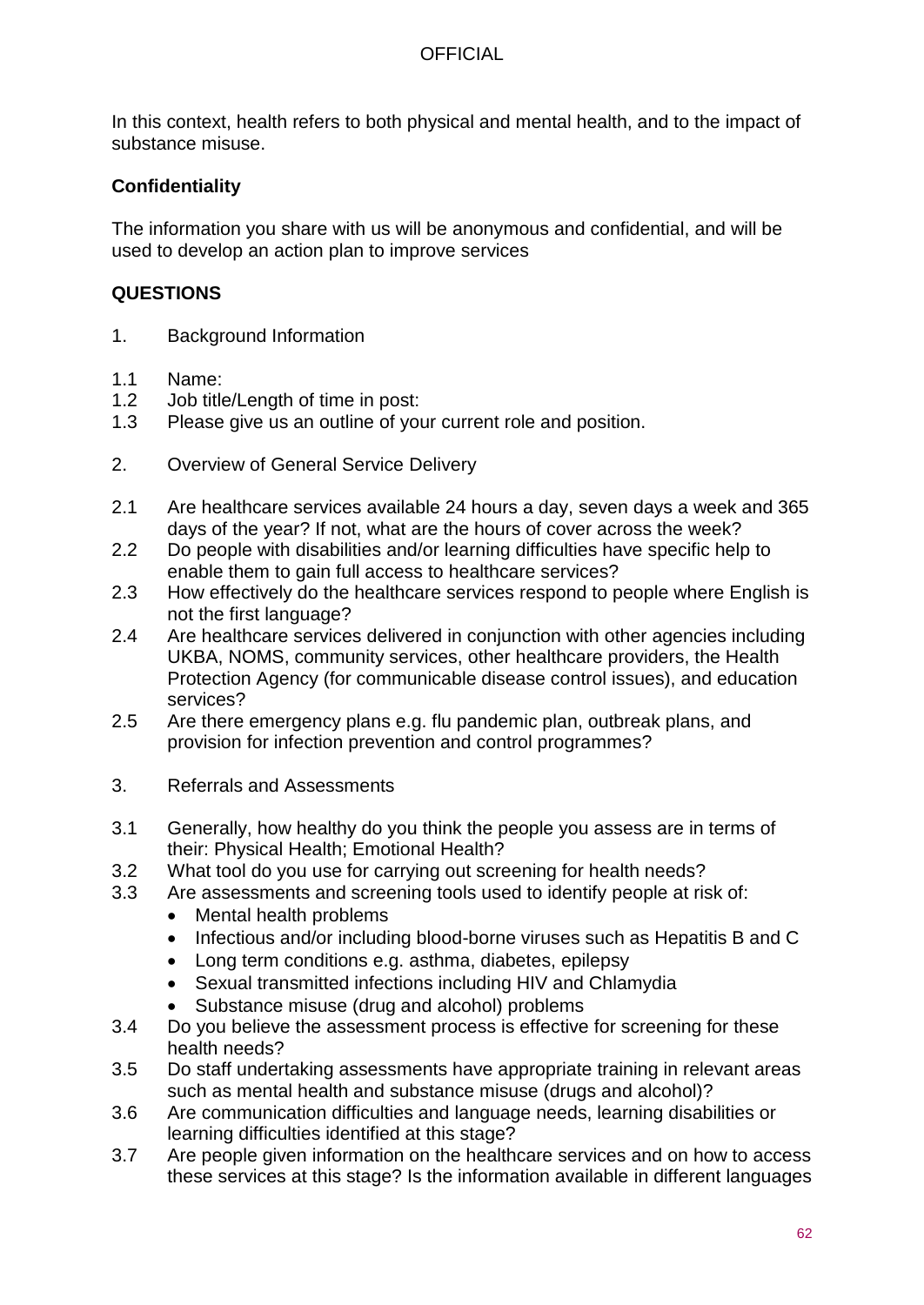and formats suitable for the population, which takes into account the low literacy levels?

3.8 Is planning for discharge at the time of assessment to ensure continuity of care carried out?

# **HEALTHCARE SERVICES**

4. Healthcare Services Primary Care

#### **Immunisations and vaccinations**

- 4.1 Is there an immunisation policy?
- 4.2 Are people routinely asked whether they are up to date with childhood immunisations?
- 4.3 Are people routinely asked about their Hepatitis B infection status?
- 4.4 Is there a designated nurse lead for immunisations?
- 4.5 Which immunisations are currently provided e.g. Hepatitis B, measles, mumps rubella (MMR).
- 4.6 4. How it this information recorded (e.g. SystmOne or manually?)
- 4.7 Do staff record whether first or second vaccines have been provided?

#### **Oral health**

- 4.8 Is there is dental clinic, and if so, what hours is it open and are there waiting times?
- 4.9 Are all people offered a dental assessment after entry to the Centre?
- 4.10 Do people have access to an oral health educator or a professional who delivers oral health education as part of wider health education sessions?

#### **Sight, and hearing**

4.11 Is data on the prevalence of visual and auditory impairment recorded?

#### **Speech and Language Communication Therapy**

4.12 Is there a process is in place to provide appropriate speech and language communication therapy?

#### **Weight, diet and exercise**

- 4.13 Is the weight of people recorded to monitor both risks of obesity and those who are underweight as a result of neglect?
- 4.14 What links are there between healthcare professional and catering staff?
- 4.15 Does the current health promotion activity cover healthy eating?

#### **Long-term health conditions**

- 4.16 Are long-term medical conditions recorded and can data be provided specifically on:
	- asthma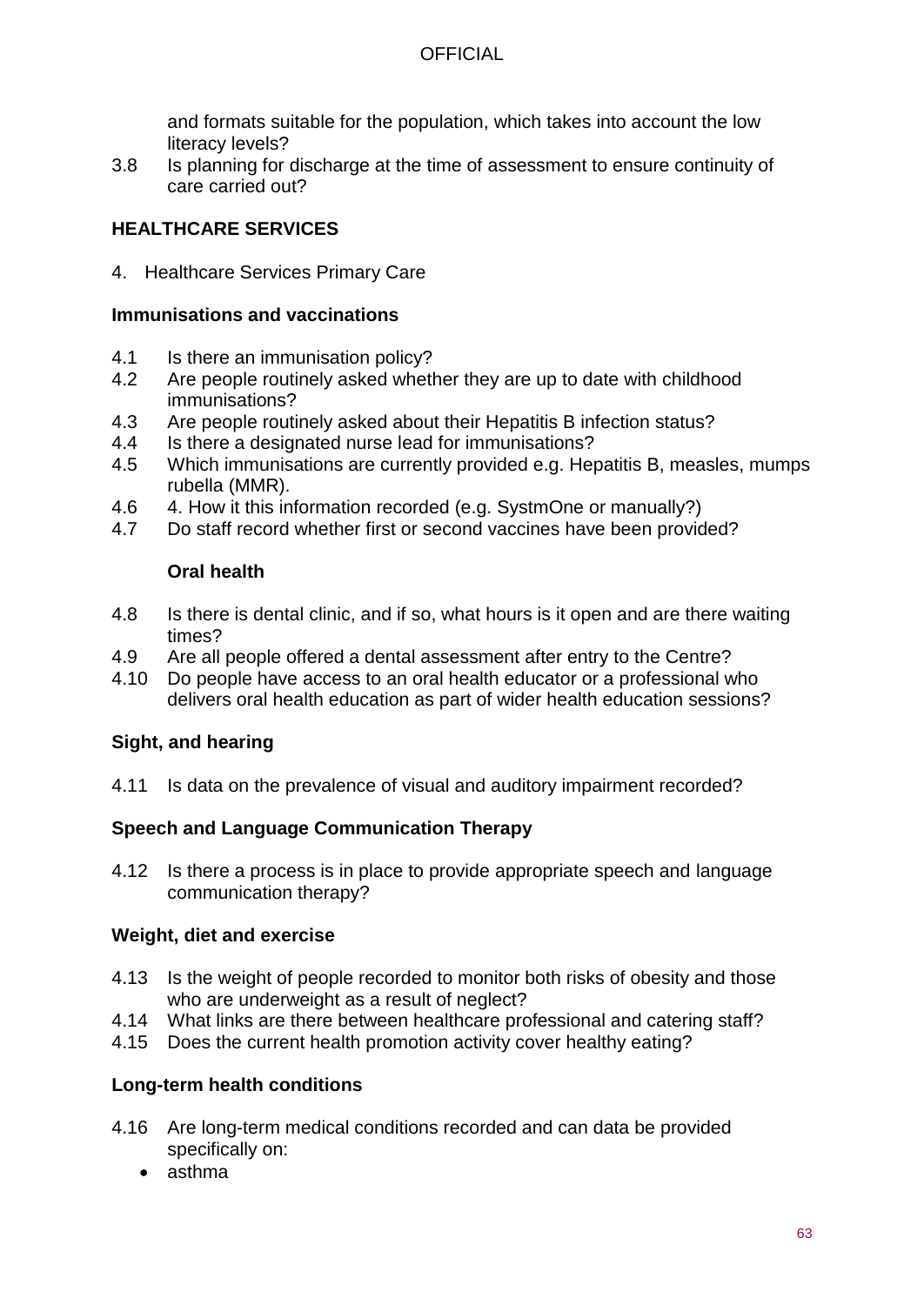- diabetes
- $\bullet$  epilepsy
- cardiovascular system (sickle cell disease, heart problem)
- allergies (hay fever, food)
- gastrointestinal system (inflammatory bowel disease (IBD) Crohn's disease or colitis)
- endocrine system (thyroid dysfunction, general development other than diabetes)
- nervous system (orientation, memory, headaches, unsteady gait or fits or faint)
- musculoskeletal system (posture/gait, trauma, breaks and fractures).

### **Physical disability**

- 4.17 Are the number of people with a physical disability recorded and the type of disability?
- 4.18 What specific adaptations have been made for people with a physical disability – e.g. are there any adapted rooms for wheelchair users?

### **Other issues**

4.19 What is the process for recording the number of people who have experience an accident or injury during the last 12 months? Can you provide information on the range of injuries sustained?

#### **5. Healthcare Services Sexual Health**

- 5.1 Is there a range of sexual health services are available, including:
	- Healthcare advice on sexual health.
	- Sexual health screening and risk assessment.
	- Contraceptive information and services.
	- Chlamydia screening on an opt-out basis.
	- HIV testing and counselling.
	- Access to a GUM and HIV specialist.
- 5.2 Is there blood borne viruses (BVV) provision, including:
	- BBV immunisation programmes and clinics, appropriate to age range of the young people.
	- Hepatitis B immunisation and access to specialist treatment and Hepatitis C testing and access to specialist treatment, as appropriate.

#### **6. Healthcare Services Out of Hours GP**

- 6.1 Is there access to good quality of out-of-hours care?
- 6.2 Is an out of hours GP service is available?

#### **7. Healthcare Services Nurse Led Services**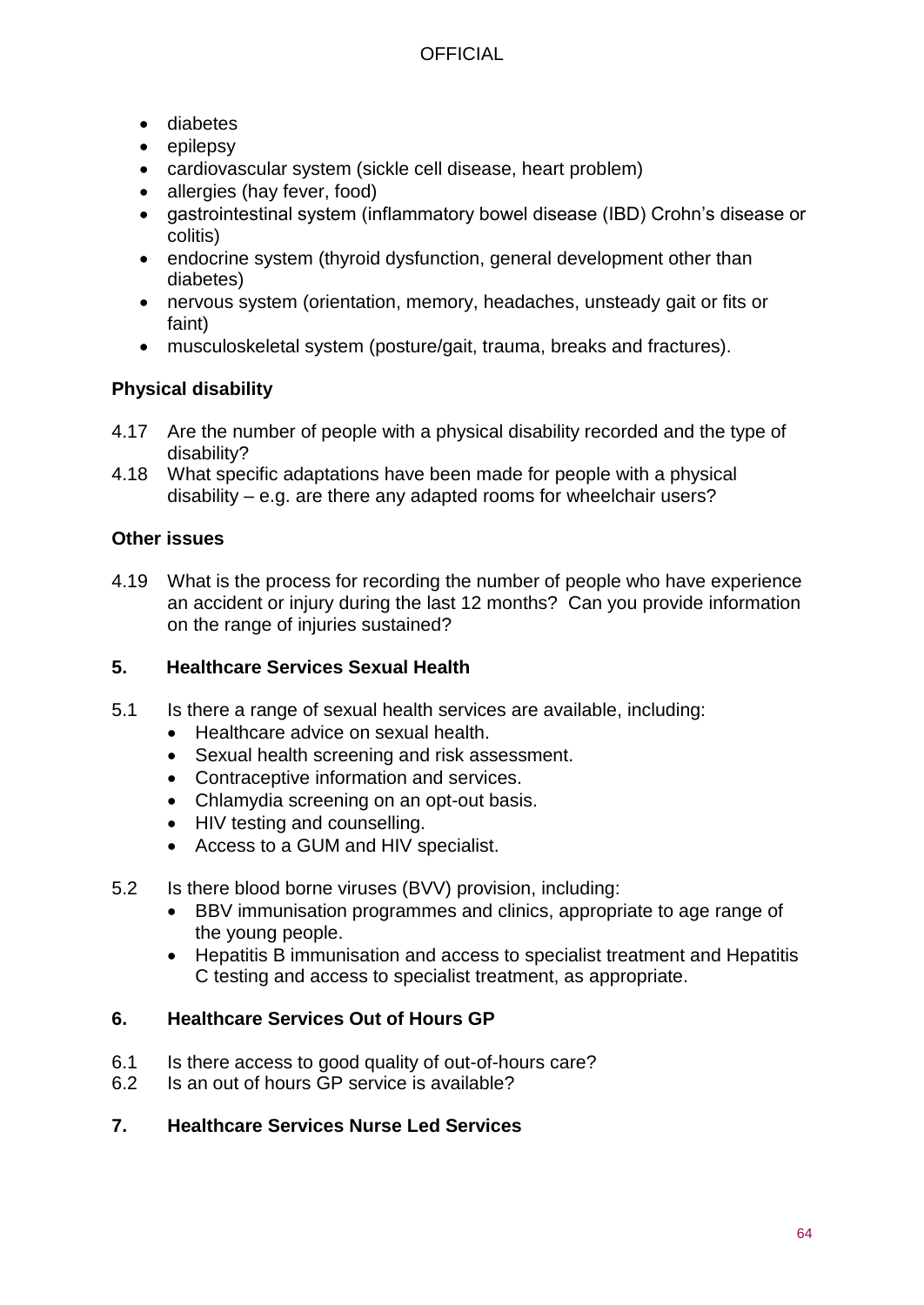- 7.1 Are there nurse led services that provide healthcare services in a range of areas, including:
	- Health assessments reception screening, identification and ongoing care planning.
	- Health monitoring e.g. blood pressure, blood sugar, weight, peak flows, maintenance of disease registers, specimen collection, wound care, care planning, health advocacy and coordination of care.
	- Screening, testing, vaccination, treatment and referral in accordance with NHS Blood Borne Virus policy.
	- An immunisation programme including MMR, Hepatitis B and influenza, as well as any other vaccination in response to an outbreak situation (such as meningitis vaccination).
	- Health protection/infection control infection control programmes, sterilisation of equipment, infections outbreak management plans, education of staff and prisoners, counselling and appropriate isolation and referral of infected or potentially infected young people.

7.2 Are there nurse led clinics are available, for example for:

Long term conditions e.g. diabetes, asthma, epilepsy or sexual health services

- Minor injuries clinic, including wound dressing, suturing, etc.
	- Phlebotomy clinic
	- Stop smoking clinic

#### 8. **Health Education and Health Promotion, including Smoking**

- 8.1 Do people have access to health education, prevention and other health promotion interventions to meet their assessed needs, including mental health promotion and wellbeing; smoking; healthy eating and nutrition; healthy lifestyles, including sex and relationship education, and active living; and, drugs, alcohol and other substance misuse interventions and support.
- 8.2 What is the level of need for stop smoking services?
- 8.3 Are there services in place to ensure that people who smoke are encouraged and supported to quit?

#### **9. Family/Carer Involvement**

9.1 Is there active engagement with the families/carers?

#### **10. Access to a range of reintegration, resettlement and recovery support services**

10.1 If someone is being released into the community how do healthcare services at the IRC liaise with local health services and ensure appropriate care pathways are maintained?

#### **11. Healthcare Services Mental Health**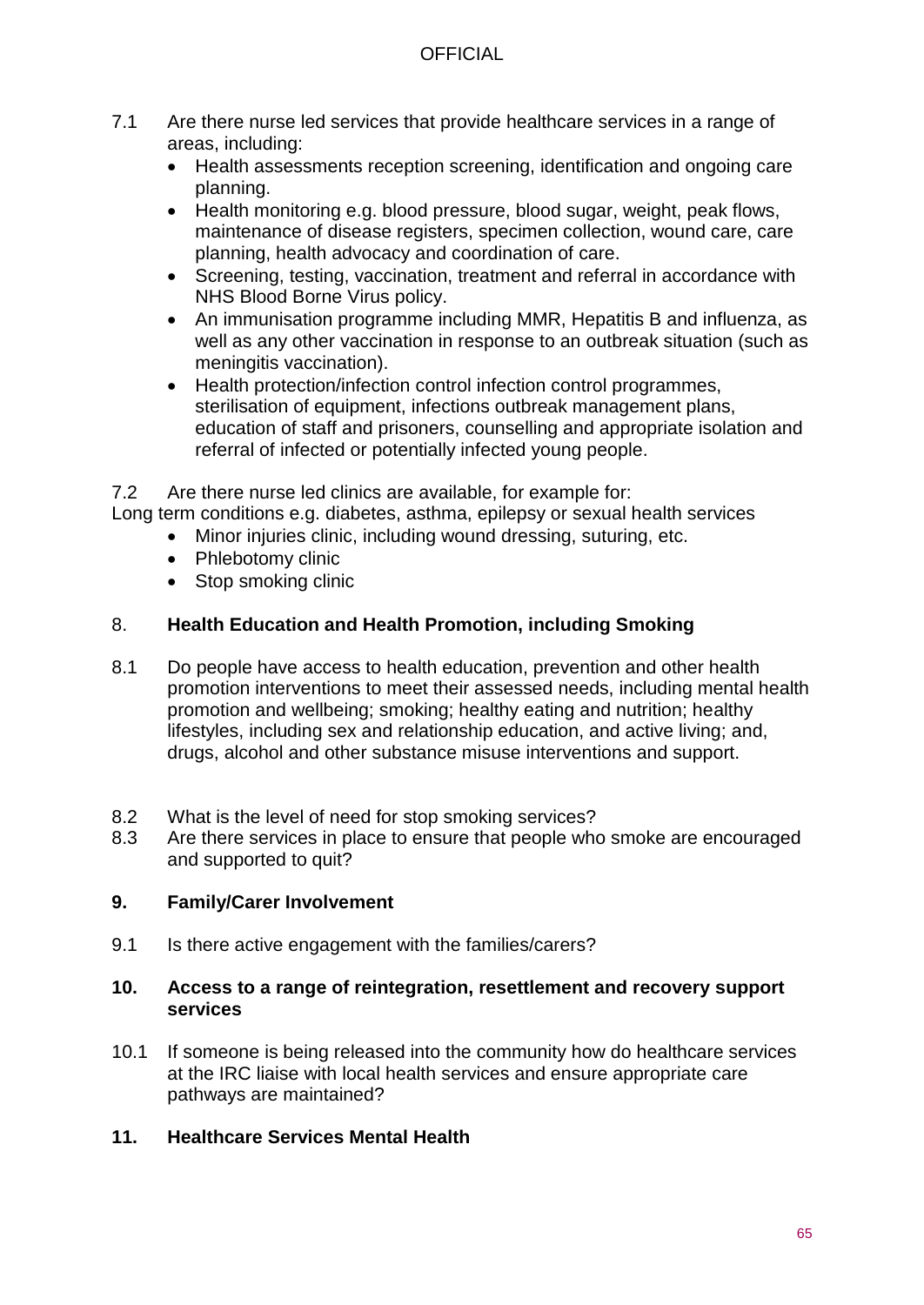- 11.2 Is medication and other treatment provided in accordance with a documented care plan and ongoing monitoring of symptoms and regular reviews of progress?
- 11.3 Are crisis intervention and resolution policy and procedures in place, including the transfer out to a secondary mental health inpatient facility?
- 11.4 Is access to psychological interventions (such as Clinical Psychology, Occupational Therapy) available?
- 11.5 How are ACDT (Assessment, Care in Detention, Team working) procedures managed? Is there close liaison with the safer detention/suicide prevention team around the identification, monitoring and management of people at risk of self harm/suicide?

# **12. Healthcare Services Substance Misuse (Drugs and Alcohol)**

- 12.1 Are there a range of clinical and non-clinical substance misuse (drug and alcohol) services are available?
- 12.2 Do substance misuse (drug and alcohol) interventions target the main drug(s) of choice, including cannabis and alcohol?
- 12.3 Are there services for people with dual diagnosis i.e. with a mental health and a substance misuse problem?
- 12.4 Are people provided with advice and up-to-date information on a range of substance misuse related issues, including:
	- Information about different drugs and alcohol, and their effects.
	- Advice about stopping drug and alcohol misuse.
	- Information on how to reduce the potential harm from drug misuse (e.g. safer injecting and reducing overdose risks).
	- How and where to access help for substance misuse problems on release.
- 12.5 Does treatment include:
	- **Effective psychosocial interventions**
	- Stabilisation on substitute opioids (followed by detoxification or maintenance prescribing).
	- Prescribing for withdrawal from opioids.
	- Stabilisation and withdrawal from sedatives, e.g. benzodiazepines.
	- Prescribing for assisted withdrawal from alcohol.
	- Treatment for stimulant users, which may include symptomatic prescribing.
	- Interventions for alcohol users with pathways from access to discharge, to assist them to remain healthy and be alcohol free.

# **RISKS AND VULNERABILITIES**

13a) Allegations of torture (AOT)

- Is there a specific healthcare policy on handling AOTs? How is this managed? Are there any particular issues that arise from this?
- How common is it for detainees to make allegations of torture? Is there a discreet recording system for these and can outcomes be identified over time?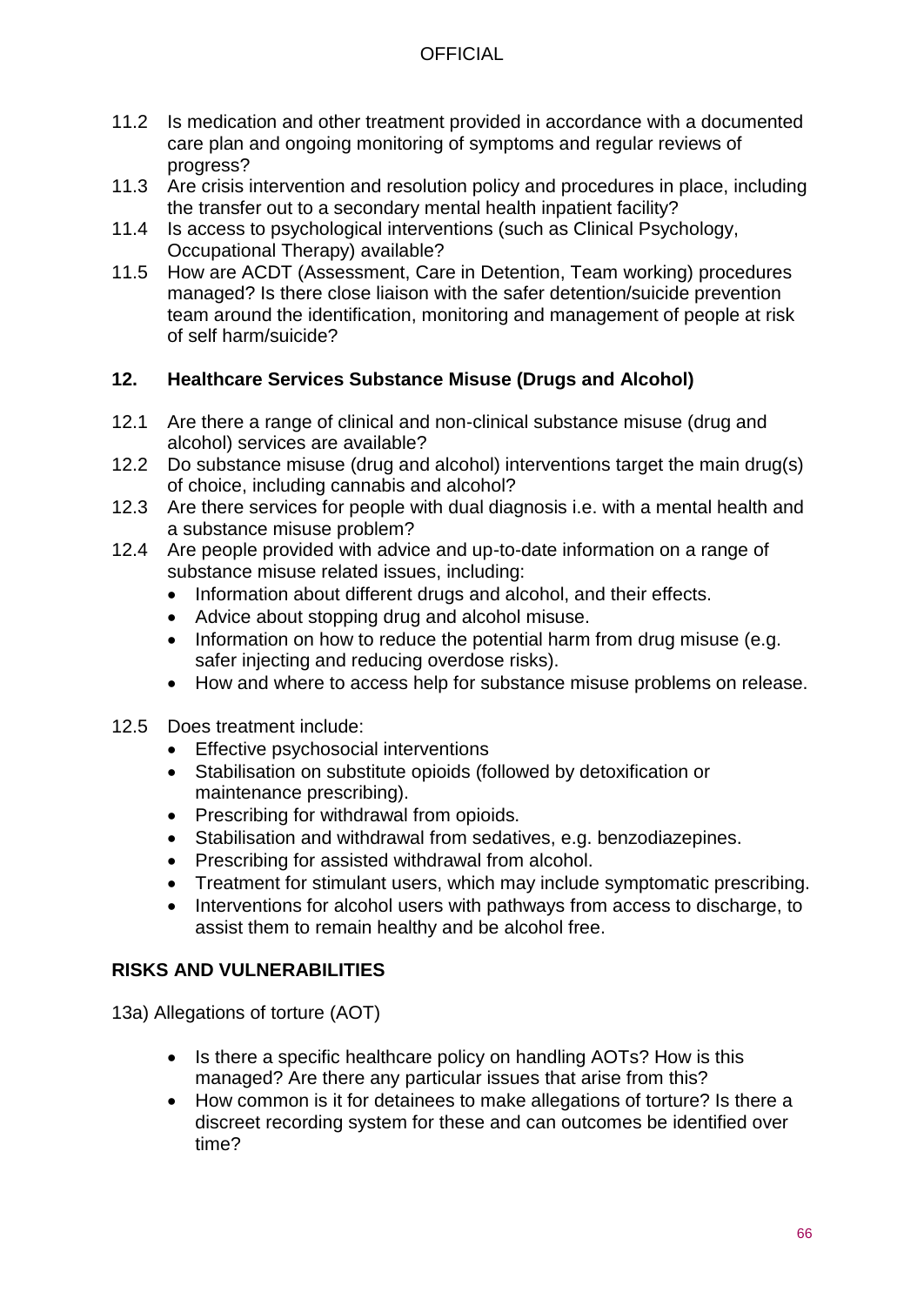Are staff trained in dealing with AOTs? How? Is this reviewed and/or updated regularly?

#### **13. Risk and Vulnerabilities – Self harm and Suicide Prevention**

13.1 If there is an incident of self harm, is this appropriately recorded and a team review carried out?

#### **14. Risk and Vulnerabilities – Incidents and Serious Events**

- Are policies and procedures in place for the management of all serious and significant incidents?
- Is there a policy that details the procedures that should be followed in the event of a death?
- Are all incidents are reported, recorded and managed in line with NHS guidance?

### **15. Risk and Vulnerabilities – Learning Disabilities**

- 15.1 Do staff have the knowledge, skills, attitudes and abilities to work with people with learning disabilities?
- 15.2 If needs around learning disabilities are identified, do staff draw up care plans appropriate to the individual's needs, for their time within the establishment and upon their release into the community?
- 15.3 Has the healthcare service made:
	- Reasonable adjustments including physical barriers to accessing health services?
	- Whatever alterations are necessary to policies, procedures, staff training and service delivery?

# **16. Risk and Vulnerabilities – Complaints**

- 16.1 Are all healthcare complaints dealt with in line with NHS complaints procedures – i.e. complaints are dealt with at the right level and responses are taken seriously and answered as soon as possible?
- 16.2 Has information be made available to service users and carers as to how to access NHS complaints procedures?
- 16.3 Is there a system in place to monitor and quality assure the complaints system, which will include the ability to identify common issues; themes and concerns and address these accordingly; timelines for responses; the actual response; and, the overall quality of the resolution?

# **17. Risk and Vulnerabilities – Equalities**

The healthcare service must take positive action to combat discrimination, therefore:

- 17.1 Is there a suitable equalities policy for the service and have staff been made aware of the necessary procedures and requirements?
- 17.2 Is there a plan for implementing the policy, detailing what actions are to be taken?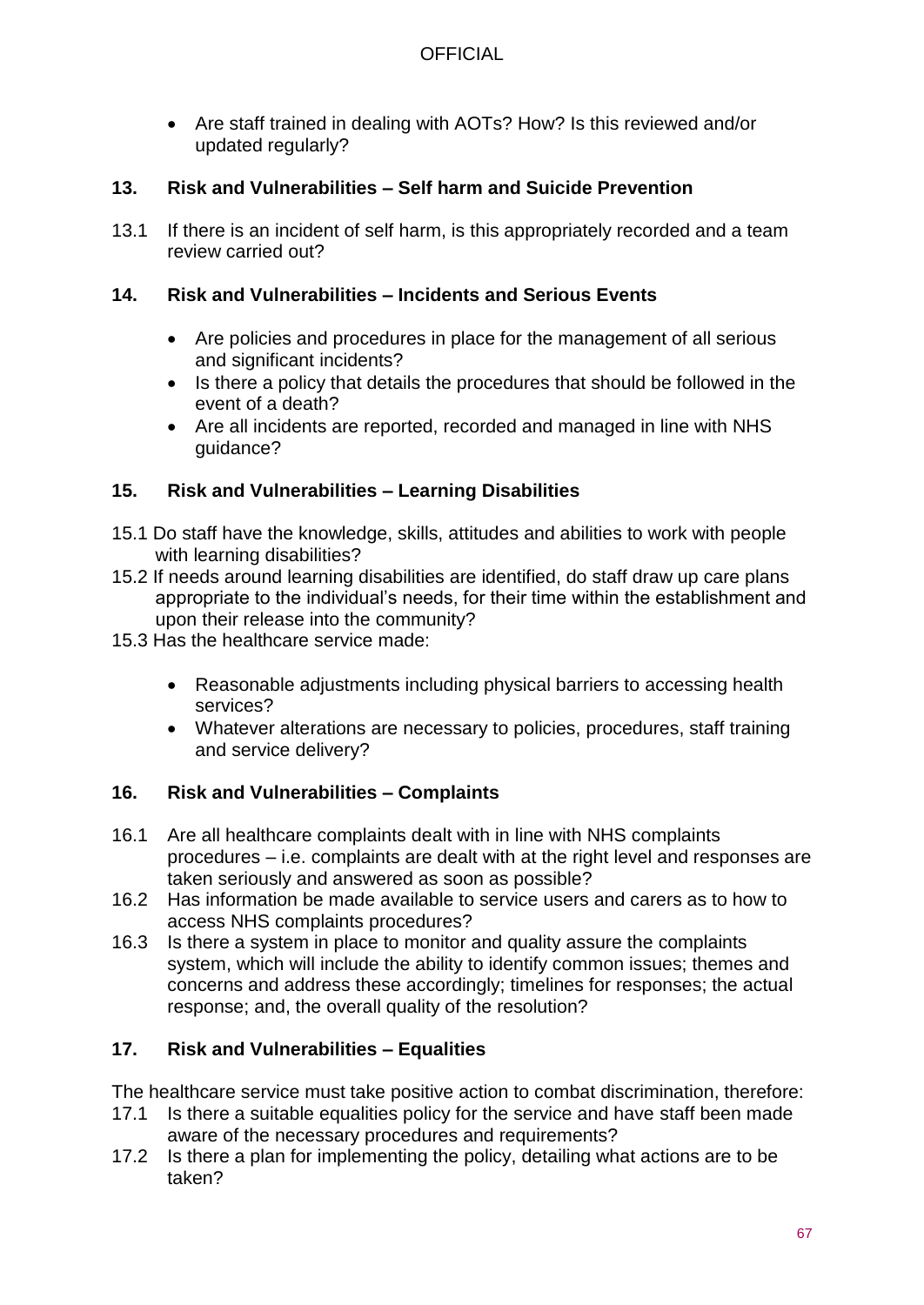- 17.3 Have staff received equalities training?
- 17.4 Are victimisation, discrimination and harassment disciplinary offences?
- 17.5 Are staff supported if they are discriminated against by a service user or another member of staff?
- 17.6 Is there a system for monitoring and reviewing the policy?

#### **QUALITY AND GOVERNANCE**

Is there a clinical governance framework to ensure patient safety and clinical effectiveness?

#### **18. Quality and Governance Medicines Management**

Can the healthcare service demonstrate compliance and provide evidence of the following:

- 18.1 Clinical Governance
	- Reports against complaints, and concerns and incidents.
	- Clinical audits in relation to the service provided and details of the completed audit findings and associated action plan.
	- Compliance with the Mental Health Act and the Mental Health Capacity Act and any subsequent guidance.
	- All treatment is underpinned by research evidence and complies with NICE guidelines and other best practice requirements.
	- Written policies, protocols and guidance to support the delivery of all clinical services.
	- Regular audit infection control and complies with the national specification for clean NHS premises and the relevant requirements of the Health Act 2006 code of practice for the prevention and control of healthcare associated infections.

#### 18.2 Medicines Governance

- Are medicines management activities provided in accordance with Department of Health guidelines and comply with the Care Quality Commission Outcome 9 Management of medicines?
- Are medicines managed in a safe, legal and cost-effective manner and are there formal medicines management governance arrangements, including the production, review and implementation of policies and Standard Operating procedures to meet the needs of the service, including:
	- o Medicines Management within the STC o The safe use and disposal of medicines o The use of any unlicensed medicines
	- o Dealing with the pharmaceutical industry
	- o Pharmaceutical services including clinical pharmacy services
	- o Management of controlled drugs
	- o Medicines waste
	- o Arrangements for discharge medication and on-going pharmaceutical care post
	- o discharge
	- o Monitoring and audit of drugs
- Is prescribing in line with the NHS Local Formulary and NICE quidelines?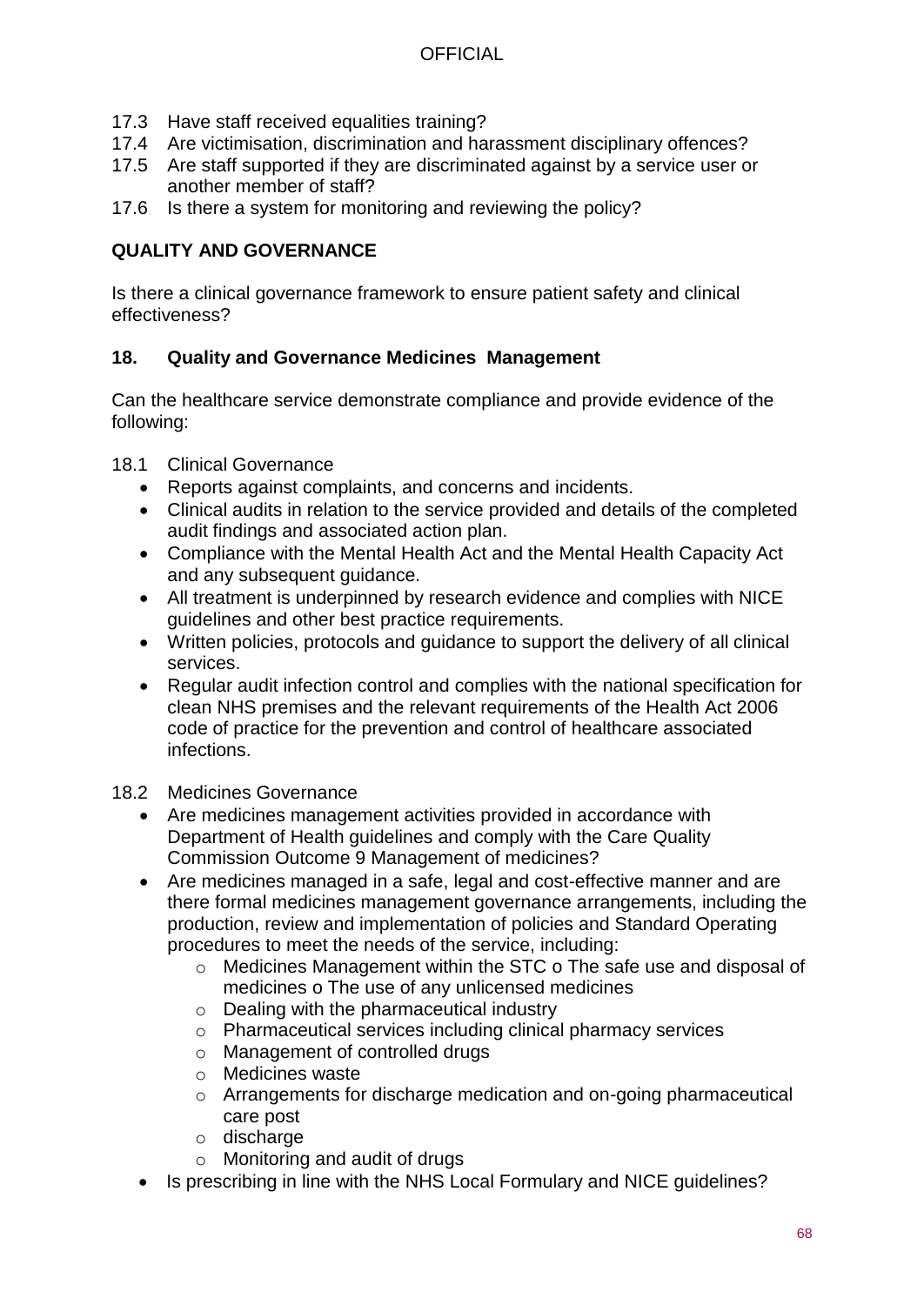- Are risk assessments conducted and audits undertaken for medicines management (prescribing and supply processes) to demonstrate compliance with current national and local standards and/or take action to ensure noncompliance is addressed?
- Are all staff engaged in the use of medicines educated/trained to meet the required competencies to fulfil their responsibilities and is this is recorded?
- Are all medicines incidents, complaints or concerns are investigated, reported to the commissioner and action taken to address these?
- Are systems in place in accordance with current medicines legislation, guidance and agreed policies and procedures?
- Are detailed and accurate records of medicines administration and dispensing of medications maintained?
- Are links established with other healthcare providers to ensure pharmaceutical needs of the people are met on discharge?
- 18.3 Prescribing, administration and supply
	- Is there evidence of:
		- o Compliance with relevant guidance e.g. Department of Health Clinical Guidelines<sup>23</sup>.
		- o Adherence to prescribing formularies and any locally agreed care pathways or protocols.
		- o Compliance with any guidance issued by the NHS to secure best value for money from prescribing resources.
		- o Issue/administer medicines and treatment only against a prescription from a medical or independent non-medical prescriber or by appropriate health professionals.
- 18.4 Controlled drugs
	- It is essential that an individual person obtains their correct medicine safely and within the various current legal constraints <sup>24</sup>. Therefore, does the healthcare service provide for a standard of provision<sup>25</sup>, which encompasses the changes in the Controlled Drugs regulations and Medicines Act requirement and Department of Health policy, the guidance for the safe and secure management of controlled drugs <sup>26</sup> and the regulations under the Misuse of Drugs Regulations 2001<sup>27</sup>?
	- Is there a Controlled Drug Register (CDR) and a secure location where Controlled Drugs are stored and administered?
	- Are all drugs liable to misuse administered under supervised conditions by at least one registered healthcare professional with a competent person to witness the administration?

 $\overline{a}$  $^{23}$  Drug Misuse and Dependence: UK Guidelines on Clinical Management (2007) Department of  $Health$ <sub>24</sub>,

<sup>24</sup> <http://www.rpsgb.org/pdfs/MEP32s1-2a.pdf>

<sup>&</sup>lt;sup>25</sup> <http://www.rpsgb.org.uk/pdfs/safsechandmeds.pdf><br><sup>26</sup>

[http://www.dh.gov.uk/en/Healthcare/Medicinespharmacyandindustry/Prescriptions/ControlledDrugs/in](http://www.dh.gov.uk/en/Healthcare/Medicinespharmacyandindustry/Prescriptions/ControlledDrugs/index.htm)  $\frac{dex.htm}{27}$  $\frac{dex.htm}{27}$  $\frac{dex.htm}{27}$ 

<sup>27</sup> <http://www.opsi.gov.uk/si/si2001/20013998.htm>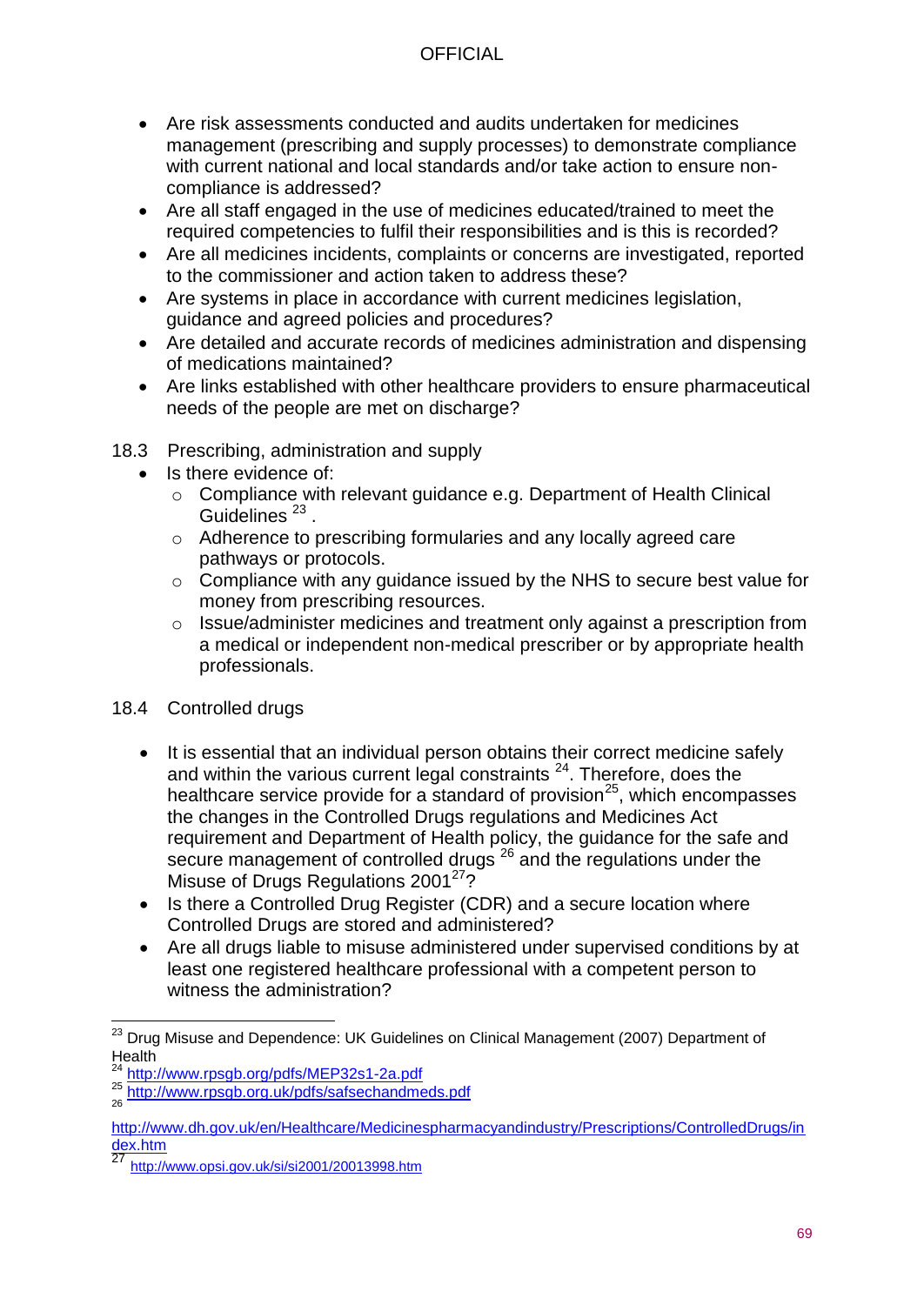• Is there is a designate a lead person to oversee the management of Controlled Drugs and ensure all incidents and concerns are investigated and reported?

#### **19. Quality and Governance Information Governance**

- 19.1 Is SystmOne used for all electronic record keeping and reporting?
- 19.2 Is there compliance with all information governance legislation i.e. is there a policy for handling personal data and the sharing of patient information, in line with the Data Protection Act and to ensure the following:
	- Consent from people is routinely sought for the sharing of information.
	- To allow the sharing of information for public protection services, the healthcare service abides by MAPPA and DPA policies/guidance.
	- There is an information consent form and policy and all staff have guidance on information sharing relevant to people in line with legislation and local safeguarding procedures.
	- Electronic records are maintained and appropriate training is provided to staff as required.
- 19.3 Are people granted access to their medical records, if requested, in line with NHS service guidelines and in compliance with the Data Protection Act?

#### 20. **Quality and Governance Workforce**

- 20.1 Is the healthcare service provided by suitably trained, qualified and registered staff?
- 20.2 Do all healthcare staff have a job description outlining their role, responsibilities and the competencies needed to carry out the requirements of their post?
- 20,3 Do the clinical staff have an induction programme, receive statutory training, and access ongoing training as determined by their role and competency?
- 20.4 Is Continuous Professional Development including participation in peer review and audit for all clinical staff facilitated by the service?
- 20.5 Is there a performance development and review process is in place and documented for all staff, including a training needs analysis?
- 20.6 Are all clinical staff appropriately supervised?

# **Appendix C: Detainee Focus group Schedule**

#### **Aim**

The aim of holding interviews and/or focus groups with detainees is to ensure that their voices are included as part of the Health and Wellbeing Needs Assessment (HWBNA). This is important as detainees may identify issues and health and wellbeing needs that do not show up in common data sets. For example, whether detainees feel able to be honest about health needs in assessments.

Selection process The interviews and/or focus groups with detainees are an additional source of information for the HWBNA and are not intended to as research. CIE recognise the limitations of the environment and that it is necessary to fit in with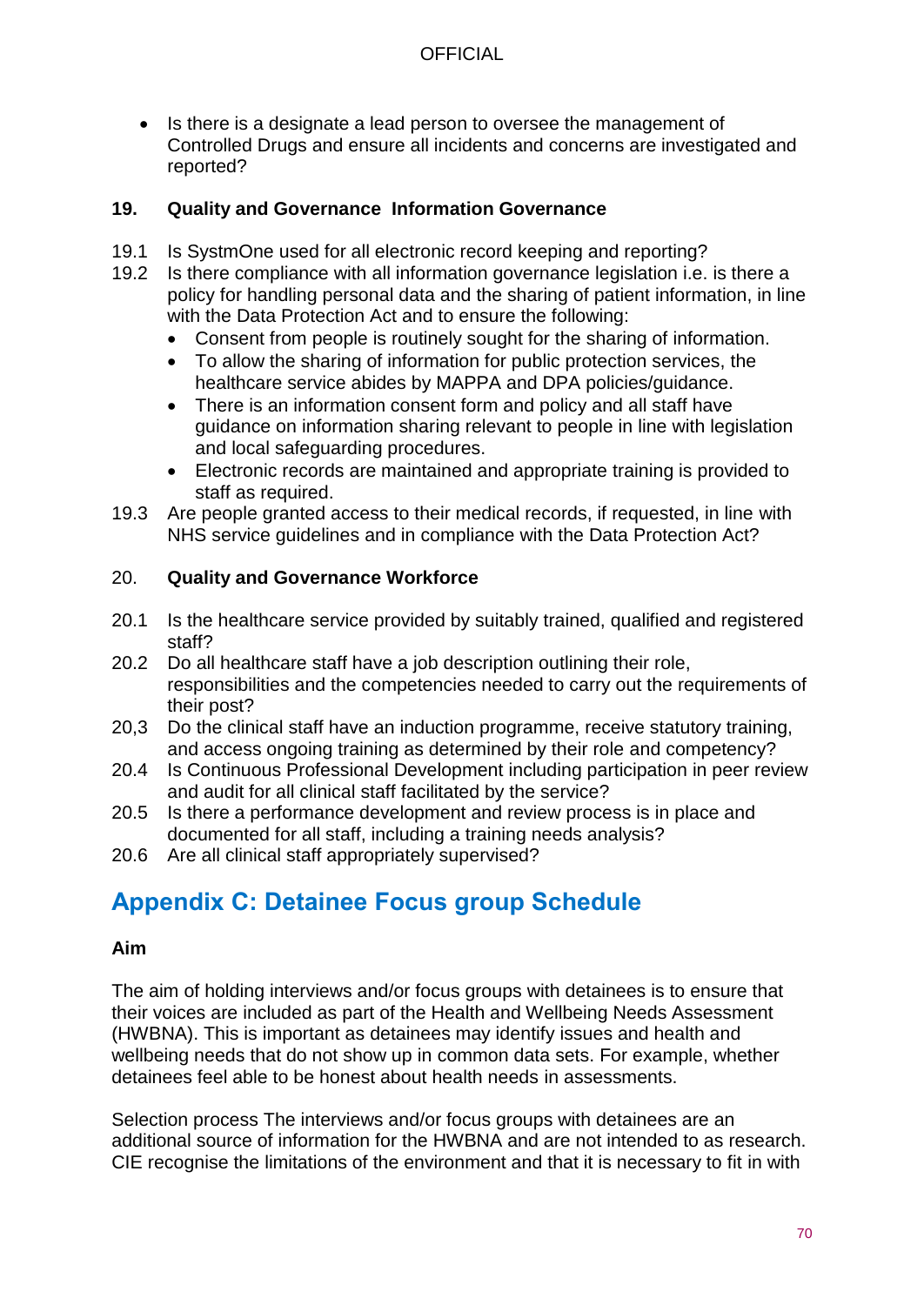the daily routines and requirements of the IRC. We therefore prefer to let the IRC Healthcare staff identify detainees for interview and/or focus groups.

Please note that participation in the focus groups/interviews is totally voluntary and detainees can refuse to participate. Detainees who do agree to take part in the focus groups/interviews will not be asked about any confidential or personal information but only about their experiences of health services in this IRC in general terms.

We would normally expect there to be between two and four focus groups with approximately 8 –15 people in each one. One-to-one interviews may be conducted if the IRC Healthcare staff feel that this is more appropriate e.g. due to language barriers or issues of confidentiality. The number of people for one-to-one interviews is to be agreed with the healthcare staff lead manager.

#### **Methods**

The focus groups/interviews are conducted using a topic schedule (see below). This consists of general questions about the full range of health care experiences. Some may be more relevant than others depending on the nature of service provision at the IRC.

The focus groups/interviews are conducted by CIE staff with the appropriate level of security clearance. IIRC Healthcare staff can be present during the focus groups/interviews to observe though they would not be expected to lead the discussion.

The focus groups/interviews should be conducted in a suitable room e.g. with the ability to close the door for privacy, appropriate seating, as little external noise distraction as possible etc.

The focus groups/interviews will start with introductions explaining who the CIE staff are and the purpose of the focus group/interview and HWBNA.

Detainees will be asked to confirm verbally that they consent to take part in the focus group/interview.

The explanation of the focus group/interview will include assurance that it is confidential and that no one will be identified by name. Reassurance will also be given that participation in the focus group/interview will not form part of any procedure related to their detention or any related application to the Home Office or other official body related to their immigration status.

The focus groups/interviews will normally last no more than one hour.

**Health and Well Being Needs Assessment Focus Group/Interview topic schedule for IRC Detainees**

**Background Information for Detainees**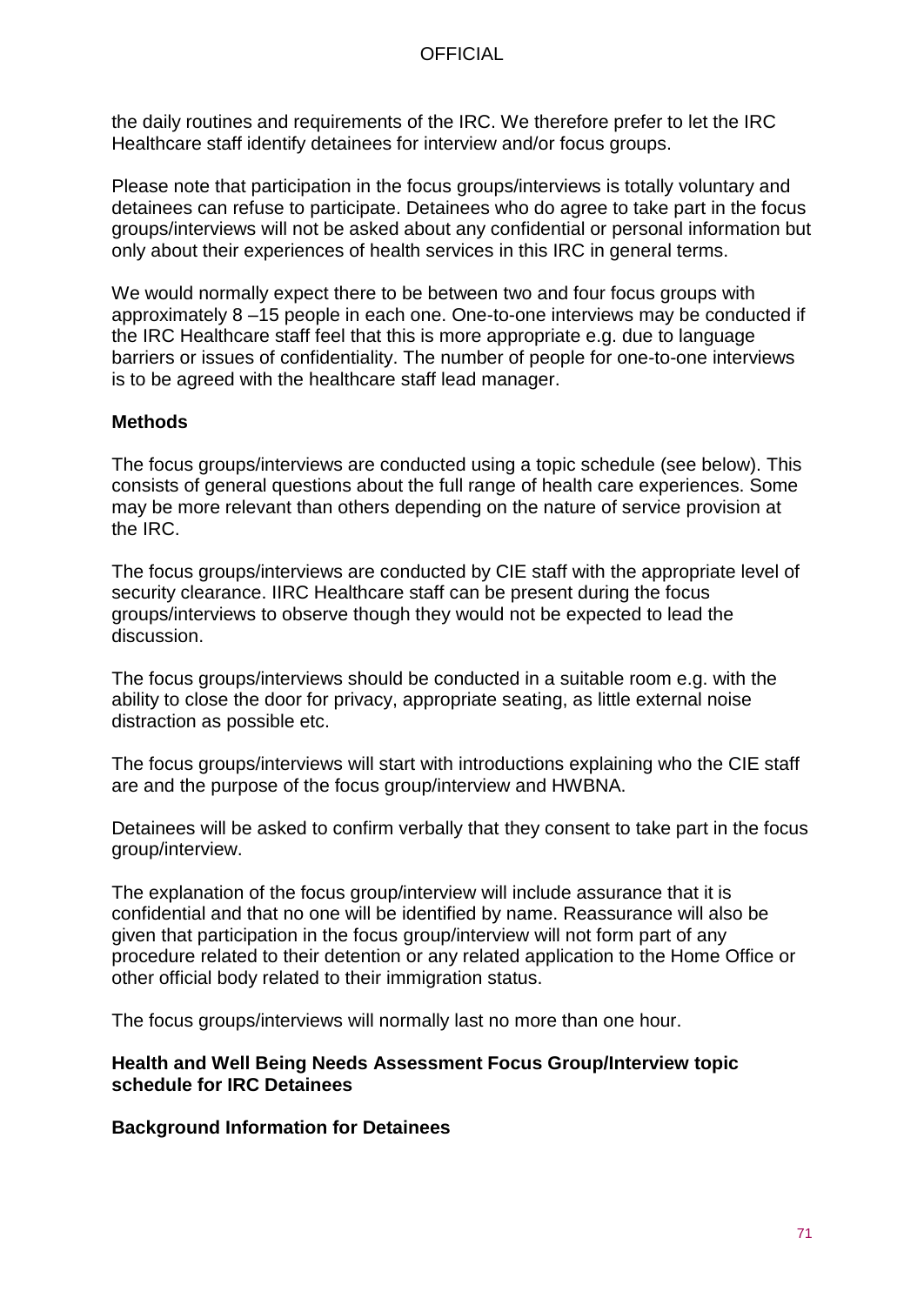The NHS Commissioners are interested find out more about the health of detainees in this IRC and the health services provided.

The questions you will be asked will allow them to improve the help they can give people in Immigration Removal Centres. The information you give us will not have your name on it and will only be used for this project. Participation in this focus group/interview is voluntary and in no way influences or has any impact on your current legal status or any applications you may have with respect to the Home Office or other official bodies.

Participants asked to verbally consent to taking part.

### **Questions**

- 1. How good do you think your overall physical health is? By physical health, we mean things like how fit you think you are, how often you get ill, any on-going health issues you might have, etc.
- 2. When you first came to this IRC did anyone ask you about your physical health?
- 3. Was a plan set up to help you with any physical health problems for example:
	- Was an appointment made for you to see a doctor?
	- Did you have your eyes tested?
	- Did you have your hearing tested?
	- Did you go to the dentist?
- 4. Do you ever worry about your diet and what you eat?
- 5. Do you every worry about smoking or drinking too much?
- 6. Did anyone offer you any help with your diet, or to help you stop smoking or with your drinking?
- 7. How helpful did you find the staff or the service e.g. stop smoking service or substance misuse nurse?
- 8. Do you have questions or problems around sexual health? If you were worried about this and wanted to get some advice and information, where would you be most likely to get this information from?
- 9. How good do you think you overall emotional health is? By emotional health, we mean things like how often you feel unhappy, are you able to think through problems you might have, how happy you are with your appearance etc.
- 10. When you first came to this IRC did anyone ask you about your emotional health?
- 11. Was a plan set up to help with any emotional health problems for example, as an appointment made for you to see a doctor?
- 12. If you have worries and concerns about your health, how good are you at discussing this with others?
- 13. If you were worried about your health and wanted to get some advice and information, where would you be most likely to get this information from?
- 14. Which aspects of your health would you appreciate more help and information on?
- 15. In terms of health services, which services or staff in this IRC do you think are good and which do you think are not so good? For example, do you feel that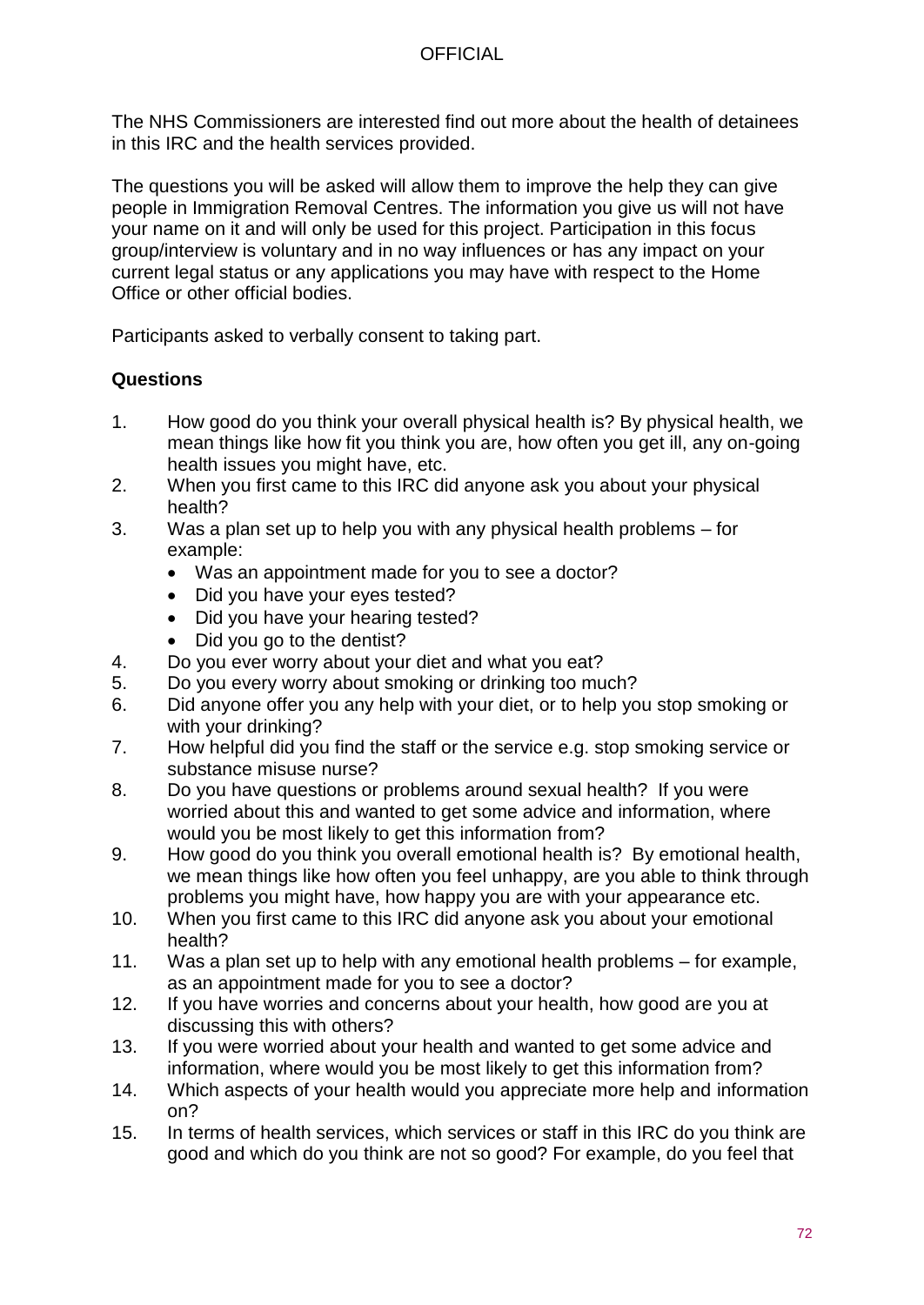### OFFICIAL

staff in this IRC listened to your concerns about your health needs? Did you feel safe to talk to them about your health needs?

16. Can you tell us 3 things that would make the health services at this IRC better?

# **Appendix D: Detainee health Needs Questionnaire**

- 1. On a scale of  $1 5$  (1= Very good and  $5=$  Very bad) how is your physical and emotional health?
- 2. If you were worried about your health, how happy would you feel telling others? (1= very unhappy and 5= very happy)
- 3. When you first entered this IRC did anyone ask you about your physical health?
- 4. Since being at this IRC have you seen a doctor about any physical health problems?
- 5. If yes, how long did you have to wait to see a doctor?
- 6. Since being at this IRC have you seen a nurse about any physical health problems?
- 7. If yes, how long did you have to wait to see a nurse?
- 8. Have you used any nurse clinics, for example, for asthma or diabetes?
- 9. Have you had a sexual health screening test in this IRC?
- 10.If yes, how long did you have to wait for the test?
- 11.Since being at this IRC have you had any of the following? (please tick as many as appropriate)
	- Someone to check if I have any problems with my eyes
	- Someone to check if I have any problems with my ears
	- Someone to check if I have any problems with my teeth
	- Someone to check if I have any problems with my feet
	- Someone to check if I have any problems with my muscles
- 12.Do you take part in sport and fitness activities at this IRC?
- 13.Did you take part in sport and fitness activities before you came to this IRC?
- 14.Do you worry about the food at this IRC and what you can eat?
- 15.Do you have problems with your weight?
- 16.Do you have trouble sleeping?
- 17.When you first entered this IRC did anyone ask you about your emotional or mental health?
- 18.Have you asked for help in this IRC because you have felt unhappy, stressed or worried?
- 19.Since being at this IRC have you seen a doctor about any emotional or mental health problems?
- 20.If yes, how long did you have to wait to see a mental health doctor?
- 21.Since being at this IRC have you seen a nurse about any emotional or mental health problems?
- 22.If yes, how long did you have to wait to see a mental health nurse?
- 23.Do you smoke cigarettes?
- 24.If yes, how many did you smoke in a day?
- 25.Did smoking cause you to cough or feel short of breath?
- 26.Have you asked for help in this IRC to stop smoking?
- 27.Before entering this IRC how often did you drink alcohol? (please tick) Never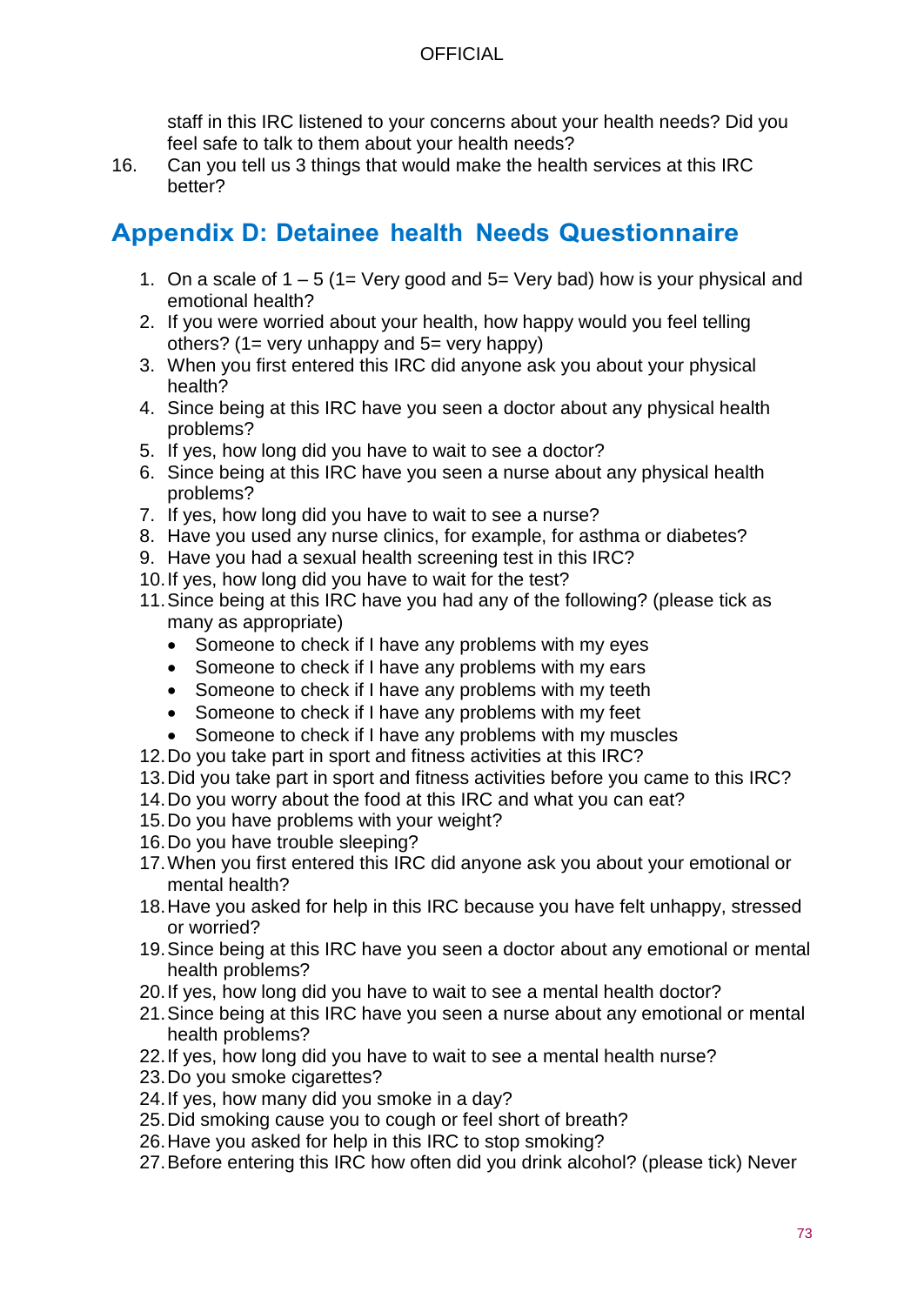- 2-3 times a month
- 2-3 times a week
- More than 4 times a week
- I drank alcohol every day

28.Have you asked for help at this IRC with your drinking?

29.Before entering this IRC had you used illegal drugs?

30.Had you regularly used more than one drug?

31.Are you worried about your drug use?

32.Have you asked for help about your drug use at this IRC?

33.What do you think would help to improve your health?

## **Demographics of respondents**

#### **Age**

| Age of respondents ( $n = 403$ ) |     |      |  |
|----------------------------------|-----|------|--|
| 18 24                            | 64  | 16%  |  |
| $ 25 - 34 $                      | 171 | 43%  |  |
| 35 44                            | 61  | 15%  |  |
| $45 - 54$                        | 26  | 6.5% |  |
| 55 64                            |     | .5%  |  |
| 65 and over                      |     |      |  |
| Not answered                     | 79  | 19%  |  |

#### **Ethnicity**

| Ethnicity of respondents ( $N = 403$ )            |               |            |
|---------------------------------------------------|---------------|------------|
| <b>ETHNICITY</b>                                  | <b>NUMBER</b> | PERCENTAGE |
| White - Other White                               | 35            | 9%         |
| Mixed - White and Black <sup>[7]</sup><br>African |               | 2%         |
| Mixed – White and Blackl6<br>Caribbean            |               | 1.5%       |
| Mixed – White and Asian <sub>4</sub>              |               | 1%         |
| Mixed - Other Mixed                               | 9             | 2%         |
| Asian Indian                                      | 47            | 11.5%      |
| Asian Pakistani                                   | 86            | 21%        |
| Asian Bangladeshi                                 | 35            | 9%         |
| Asian – Other Asian                               | 35            | 9%         |
| <b>Black Caribbean</b>                            | 1             | $0.2\%$    |
| <b>Black African</b>                              | 42            | 10%        |
| <b>Black - Other Black</b>                        | 16            | 4%         |
| <b>Asian Chinese</b>                              | 21            | 5%         |
| Any other ethnic group                            | 1             | $0.2\%$    |
| Not recorded                                      | 58            | 14.6%      |
| ITOTAL                                            | 403           | 100%       |